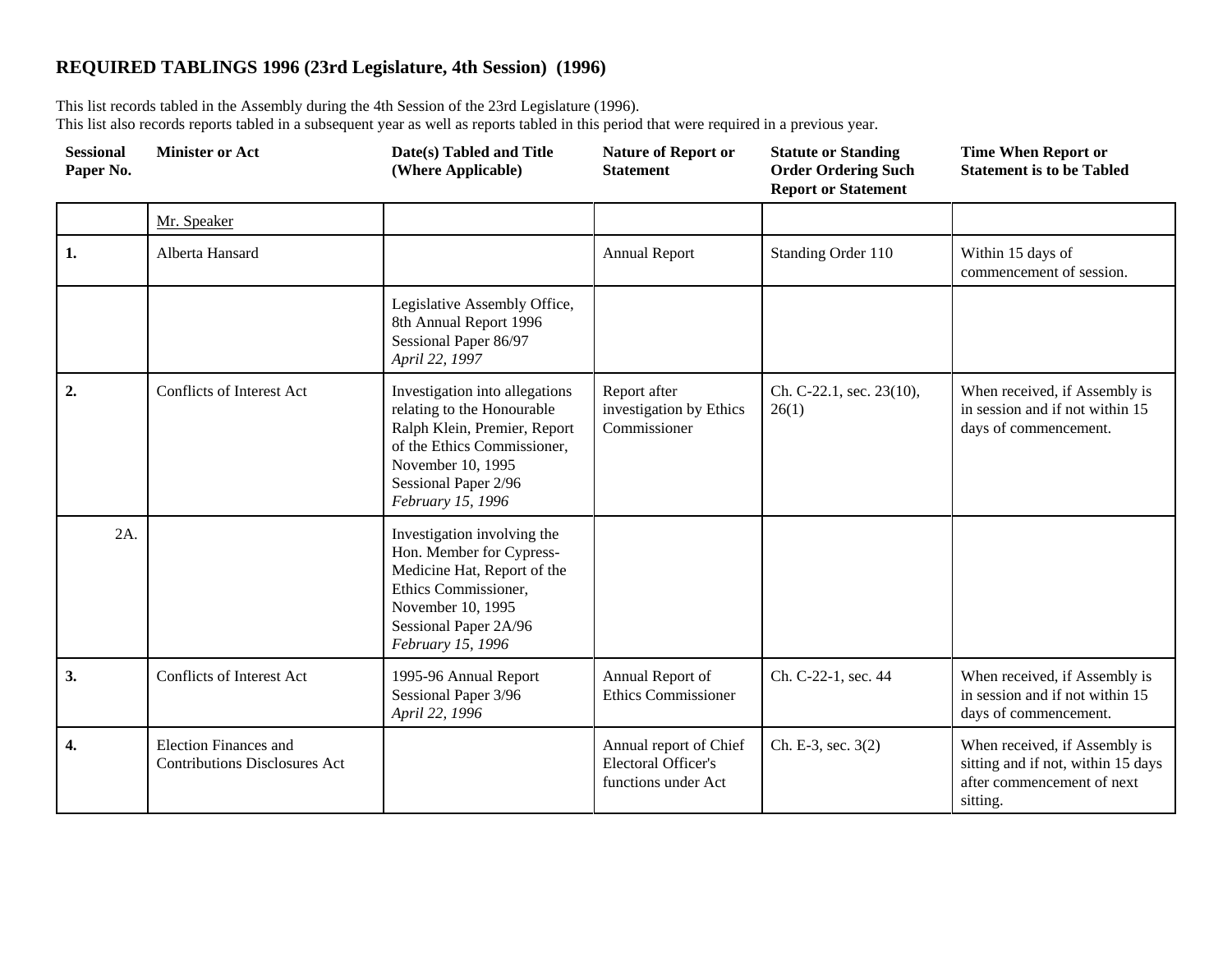| <b>Sessional</b><br>Paper No. | <b>Minister or Act</b>                                              | Date(s) Tabled and Title<br>(Where Applicable)                                                                                                                                                            | <b>Nature of Report or</b><br><b>Statement</b>                                                | <b>Statute or Standing</b><br><b>Order Ordering Such</b><br><b>Report or Statement</b> | <b>Time When Report or</b><br><b>Statement is to be Tabled</b>                                                |
|-------------------------------|---------------------------------------------------------------------|-----------------------------------------------------------------------------------------------------------------------------------------------------------------------------------------------------------|-----------------------------------------------------------------------------------------------|----------------------------------------------------------------------------------------|---------------------------------------------------------------------------------------------------------------|
|                               |                                                                     | Twentieth Annual Report of<br>the Chief Electoral Officer:<br>The Election Finances and<br><b>Contributions Disclosure Act</b><br>for the Calendar Year 1996<br>Sessional Paper 51/98<br>February 2, 1998 |                                                                                               |                                                                                        |                                                                                                               |
| 5.                            | <b>Election Finances and</b><br><b>Contributions Disclosure Act</b> |                                                                                                                                                                                                           | Any report from Chief<br>Electoral Officer on<br>any candidate who has<br>not filed statement | Ch. E-3, sec. $36(1)$                                                                  | When received, if Assembly is<br>sitting and if not, within 15 days<br>after commencement of next<br>sitting. |
| 6.                            | Freedom of Information and<br>Protection of Privacy Act             | 1995-96 Annual Report<br>Sessional Paper 6/96<br>April 22, 1996                                                                                                                                           | Report of the<br>Commissioner                                                                 | Ch. F-18.5, sec. 61                                                                    | Annually when ready.                                                                                          |
| 7.                            | Ombudsman Act                                                       | 1995 Annual Report<br>Sessional Paper 7/96<br>April 3, 1996                                                                                                                                               | <b>Annual Report</b>                                                                          | Ch. O-7, sec. 27                                                                       | During session.                                                                                               |
|                               |                                                                     | 30th Annual Report 1996<br>Sessional Paper 136/97<br>April 29, 1997                                                                                                                                       | <b>Annual Report</b>                                                                          | Ch. O-7, sec. 27                                                                       | During session.                                                                                               |
|                               | Advanced Education and Career<br>Development, Minister              |                                                                                                                                                                                                           |                                                                                               |                                                                                        |                                                                                                               |
| 8.                            | <b>Advanced Education Foundation</b><br>Act                         |                                                                                                                                                                                                           | Annual Report and<br><b>Audited Financial</b><br>Statements of each<br>Foundation             | Ch. A-2.5, sec. 15                                                                     | When received, if Assembly is<br>sitting and if not, within 15 days<br>after commencement of next<br>sitting. |
| 9.                            | Alberta Heritage Scholarship Act                                    |                                                                                                                                                                                                           | Report of Board                                                                               | Ch. A-27.1, sec. 5(2)                                                                  | When received, if Assembly is<br>sitting and if not, within 15 days<br>after commencement of next<br>sitting. |
| 10.                           | Apprenticeship and Industry<br><b>Training Act</b>                  |                                                                                                                                                                                                           | Annual Report of<br>Board                                                                     | Ch. A-42.3, sec. $6(1)$                                                                | When received, if Assembly is<br>sitting and if not, within 15 days<br>after commencement of next<br>sitting. |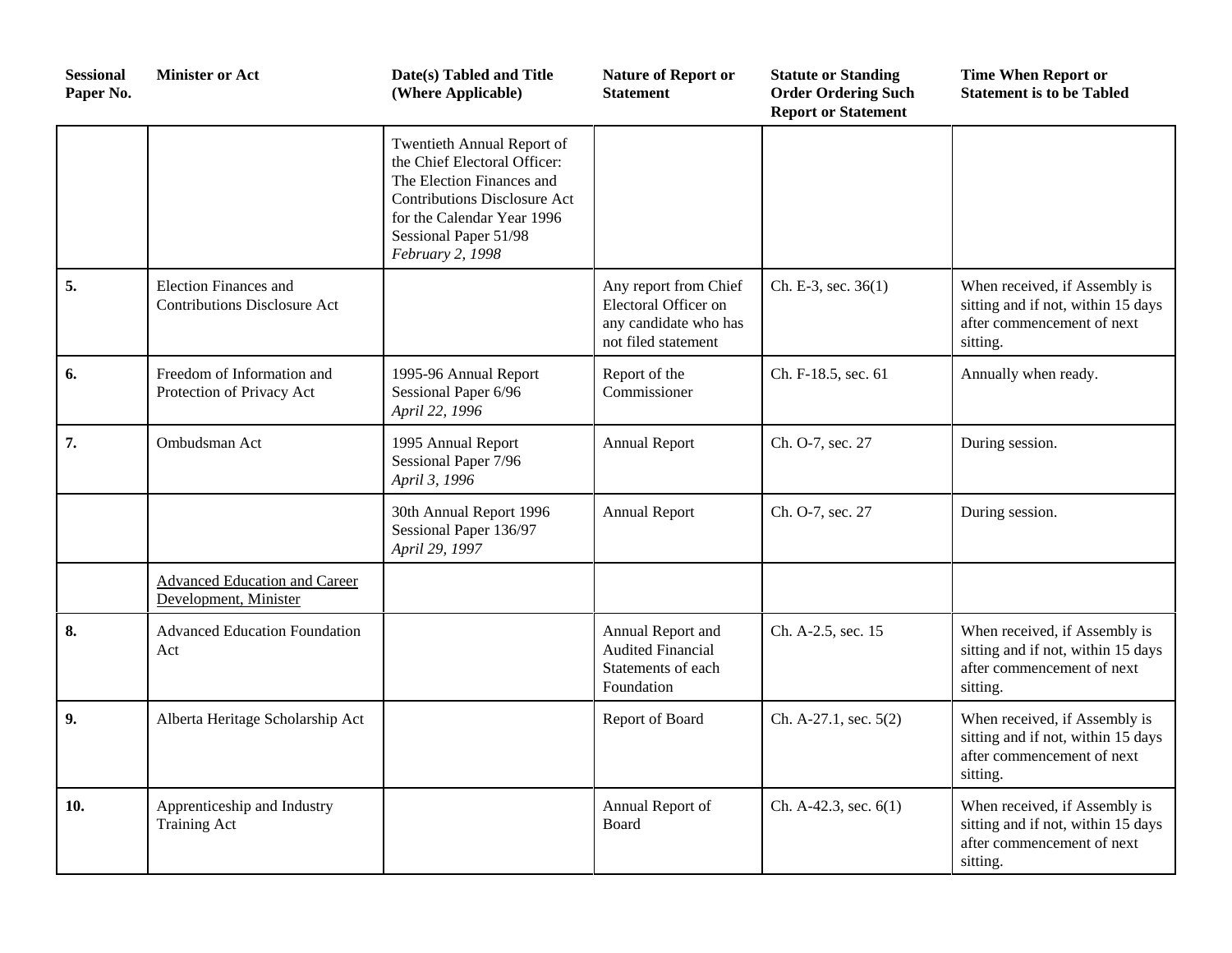| <b>Sessional</b><br>Paper No. | <b>Minister or Act</b>                                | Date(s) Tabled and Title<br>(Where Applicable)                                                                                                                                     | <b>Nature of Report or</b><br>Statement                          | <b>Statute or Standing</b><br><b>Order Ordering Such</b><br><b>Report or Statement</b> | <b>Time When Report or</b><br><b>Statement is to be Tabled</b>                                                     |
|-------------------------------|-------------------------------------------------------|------------------------------------------------------------------------------------------------------------------------------------------------------------------------------------|------------------------------------------------------------------|----------------------------------------------------------------------------------------|--------------------------------------------------------------------------------------------------------------------|
| 11.                           | Government Accountability Act                         | 1996-99 Business Plan and<br>Supplementary Information<br>Sessional Paper 11/96<br>(See also Sessional Paper<br>639/96, Agenda '96, tabled<br>February 22, 1996)<br>March 11, 1996 | <b>Business Plan</b>                                             | Ch. G-5.5, sec. 13                                                                     | When Provincial Treasurer<br>tables estimates as outlined in<br>Ch. G-5.5, sec. 4.                                 |
| 12.                           | Legislative Assembly Act                              |                                                                                                                                                                                    | Annual Report of<br>Department                                   | Ch. L-10.1, sec. 52                                                                    | When completed, if Assembly is<br>sitting, or if not sitting within 15<br>days of commencement of next<br>sitting. |
| 13.                           | <b>Students Finance Act</b>                           | 1995 Annual Report<br>Sessional Paper 13/96<br>February 22, 1996                                                                                                                   | Annual Report of<br><b>Students Finance Board</b>                | Ch. S-24, sec. 5(2)                                                                    | When received, if Assembly is<br>sitting, or if not sitting within 15<br>days of commencement of next<br>sitting.  |
|                               |                                                       | Annual Report 1996<br>Sessional Paper 24/97<br>April 16, 1997                                                                                                                      | Annual Report of<br><b>Students Finance Board</b>                | Ch. S-24, sec. 5(2)                                                                    | When received, if Assembly is<br>sitting, or if not sitting within 15<br>days of commencement of next<br>sitting.  |
|                               | Agriculture, Food and Rural<br>Development, Minister  |                                                                                                                                                                                    |                                                                  |                                                                                        |                                                                                                                    |
| 14.                           | <b>Agricultural Financial Services</b><br>Act         | Annual Report 1995-96<br>Sessional Paper 41/97<br>April 16, 1997                                                                                                                   | Annual Report,<br><b>Audited Balance Sheet</b><br>of Corporation | Ch. A-12.5, sec. 14(2)                                                                 | When received, if Assembly in<br>session and if not, within 15<br>days after commencement of<br>next sitting.      |
| 15.                           | Alberta Agricultural Research<br><b>Institute Act</b> |                                                                                                                                                                                    | Annual Report and<br>Financial Report of<br>Board                | Ch. A-13.7, sec. 16(2)                                                                 | When received, if Assembly is<br>sitting and if not, within 15 days<br>after commencement of next<br>sitting.      |
| 16.                           | <b>Federal-Provincial Farm</b><br>Assistance Act      |                                                                                                                                                                                    | Agreements with the<br>Government of Canada                      | Ch. F-7, sec. 2                                                                        | Within 15 days of<br>commencement of session next<br>ensuing after agreement entered<br>into.                      |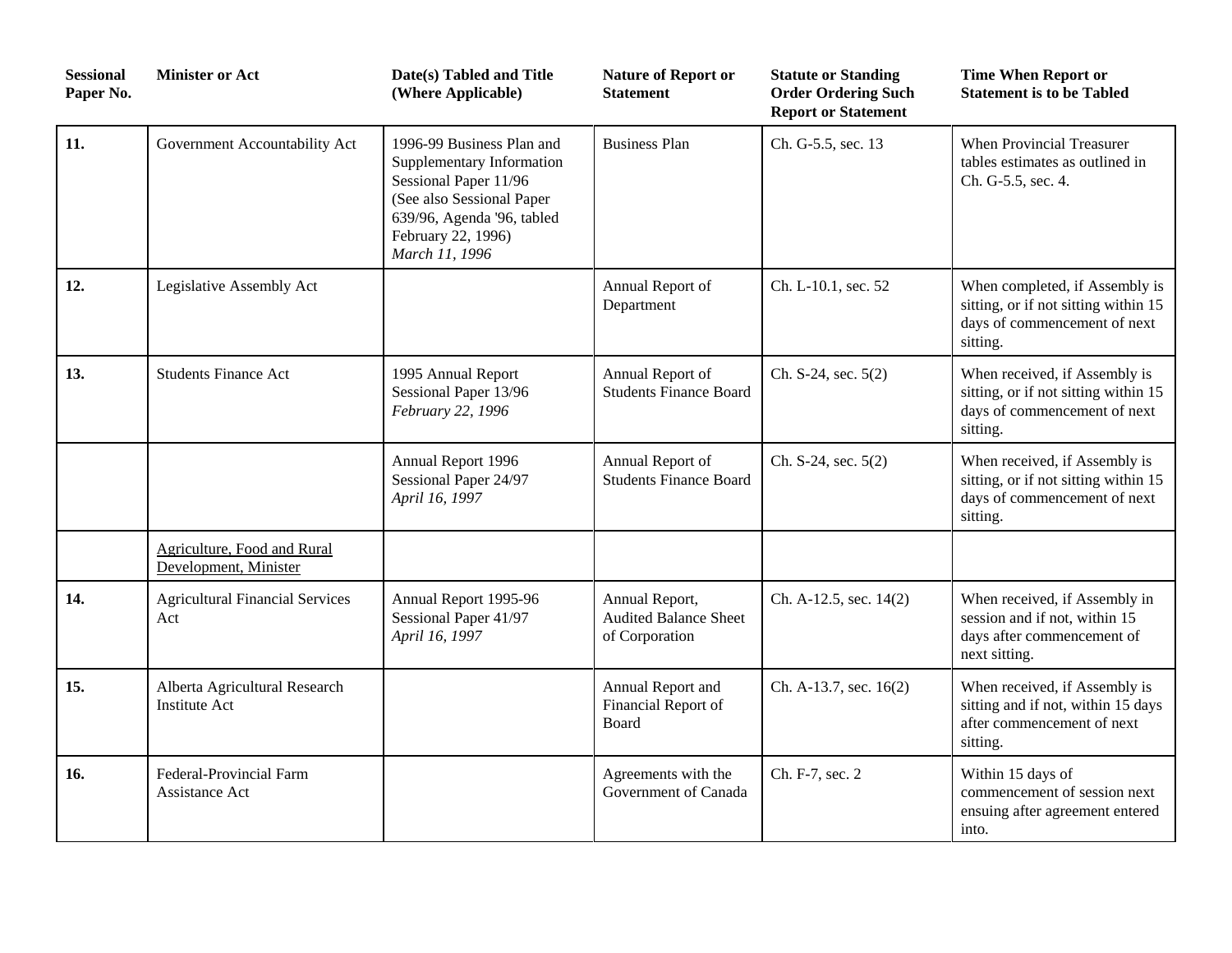| <b>Sessional</b><br>Paper No. | <b>Minister or Act</b>                    | Date(s) Tabled and Title<br>(Where Applicable)                                                                                                                                                   | <b>Nature of Report or</b><br><b>Statement</b> | <b>Statute or Standing</b><br><b>Order Ordering Such</b><br><b>Report or Statement</b> | <b>Time When Report or</b><br><b>Statement is to be Tabled</b>                                                     |
|-------------------------------|-------------------------------------------|--------------------------------------------------------------------------------------------------------------------------------------------------------------------------------------------------|------------------------------------------------|----------------------------------------------------------------------------------------|--------------------------------------------------------------------------------------------------------------------|
| 17.                           | Hail and Crop Insurance Act               |                                                                                                                                                                                                  | Annual Report of<br>Corporation                | Ch. H-1, sec. 9(2)                                                                     | When received, if Assembly is<br>sitting and if not, within 15 days<br>after commencement of next<br>sitting.      |
| 18.                           | Government Accountability Act             | 1996-97 to 1998-99 Business<br>Plan and Supplementary<br>Information<br>Sessional Paper 18/96<br>March 7, 1996<br>(See also Sessional Paper)<br>639/96, Agenda '96, tabled<br>February 22, 1996) | <b>Business Plan</b>                           | Ch. G-5.5, sec. 13                                                                     | <b>When Provincial Treasurer</b><br>tables estimates as outlined in<br>Ch. G-5.5, sec. 4.                          |
| 19.                           | Legislative Assembly Act                  | Annual Report 1995-96<br>Sessional Paper 40/97<br>April 16, 1997                                                                                                                                 | Annual Report of<br>Department                 | Ch. L-10.1, sec. 52                                                                    | When completed, if Assembly is<br>sitting, or if not sitting within 15<br>days of commencement of next<br>sitting. |
| 20.                           | Marketing of Agricultural<br>Products Act | Annual Report 1995-96<br>Sessional Paper 42/97<br>April 16, 1997                                                                                                                                 | Annual Report of<br>Council                    | Ch. M-5.1, sec. 14(2)                                                                  | When received, if Assembly is<br>sitting and if not, within 15 days<br>after commencement of next<br>sitting.      |
| 21.                           | Veterinary Profession Act                 | 1995 Annual Report<br>Sessional Paper 21/96<br>March 4, 1996                                                                                                                                     | Annual Report of<br>Association                | Ch. V-3.1, sec. 7(4)                                                                   | When received, if Assembly is<br>sitting and if not, within 15 days<br>after commencement of next<br>sitting.      |
|                               |                                           | 90th Annual Report 1996<br>Sessional Paper 15/97<br>April 16, 1997                                                                                                                               | Annual Report of<br>Association                | Ch. V-3.1, sec. 7(4)                                                                   | When received, if Assembly is<br>sitting and if not, within 15 days<br>after commencement of next<br>sitting.      |
| 22.                           | Wheat Board Money Trust Act               |                                                                                                                                                                                                  | Annual Report of<br><b>Board</b>               | Ch. W-7, sec. 9                                                                        | During session.                                                                                                    |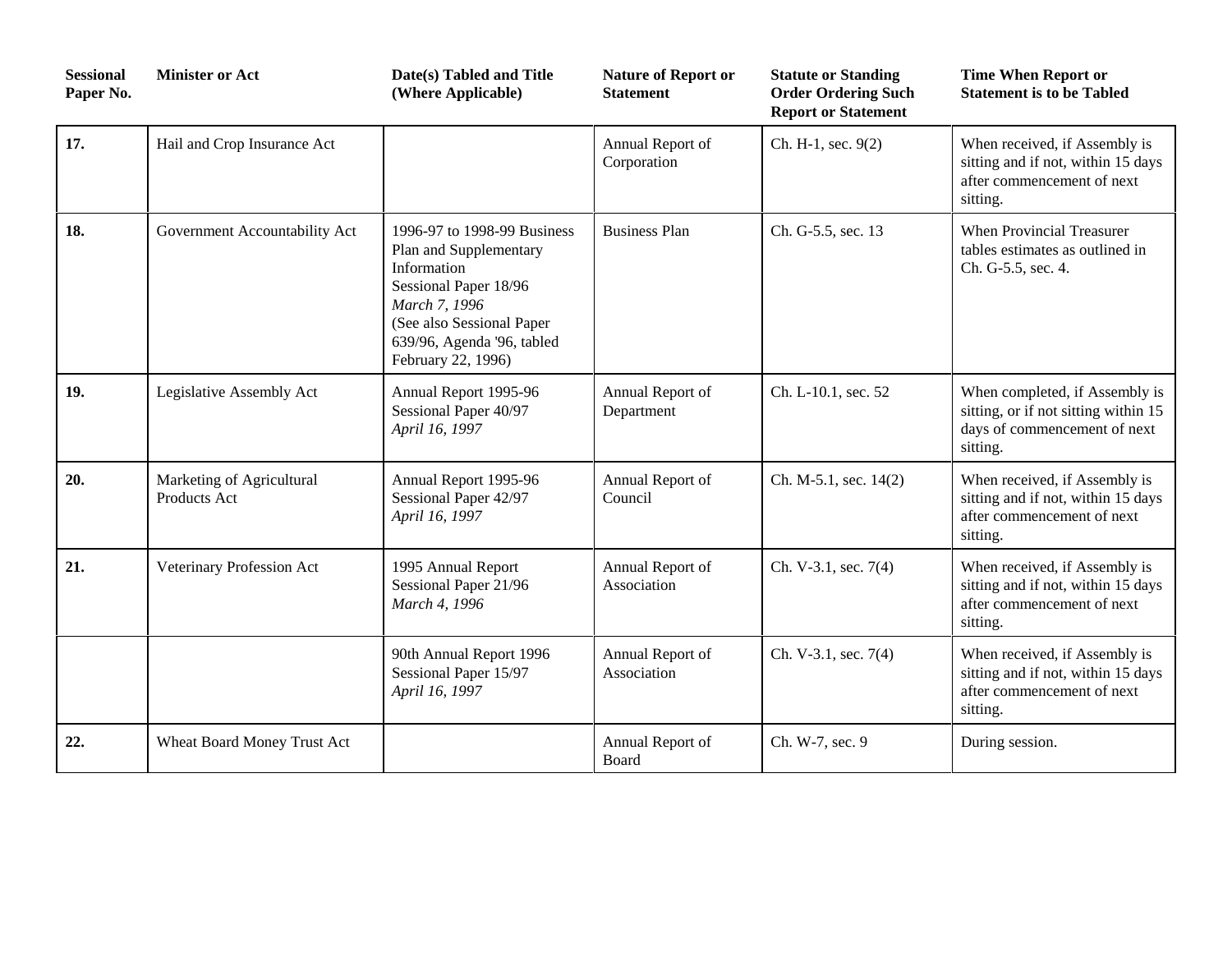| <b>Sessional</b><br>Paper No. | <b>Minister or Act</b>                                                            | Date(s) Tabled and Title<br>(Where Applicable)                                                                                                                            | <b>Nature of Report or</b><br><b>Statement</b>                           | <b>Statute or Standing</b><br><b>Order Ordering Such</b><br><b>Report or Statement</b> | <b>Time When Report or</b><br><b>Statement is to be Tabled</b>                                                |
|-------------------------------|-----------------------------------------------------------------------------------|---------------------------------------------------------------------------------------------------------------------------------------------------------------------------|--------------------------------------------------------------------------|----------------------------------------------------------------------------------------|---------------------------------------------------------------------------------------------------------------|
|                               | Alberta Advisory Council on<br>Women's Issues, Minister<br>responsible            |                                                                                                                                                                           |                                                                          |                                                                                        |                                                                                                               |
| 23.                           | Alberta Advisory Council on<br><b>Women's Issues Act</b>                          |                                                                                                                                                                           | Annual Report of<br>Council                                              | Ch. A-13.5, sec. $6(2)$                                                                | When received, if Assembly is<br>sitting and if not, within 15 days<br>after commencement of next<br>sitting. |
|                               | <b>Alberta Alcohol and Drug Abuse</b><br>Commission, Minister responsible         |                                                                                                                                                                           |                                                                          |                                                                                        |                                                                                                               |
| 24.                           | Alcohol and Drug Abuse Act                                                        | 1994-95 Annual Report<br>Sessional Paper 24/96<br>February 28, 1996                                                                                                       | Annual Report of<br>Commission, Audited<br><b>Financial Statements</b>   | Ch. A-38, sec. 12                                                                      | When received, if Assembly is<br>sitting and if not, within 15 days<br>after commencement of next<br>sitting. |
| 24A                           |                                                                                   | Financial Statements,<br>March 31, 1996, Office of the<br>Auditor General, Alberta<br>Alcohol and Drug Abuse<br>Commission<br>Sessional Paper 24A/96<br>February 28, 1996 |                                                                          |                                                                                        |                                                                                                               |
|                               | <b>Alberta Educational</b><br>Communications Corporation,<br>Minister responsible |                                                                                                                                                                           |                                                                          |                                                                                        |                                                                                                               |
| 25.                           | Alberta Educational<br>Communications Corporation Act                             |                                                                                                                                                                           | Annual Report of<br>Corporation                                          | Ch. A-18, sec. 12(2)                                                                   | When received, if Assembly is<br>sitting and if not, within 15 days<br>after commencement of next<br>sitting. |
|                               | <b>Community Development,</b><br>Minister                                         |                                                                                                                                                                           |                                                                          |                                                                                        |                                                                                                               |
| 26.                           | Alberta Foundation for the Arts<br>Act                                            |                                                                                                                                                                           | <b>Annual Report</b><br>including audited<br><b>Financial Statements</b> | Ch. A-21.5, sec. 14(2)                                                                 | When received, if Assembly is<br>in session and if not within 15<br>days of commencement.                     |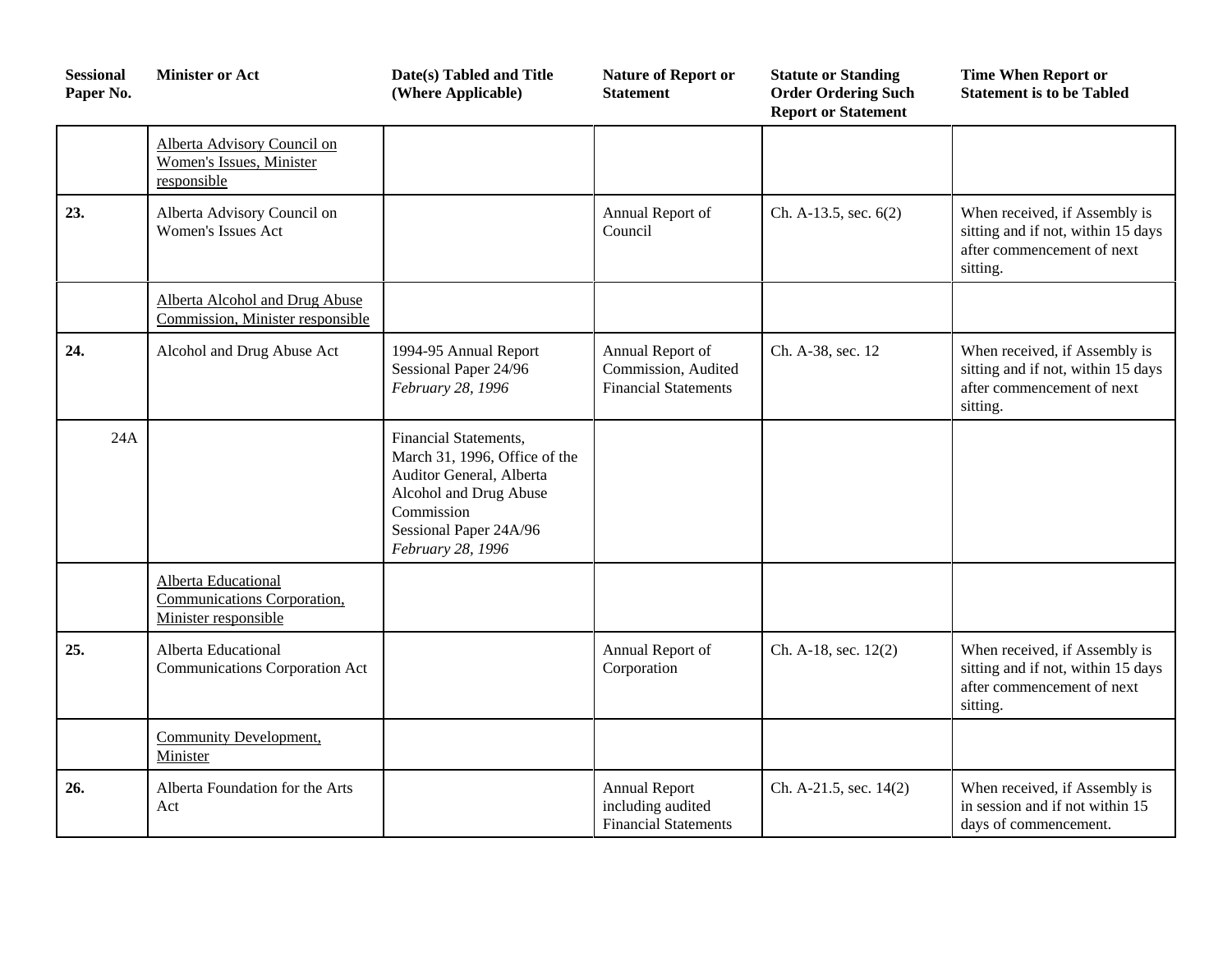| <b>Sessional</b><br>Paper No. | <b>Minister or Act</b>                                          | Date(s) Tabled and Title<br>(Where Applicable)                                                                                                                          | <b>Nature of Report or</b><br><b>Statement</b>                               | <b>Statute or Standing</b><br><b>Order Ordering Such</b><br><b>Report or Statement</b> | <b>Time When Report or</b><br><b>Statement is to be Tabled</b>                                                                |
|-------------------------------|-----------------------------------------------------------------|-------------------------------------------------------------------------------------------------------------------------------------------------------------------------|------------------------------------------------------------------------------|----------------------------------------------------------------------------------------|-------------------------------------------------------------------------------------------------------------------------------|
| 27.                           | Alberta Multiculturalism Act                                    |                                                                                                                                                                         | Annual Report and<br><b>Audited Financial</b><br>Statements of<br>Foundation | Ch. A-32.8, sec. 14(2)                                                                 | When received, if Assembly in<br>session and if not, within 15<br>days after commencement of<br>next session.                 |
| 28.                           | Alberta Sport, Recreation, Parks<br>and Wildlife Foundation Act |                                                                                                                                                                         | Annual Report of<br>Foundation                                               | Ch. A-37.6, sec. 13                                                                    | When received, if Assembly is<br>sitting, or if not within 15 days<br>after commencement of next<br>sitting.                  |
| 29.                           | Glenbow-Alberta Institute Act                                   | Annual Report, 1996<br>Sessional Paper 29/96<br>March 6, 1996                                                                                                           | Annual Report of<br>Institute                                                | Ch. G-5, sec. 21(2)                                                                    | When received, if Assembly in<br>session and if not, at the next<br>ensuing session.                                          |
| 30.                           | Government Accountability Act                                   | 1996-97 to 1998-99, Business<br>Plan and Supplementary<br>Information<br>March 6, 1996<br>(See also Sessional Paper<br>639/96, Agenda '96, tabled<br>February 22, 1996) | <b>Business Plan</b>                                                         | Ch. G-5.5, sec. 13                                                                     | When Provincial Treasurer<br>tables Estimates as outlined in<br>Ch. G-5.5, sec. 4.                                            |
| 31.                           | <b>Historical Resources Act</b>                                 |                                                                                                                                                                         | Annual Report of<br>Foundation                                               | Ch. H-8, sec. 43                                                                       | When received, if Assembly in<br>session and if not, within 15<br>days of commencement of next<br>session.                    |
| 32.                           | <b>Historical Resources Act</b>                                 |                                                                                                                                                                         | Annual Report of the<br><b>Historical Resources</b><br>Fund                  | Ch. H-8, sec. 10.7 (2)                                                                 | End of fiscal year and laid<br>before Assembly if in session<br>and if not within 15 days of<br>commencement of next session. |
| 33.                           | Individual's Rights Protection Act                              |                                                                                                                                                                         | Annual Report of<br>Commission                                               | Ch. I-2, sec. 18(2)                                                                    | When received, if Assembly is<br>in session and if not, within 15<br>days after commencement of<br>next session.              |
| 34.                           | Legislative Assembly Act                                        |                                                                                                                                                                         | Annual Report of<br>Department                                               | Ch. L-10.1, sec. 52                                                                    | When completed, if Assembly is<br>sitting, or if not sitting within 15<br>days of commencement of next<br>sitting.            |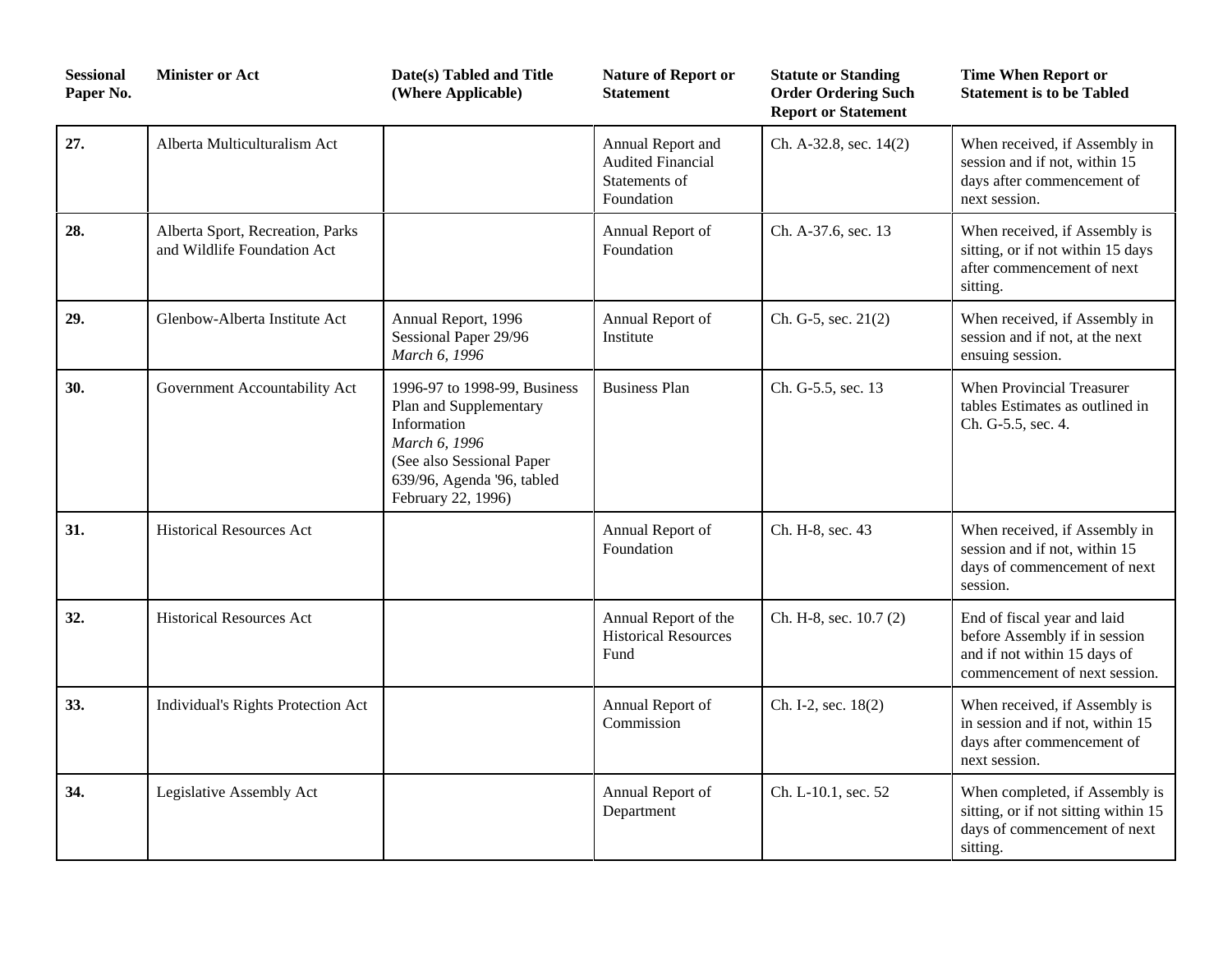| <b>Sessional</b><br>Paper No. | <b>Minister or Act</b>                                  | Date(s) Tabled and Title<br>(Where Applicable)                                                       | <b>Nature of Report or</b><br><b>Statement</b>                | <b>Statute or Standing</b><br><b>Order Ordering Such</b><br><b>Report or Statement</b> | <b>Time When Report or</b><br><b>Statement is to be Tabled</b>                                                     |
|-------------------------------|---------------------------------------------------------|------------------------------------------------------------------------------------------------------|---------------------------------------------------------------|----------------------------------------------------------------------------------------|--------------------------------------------------------------------------------------------------------------------|
|                               |                                                         | Annual Report for the fiscal<br>year ended March 31, 1996<br>Sessional Paper 53/97<br>April 16, 1997 |                                                               |                                                                                        |                                                                                                                    |
|                               | Economic Development and<br>Tourism, Minister           |                                                                                                      |                                                               |                                                                                        |                                                                                                                    |
| 35.                           | Alberta Heritage Foundation for<br>Medical Research Act | Triennial Report 1996<br>Sessional Paper 32/97<br>April 16, 1997                                     | Annual Report of<br>Foundation                                | Ch. A-26, sec. 22                                                                      | When received, if Assembly is<br>sitting and if not, within 15 days<br>after commencement of next<br>sitting.      |
| 36.                           | Alberta Opportunity Fund Act                            |                                                                                                      | Annual Report and<br><b>Audited Balance Sheet</b>             | Ch. A-34, sec. 15(6)                                                                   | When received, if Assembly in<br>session and if not, within 15<br>days after commencement of<br>next session.      |
| 37.                           | Alberta Research Council Act                            | Alberta Research Council,<br>Annual Report 1995-96<br>Sessional Paper 37/96<br>March 16, 1996        | Financial Report and<br>Annual Report of<br><b>Activities</b> | Ch. A-35.1, sec. 23(2)                                                                 | When received, if Assembly is<br>sitting and if not, within 15 days<br>after commencement of next<br>sitting.      |
|                               |                                                         | Annual Report 1996<br>Sessional Paper 22/97<br>April 16, 1997                                        |                                                               |                                                                                        |                                                                                                                    |
| 38.                           | Government Accountability Act                           | (See Sessional Paper 639/96,<br>Agenda '96, tabled<br>February 22, 1996)                             | <b>Business Plan</b>                                          | Ch. G-5.5, sec. 13                                                                     | <b>When Provincial Treasurer</b><br>tables Estimates as outlined in<br>Ch. G-5.5, sec. 4.                          |
| 39.                           | Legislative Assembly Act                                | Annual Report 1995-96<br>Sessional Paper 27/97<br>April 16, 1997                                     | Annual Report of<br>Department                                | Ch. L-10.1, sec. 52                                                                    | When completed, if Assembly is<br>sitting, or if not sitting within 15<br>days of commencement of next<br>sitting. |
| 40.                           | Motion Picture Development Act                          | Annual Report 1995-96<br>Sessional Paper 33/97<br>April 16, 1997                                     | Report of Corporation                                         | Ch. M-19.1, sec. 14(2)                                                                 | When received, if Assembly is<br>sitting and if not, within 15 days<br>of commencement of next<br>sitting.         |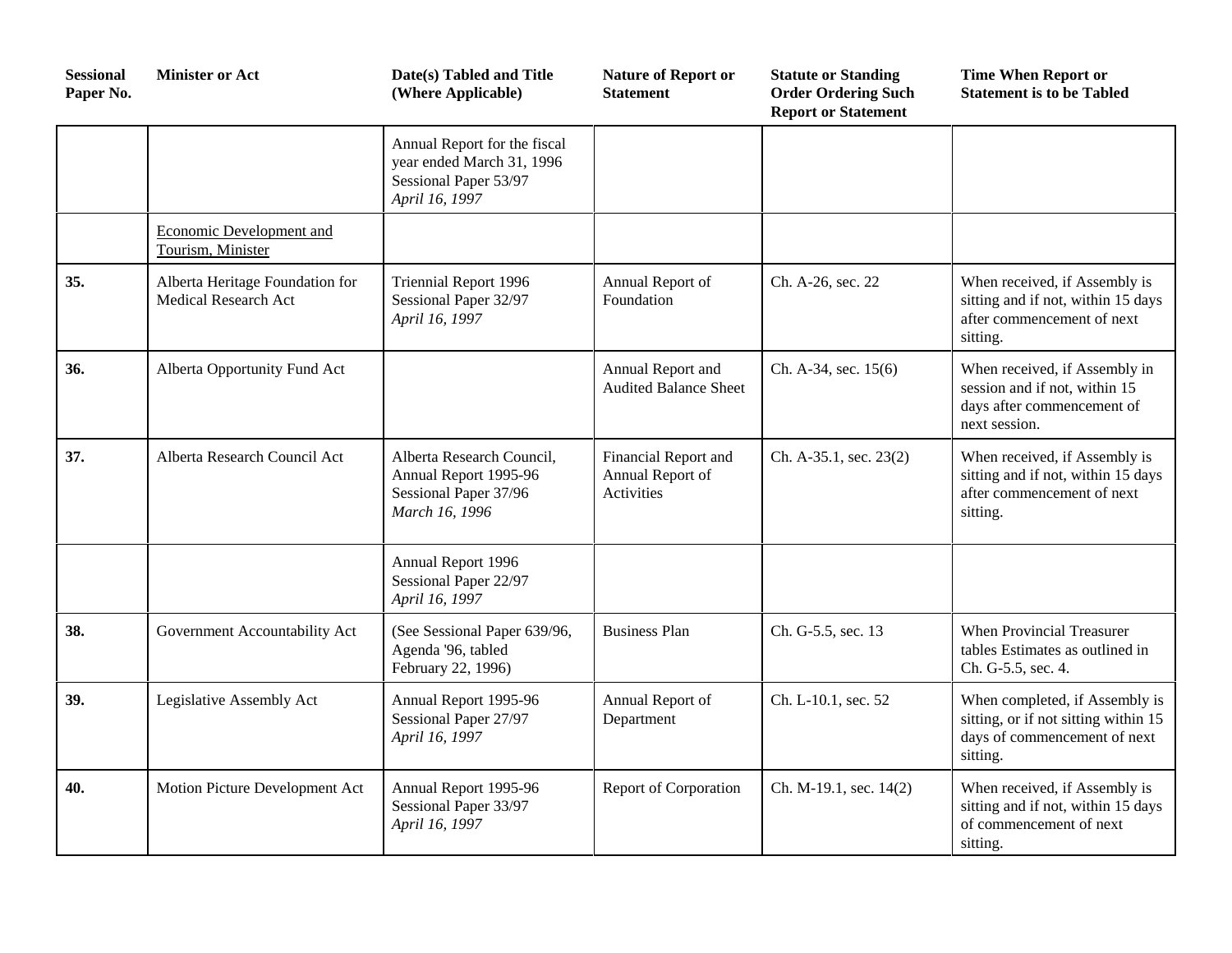| <b>Sessional</b><br>Paper No. | <b>Minister or Act</b>                | Date(s) Tabled and Title<br>(Where Applicable)                                                          | <b>Nature of Report or</b><br>Statement                  | <b>Statute or Standing</b><br><b>Order Ordering Such</b><br><b>Report or Statement</b> | <b>Time When Report or</b><br><b>Statement is to be Tabled</b>                                                      |
|-------------------------------|---------------------------------------|---------------------------------------------------------------------------------------------------------|----------------------------------------------------------|----------------------------------------------------------------------------------------|---------------------------------------------------------------------------------------------------------------------|
| 41.                           | <b>Telecommunications Act</b>         |                                                                                                         | Annual Report of<br>Commission                           | Ch. T-3.5, sec. 16(2)                                                                  | When received, if Assembly in<br>Session or, if not then in<br>Session, at any time during next<br>Session.         |
| 42.                           | <b>Tourism Education Council Act</b>  |                                                                                                         | Annual Report of<br>Council                              | Ch. T-6.3, sec. 7(2)                                                                   | When received, if Assembly is<br>sitting, or if not sitting within 15<br>days of commencement of next<br>sitting.   |
|                               | Education, Minister                   |                                                                                                         |                                                          |                                                                                        |                                                                                                                     |
| 43.                           | Government Accountability Act         | (See Sessional Paper 639/96,<br>Agenda '96, tabled<br>February 22, 1996)                                | <b>Business Plan</b>                                     | Ch. G-5.5, sec. 13                                                                     | When Provincial Treasurer<br>tables Estimates as outlined in<br>Ch. G-5.5, sec. 4.                                  |
| 44.                           | Legislative Assembly Act              | Annual Report and 2nd<br>Annual Results Report 1995-<br>1996<br>Sessional Paper 19/97<br>April 16, 1997 | Annual Report of<br>Department                           | Ch. L-10.1, sec. 52                                                                    | When completed, if Assembly is<br>sitting, or if not sitting within 15<br>days of commencement of next<br>sitting.  |
|                               |                                       | Annual Report 1995-96<br>Sessional Paper 51/97<br>April 16, 1997                                        |                                                          |                                                                                        |                                                                                                                     |
|                               | Energy, Minister                      |                                                                                                         |                                                          |                                                                                        |                                                                                                                     |
| 45.                           | <b>Electric Energy Marketing Act</b>  |                                                                                                         | General Report of<br>Agency                              | Ch. E-4.1, sec. 8(2)                                                                   | When prepared, or if Assembly<br>is not sitting, within 15 days of<br>commencement of next sitting.                 |
| 46.                           | <b>Gas Resources Preservation Act</b> |                                                                                                         | Regulations made by<br>Lieutenant Governor in<br>Council | Ch. G-3.1, sec. 22(3)                                                                  | Within 15 days after the<br>commencement of the session<br>next ensuing after making of the<br>regulation or order. |
| 47.                           | Government Accountability Act         | (See Sessional Paper 639/96,<br>Agenda '96, tabled<br>February 22, 1996)                                | <b>Business Plan</b>                                     | Ch. G-5.5, sec. 13                                                                     | When Provincial Treasurer<br>tables Estimates as outlined in<br>Ch. G-5.5, sec. 4.                                  |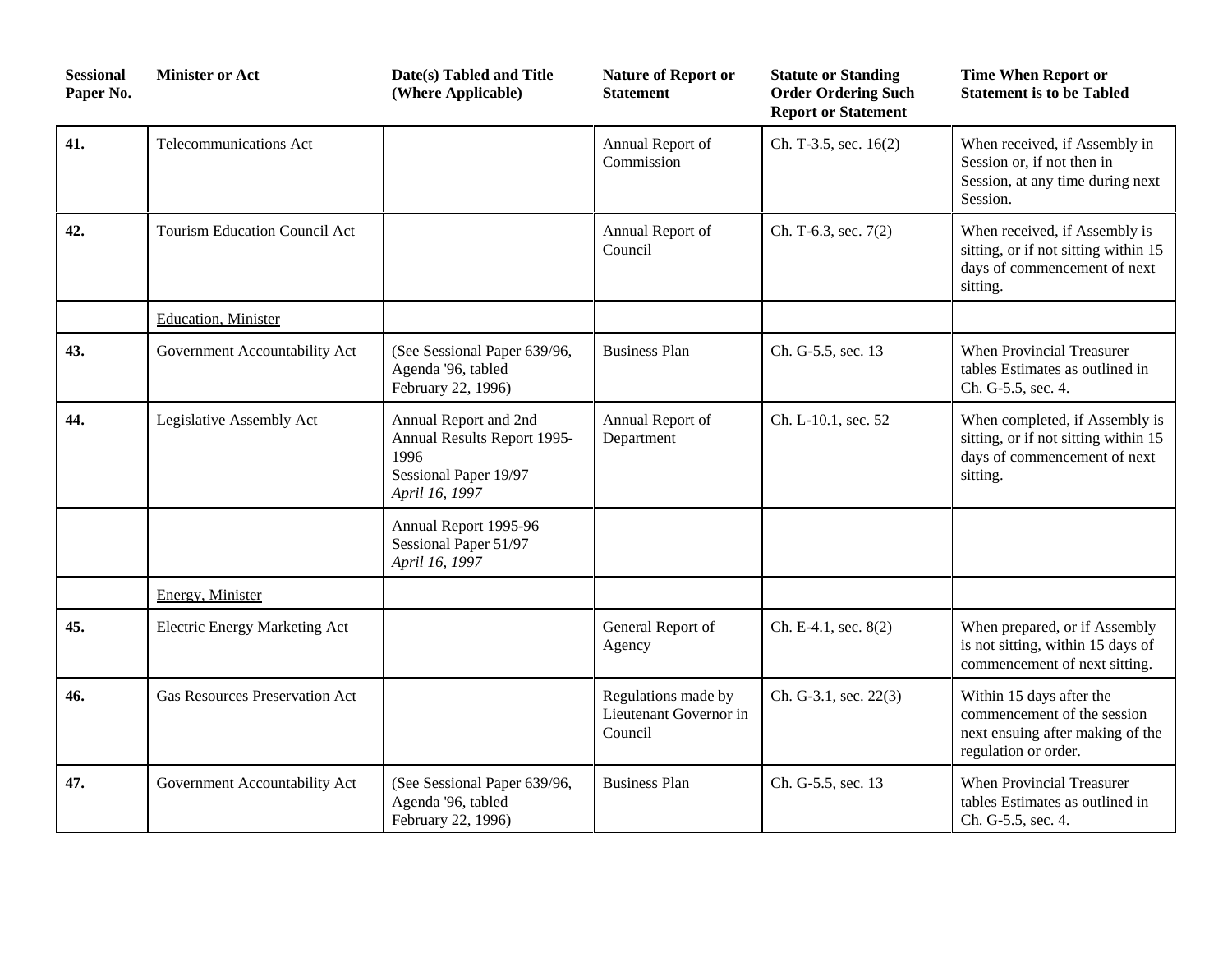| <b>Sessional</b><br>Paper No. | <b>Minister or Act</b>                             | Date(s) Tabled and Title<br>(Where Applicable) | <b>Nature of Report or</b><br><b>Statement</b>                                                           | <b>Statute or Standing</b><br><b>Order Ordering Such</b><br><b>Report or Statement</b> | <b>Time When Report or</b><br><b>Statement is to be Tabled</b>                                                     |
|-------------------------------|----------------------------------------------------|------------------------------------------------|----------------------------------------------------------------------------------------------------------|----------------------------------------------------------------------------------------|--------------------------------------------------------------------------------------------------------------------|
| 48.                           | Legislative Assembly Act                           |                                                | Annual Report of<br>Department                                                                           | Ch. L-10.1, sec. 52                                                                    | When completed, if Assembly is<br>sitting, or if not sitting within 15<br>days of commencement of next<br>sitting. |
| 49.                           | Natural Gas Price Administration<br>Act            |                                                | Annual Report and<br>Financial Statement of<br>Natural Gas<br><b>Constituent Proceeds</b><br>Fund (No.2) | Ch. N-3, sec. 17(10)                                                                   | When received, if Assembly is<br>sitting and if not, within 15 days<br>after commencement of next<br>sitting.      |
| 50.                           | <b>Natural Gas Price Administration</b><br>Act     |                                                | Annual Report and<br>Financial Statement of<br><b>Natural Gas Price</b><br>Administration Act<br>Fund    | Ch. N-3, sec. 18(8)                                                                    | When prepared, if Assembly is<br>sitting and if not, within 15 days<br>after commencement of next<br>sitting.      |
| 51.                           | Natural Gas Pricing Agreement<br>Act               |                                                | Annual Report and<br>Financial Statement of<br>Natural Gas<br><b>Constituent Proceeds</b><br>Fund (No.1) | Ch. N-4, sec. $16(10)$                                                                 | When received, if Assembly is<br>sitting and if not, within 15 days<br>after commencement of next<br>sitting.      |
| 52.                           | Natural Gas Pricing Agreement<br>Act               |                                                | Annual Report of<br>Natural Gas Pricing<br><b>Agreement Fund</b>                                         | Ch. N-4, sec. 17(8)                                                                    | When received, if Assembly is<br>sitting and if not, within 15 days<br>after commencement of next<br>sitting.      |
| 53.                           | Natural Gas Pricing Agreement<br>Act               |                                                | Annual Report of<br>Natural Gas Pricing<br><b>Agreement Market</b><br>Development Fund                   | Ch. N-4, sec. 20(8)                                                                    | When received, if Assembly is<br>sitting and if not, within 15 days<br>after commencement of next<br>sitting.      |
| 54.                           | Oil Sands Technology and<br>Research Authority Act |                                                | Annual Report of<br>Authority, Audited<br><b>Balance Sheet</b>                                           | Ch. 0-6, sec. 18(2)                                                                    | When prepared, if Assembly is<br>sitting and if not, within 15 days<br>of commencement of next<br>sitting.         |
| 55.                           | Petroleum Marketing Act                            |                                                | Annual Report of<br>Commission, Audited<br><b>Balance Sheet</b>                                          | Ch. P-5, sec. $11(2)$                                                                  | When prepared, if Assembly is<br>sitting and if not, within 15 days<br>of commencement of next<br>sitting.         |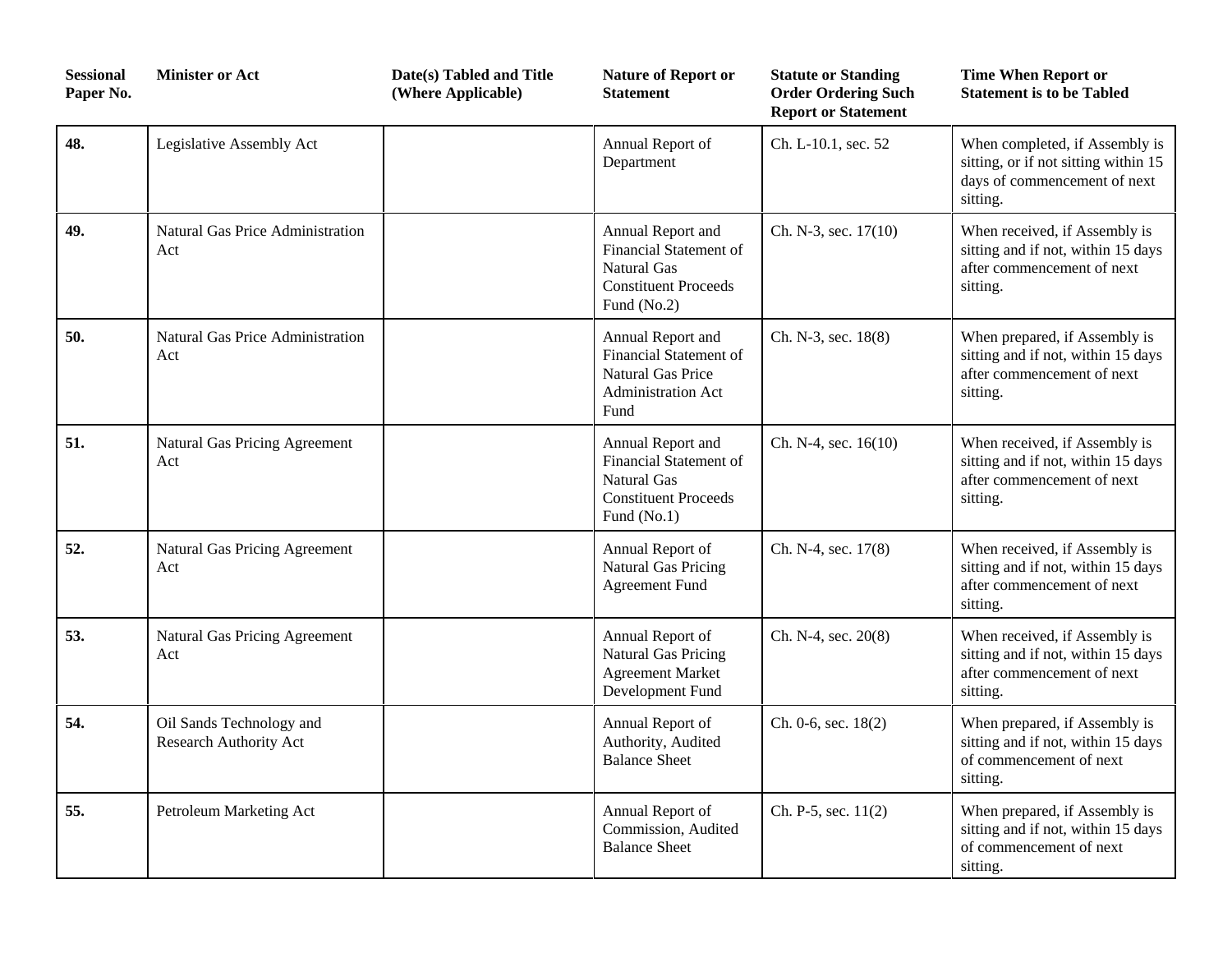| <b>Sessional</b><br>Paper No. | <b>Minister or Act</b>                                         | Date(s) Tabled and Title<br>(Where Applicable)                           | <b>Nature of Report or</b><br><b>Statement</b>                             | <b>Statute or Standing</b><br><b>Order Ordering Such</b><br><b>Report or Statement</b> | <b>Time When Report or</b><br><b>Statement is to be Tabled</b>                                                     |
|-------------------------------|----------------------------------------------------------------|--------------------------------------------------------------------------|----------------------------------------------------------------------------|----------------------------------------------------------------------------------------|--------------------------------------------------------------------------------------------------------------------|
| 56.                           | Take-or-Pay Costs Sharing Act                                  |                                                                          | Annual Report of<br>Commission                                             | Ch. T-0.1, sec. 3(9)                                                                   | When received, if Assembly is<br>sitting and if not, within 30 days<br>of commencement of next<br>sitting.         |
|                               | <b>Environmental Protection,</b><br>Minister                   |                                                                          |                                                                            |                                                                                        |                                                                                                                    |
| 57.                           | <b>Environmental Protection and</b><br><b>Enhancement Act</b>  | Annual Report, 1995-96<br>Sessional Paper 234/97<br>May 13, 1997         | Fiscal Report of<br>Environmental<br>Protection Security<br>Fund           | Ch. E-13.3, sec. 32 (2)                                                                | When received, if Assembly in<br>session and if not, within 15<br>days after commencement of<br>next session.      |
| 58.                           | Government Accountability Act                                  | (See Sessional Paper 639/96,<br>Agenda '96, tabled<br>February 22, 1996) | <b>Business Plan</b>                                                       | Ch. G-5.5, sec. 13                                                                     | When Provincial Treasurer<br>tables Estimates as outlined in<br>Ch. G-5.5, sec. 4.                                 |
| 59.                           | Land Surface Conservation and<br><b>Reclamation Act</b>        |                                                                          | Annual Report of Fund                                                      | Ch. L-3, sec. 32(2)                                                                    | When prepared, if Assembly is<br>sitting and if not, within 15 days<br>after commencement of next<br>sitting.      |
| 60.                           | Land Surveyors Act                                             |                                                                          | Annual Report of<br>Association                                            | Ch. L-4.1, sec. $9(4)$                                                                 | When received, if Assembly is<br>sitting and if not, within 15 days<br>after commencement of next<br>sitting.      |
| 61.                           | Legislative Assembly Act                                       | Annual Report 1995-96<br>Sessional Paper 50/97<br>April 16, 1997         | Annual Report of<br>Department                                             | Ch. L-10.1, sec. 52                                                                    | When completed, if Assembly is<br>sitting, or if not sitting within 15<br>days of commencement of next<br>sitting. |
| 62.                           | Special Waste Management<br>Corporation Act                    | Annual Report 1996<br>Sessional Paper 467/97<br>June 16, 1997            | Business and Affairs of<br>Corporation                                     | Ch. S-21.5, sec. $14(1)$                                                               | When received, if Assembly in<br>session and if not, within 15<br>days of commencement of next<br>session.         |
| 63.                           | Wilderness Areas, Ecological<br>Reserves and Natural Areas Act |                                                                          | <b>Advisory Committee's</b><br>Recommendations, if<br>made to the Minister | Ch. W-8, sec. 2(9)                                                                     | When received, if Assembly is<br>in session and if not, within 15<br>days after commencement of<br>next session.   |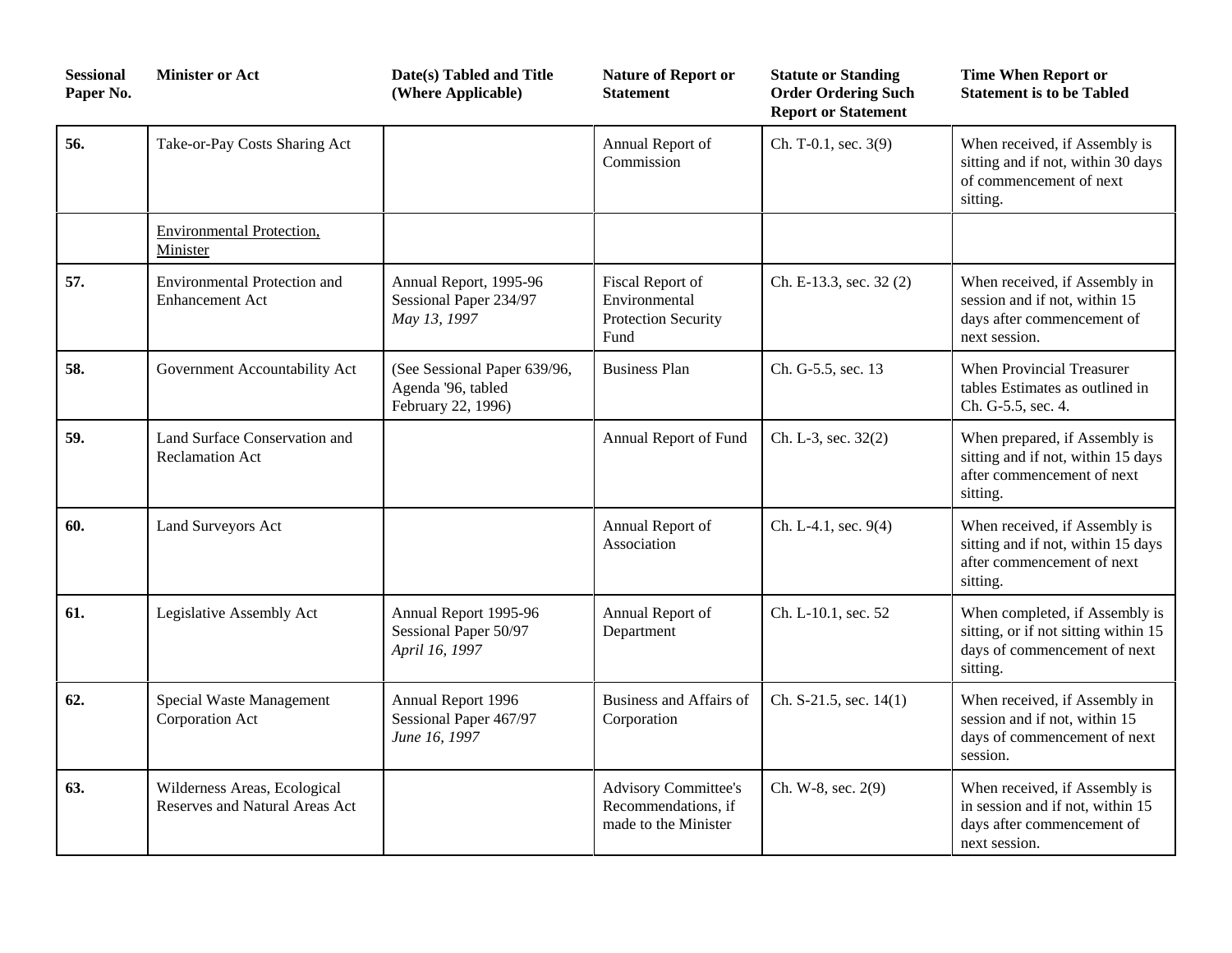| <b>Sessional</b><br>Paper No. | <b>Minister or Act</b>                         | Date(s) Tabled and Title<br>(Where Applicable)                           | <b>Nature of Report or</b><br><b>Statement</b>                 | <b>Statute or Standing</b><br><b>Order Ordering Such</b><br><b>Report or Statement</b> | <b>Time When Report or</b><br><b>Statement is to be Tabled</b>                                                      |
|-------------------------------|------------------------------------------------|--------------------------------------------------------------------------|----------------------------------------------------------------|----------------------------------------------------------------------------------------|---------------------------------------------------------------------------------------------------------------------|
|                               | <b>Executive Council, President</b>            |                                                                          |                                                                |                                                                                        |                                                                                                                     |
| 64.                           | Government Accountability Act                  | (See Sessional Paper 639/96,<br>Agenda '96, tabled<br>February 22, 1996) | <b>Business Plan</b>                                           | Ch. G-5.5, sec. 13                                                                     | When Provincial Treasurer<br>tables Estimates as outlined in<br>Ch. G-5.5, sec. 4.                                  |
| 65.                           | Northern Alberta Development<br>Council Act    | Annual Report 1995-96<br>Sessional Paper 126/97<br>April 28, 1997        | <b>Annual Report</b>                                           | Ch. N-9, sec. 8                                                                        | Within 15 days of<br>commencement of next session<br>following preparation.                                         |
| 66.                           | Public Service Act                             |                                                                          | Annual Report on<br>Personnel<br><b>Administration Office</b>  | Ch. P-31, sec. 5(2)                                                                    | At next Session.                                                                                                    |
|                               | Family and Social Services,<br>Minister        |                                                                          |                                                                |                                                                                        |                                                                                                                     |
| 67.                           | Child Welfare Act                              | Annual Report 1995-96<br>Sessional Paper 657/97<br>December 10, 1997     | Annual Report of<br>Department<br>Annual Report of<br>Advocate | Ch. 8.1, sec. $21(3.1)$                                                                | When completed, if Assembly is<br>sitting, or if not sitting, within<br>15 days of commencement of<br>next sitting. |
| 68.                           | Government Accountability Act                  | (See Sessional Paper 639/96,<br>Agenda '96, tabled<br>February 22, 1996) | <b>Business Plan</b>                                           | Ch. G-5.5, sec. 13                                                                     | <b>When Provincial Treasurer</b><br>tables Estimates as outlined in<br>Ch. G-5.5, sec. 4.                           |
| 69.                           | Legislative Assembly Act                       |                                                                          | Annual Report of<br>Department                                 | Ch. L-10.1, sec. 52                                                                    | When completed, if Assembly is<br>sitting, or if not sitting, within<br>15 days of commencement of<br>next sitting. |
|                               |                                                |                                                                          |                                                                |                                                                                        |                                                                                                                     |
| 70.                           | Social Care Facilities Review<br>Committee Act |                                                                          | Report of activities of<br>Committee                           | Ch. S-15, sec. 16                                                                      | When received, if Assembly is<br>in session and if not, within 15<br>days after commencement of<br>next sitting.    |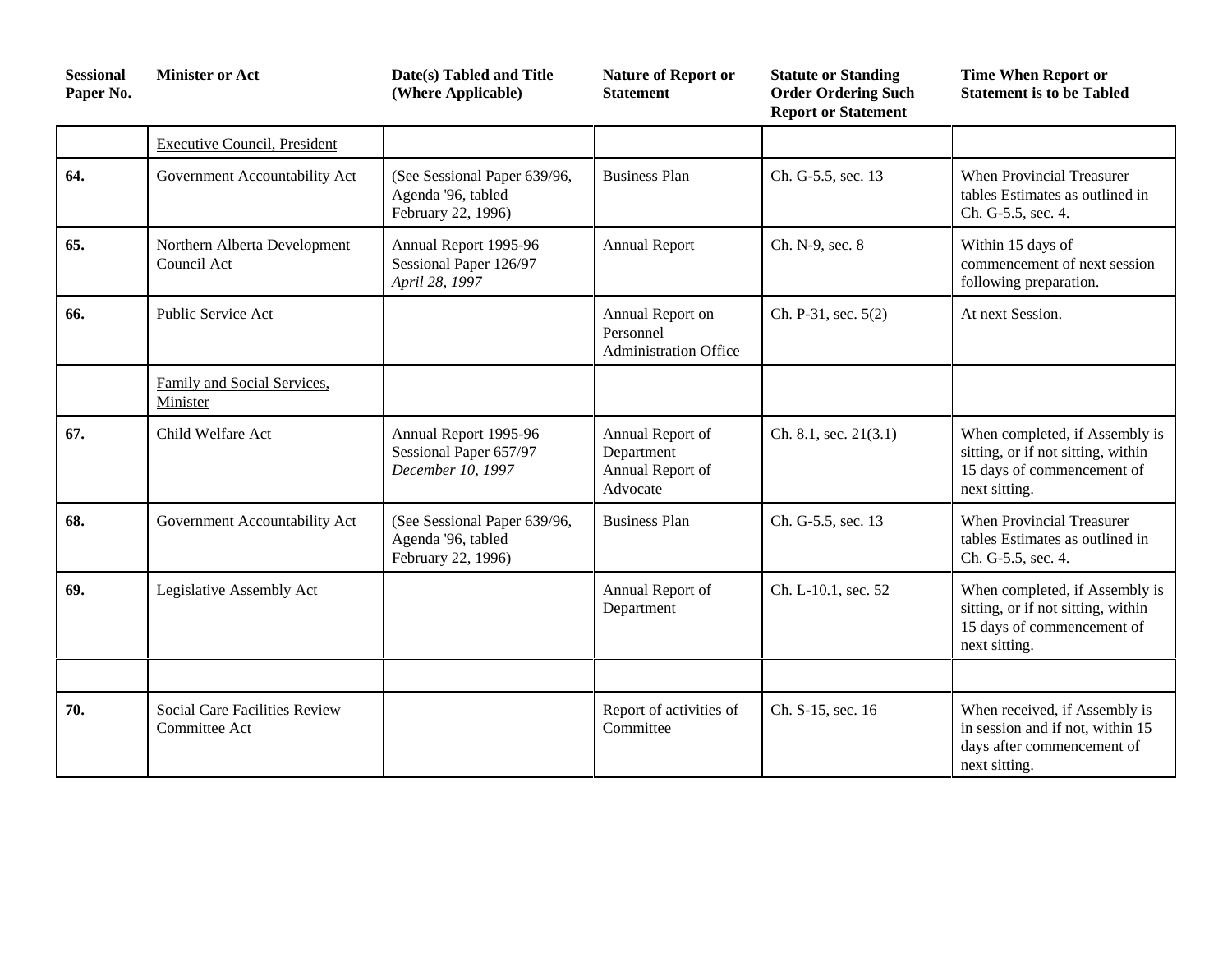| <b>Sessional</b><br>Paper No. | <b>Minister or Act</b>                                              | Date(s) Tabled and Title<br>(Where Applicable)                                                 | <b>Nature of Report or</b><br><b>Statement</b>                           | <b>Statute or Standing</b><br><b>Order Ordering Such</b><br><b>Report or Statement</b> | <b>Time When Report or</b><br><b>Statement is to be Tabled</b>                                                                                                                              |
|-------------------------------|---------------------------------------------------------------------|------------------------------------------------------------------------------------------------|--------------------------------------------------------------------------|----------------------------------------------------------------------------------------|---------------------------------------------------------------------------------------------------------------------------------------------------------------------------------------------|
|                               | Family Life and Substance Abuse<br>Foundation, Minister responsible |                                                                                                |                                                                          |                                                                                        |                                                                                                                                                                                             |
| 71.                           | Family Life and Substance Abuse<br>Foundation Act                   |                                                                                                | Annual Report of<br>Foundation                                           | Ch. F-1.8, sec. 15                                                                     | Report to Minister; Minister to<br>select Standing Committee on<br>the Alberta Heritage Savings,<br>etc; Minister to lay copy before<br>Assembly in session, and if not,<br>within 15 days. |
|                               | Federal and Intergovernmental<br>Affairs, Minister                  |                                                                                                |                                                                          |                                                                                        |                                                                                                                                                                                             |
| 72.                           | Government Accountability Act                                       | (See Sessional Paper 639/96,<br>Agenda '96, tabled<br>February 22, 1996)                       | <b>Business Plan</b>                                                     | Ch. G-5.5, sec. 13                                                                     | When Provincial Treasurer<br>tables Estimates as outlined in<br>Ch. G-5.5, sec. 4.                                                                                                          |
| 73.                           | Legislative Assembly Act                                            | Twenty-third Annual Report<br>to March 31, 1996<br>Sessional Paper 57/97<br>April 16, 1997     | Annual Report of<br>Department                                           | Ch. L-10.1, sec. 52                                                                    | When completed, if Assembly is<br>sitting, or if not sitting within 15<br>days of commencement of next<br>sitting.                                                                          |
|                               | Health, Minister                                                    |                                                                                                |                                                                          |                                                                                        |                                                                                                                                                                                             |
| 74.                           | <b>Dental Profession Act</b>                                        | 1994-95 Annual Report<br>Sessional Paper 74/96<br>February 15, 1996                            | Annual Report of<br><b>Board of Alberta</b><br><b>Dental Association</b> | Ch. D-9.5, sec. 6(4)                                                                   | When received, if Assembly is<br>sitting and if not, within 15 days<br>after commencement of next<br>sitting.                                                                               |
|                               |                                                                     | Annual Report 1995-96<br>Sessional Paper 115/97<br>April 23, 1997                              |                                                                          |                                                                                        |                                                                                                                                                                                             |
|                               |                                                                     | Alberta Dental Association,<br>Annual Report 1996<br>Sessional Paper 54/98<br>February 3, 1998 |                                                                          |                                                                                        |                                                                                                                                                                                             |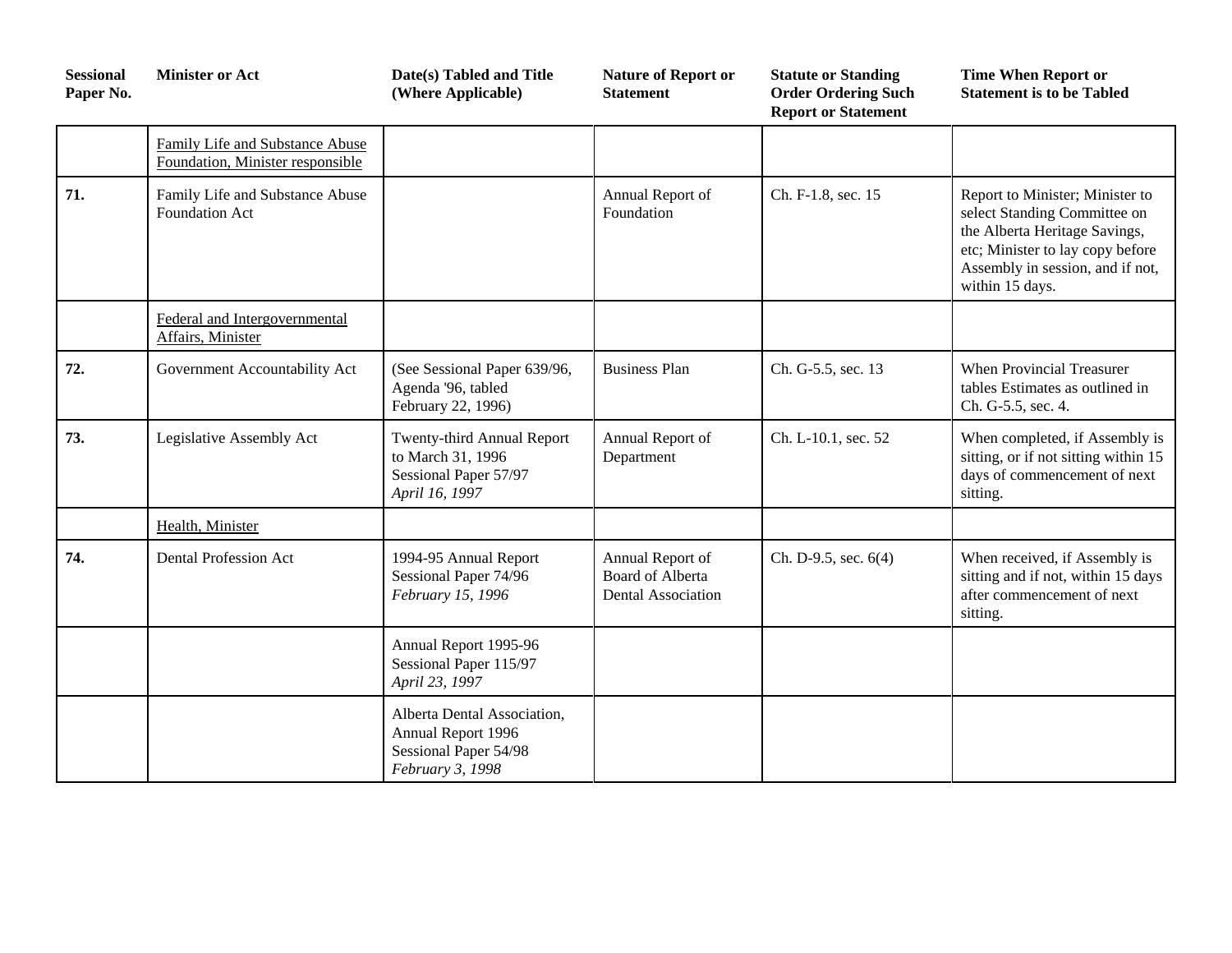| <b>Sessional</b><br>Paper No. | <b>Minister or Act</b>        | Date(s) Tabled and Title<br>(Where Applicable)                                                                                                                                          | <b>Nature of Report or</b><br><b>Statement</b> | <b>Statute or Standing</b><br><b>Order Ordering Such</b><br><b>Report or Statement</b> | <b>Time When Report or</b><br><b>Statement is to be Tabled</b>                     |
|-------------------------------|-------------------------------|-----------------------------------------------------------------------------------------------------------------------------------------------------------------------------------------|------------------------------------------------|----------------------------------------------------------------------------------------|------------------------------------------------------------------------------------|
| 75.                           | Government Accountability Act | 1996-97 to 1998-99 Three-<br>Year Business Plan and<br>Supplement<br>Sessional Paper 75/96<br>March 7, 1996<br>(See Sessional Paper 639/96,<br>Agenda '96, tabled<br>February 22, 1996) | <b>Business Plan</b>                           | Ch. G-5.5, sec. 13                                                                     | When Provincial Treasurer<br>tables Estimates as outlined in<br>Ch. G-5.5, sec. 4. |
| 75A.                          |                               | Aspen 1996-97 to 1998-99<br>Three-Year Business Plan and<br>Supplement<br>Sessional Paper 75A/96<br>March 7, 1996                                                                       |                                                |                                                                                        |                                                                                    |
| <b>75AA</b>                   |                               | Aspen Regional Health<br>Authority #11, Annual Report,<br>1995-96<br>Sessional Paper 75AA/96<br>March 7, 1996                                                                           |                                                |                                                                                        |                                                                                    |
| 75B.                          |                               | Calgary 1996-97 to 1998-99<br>Three-Year Business Plan<br>Sessional Paper 75B/96<br>March 7, 1996                                                                                       |                                                |                                                                                        |                                                                                    |
| <b>75BB</b>                   |                               | <b>Calgary Regional Health</b><br>Authority, Annual Report,<br>1995-96<br>Sessional Paper 75BB/96<br>March 7, 1996                                                                      |                                                |                                                                                        |                                                                                    |
| 75C.                          |                               | Capital 1996-99 Directional<br>Plan Update<br>Sessional Paper 75C/96<br>March 7, 1996                                                                                                   |                                                |                                                                                        |                                                                                    |
| <b>75CC</b>                   |                               | Capital Health Authority,<br>Annual Report, 1995-96<br>Sessional Paper 75CC/96<br>March 7, 1996                                                                                         |                                                |                                                                                        |                                                                                    |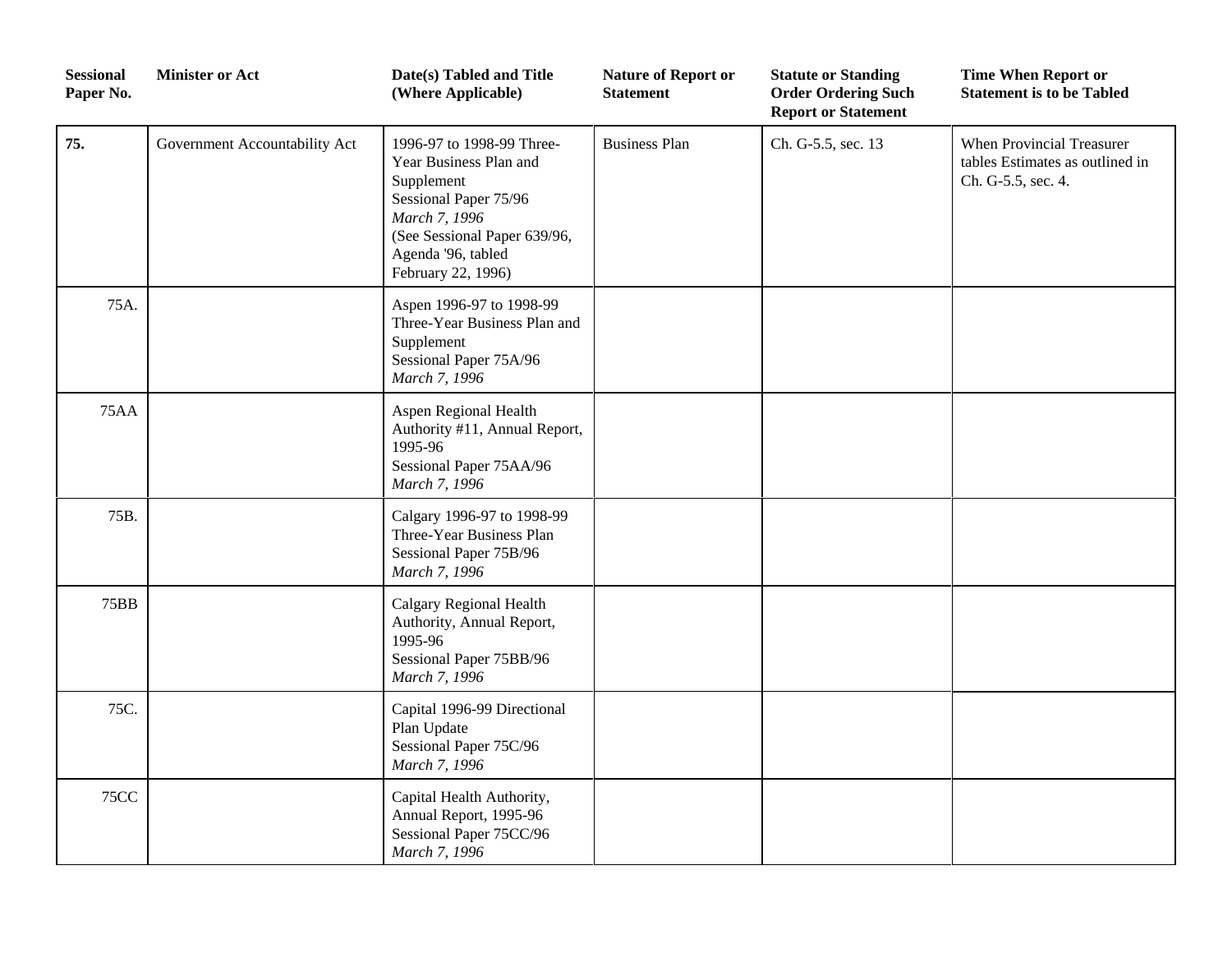| <b>Sessional</b><br>Paper No. | <b>Minister or Act</b> | Date(s) Tabled and Title<br>(Where Applicable)                                                                                                            | <b>Nature of Report or</b><br><b>Statement</b> | <b>Statute or Standing</b><br><b>Order Ordering Such</b><br><b>Report or Statement</b> | <b>Time When Report or</b><br><b>Statement is to be Tabled</b> |
|-------------------------------|------------------------|-----------------------------------------------------------------------------------------------------------------------------------------------------------|------------------------------------------------|----------------------------------------------------------------------------------------|----------------------------------------------------------------|
| 75D.                          |                        | Chinook January 1996Three-<br>Year Business Plan and<br>January 1996 Appendix A,<br>Program and Services Plans<br>Sessional Paper 75D/96<br>March 7, 1996 |                                                |                                                                                        |                                                                |
| 75E.                          |                        | Crossroads 1996-97 to<br>1998-99 Crossroads Regional<br>Health Authority, Business<br>Plan<br>Sessional Paper 75E/96<br>March 7, 1996                     |                                                |                                                                                        |                                                                |
| 75F.                          |                        | David Thompson January<br>1996 David Thompson Health<br>Region Business Plan<br>(Preliminary)<br>Sessional Paper 75F/96<br>March 7, 1996                  |                                                |                                                                                        |                                                                |
| 75G.                          |                        | East Central 1996-97 to<br>1998-99 East Central Regional<br>Health Authority, Business<br>Plan<br>Sessional Paper 75G/96<br>March 7, 1996                 |                                                |                                                                                        |                                                                |
| 75H.                          |                        | Headwaters 1996-97 to<br>1998-99 Headwaters Health<br>Authority, Business Plan<br>Sessional Paper 75H/96<br>March 7, 1996                                 |                                                |                                                                                        |                                                                |
| 75HH.                         |                        | Headwaters Health Authority,<br>Annual Report, 1995-96<br>Sessional Paper 75HH/96<br>March 7, 1996                                                        |                                                |                                                                                        |                                                                |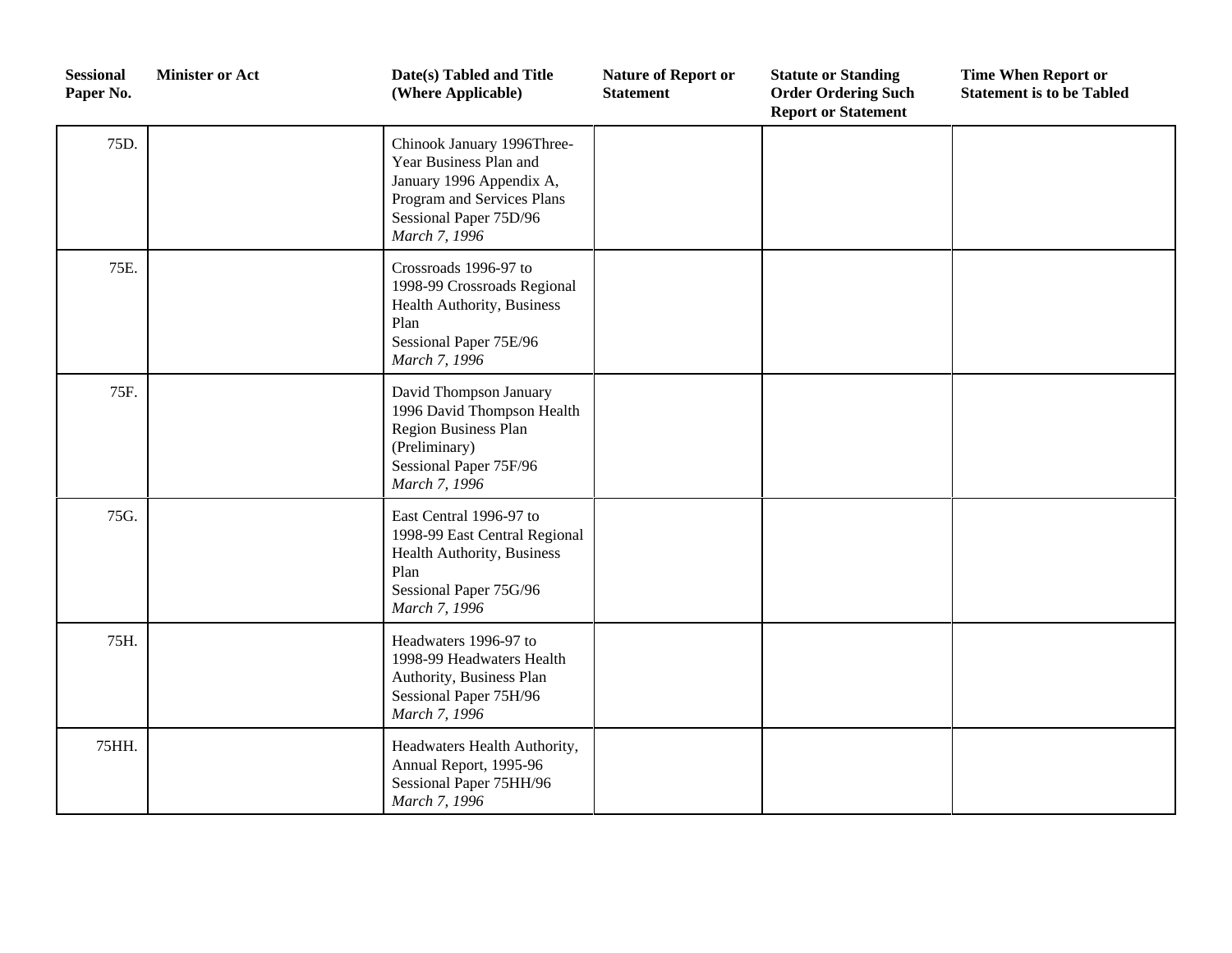| <b>Sessional</b><br>Paper No. | <b>Minister or Act</b> | Date(s) Tabled and Title<br>(Where Applicable)                                                                                                                                                               | <b>Nature of Report or</b><br><b>Statement</b> | <b>Statute or Standing</b><br><b>Order Ordering Such</b><br><b>Report or Statement</b> | <b>Time When Report or</b><br><b>Statement is to be Tabled</b> |
|-------------------------------|------------------------|--------------------------------------------------------------------------------------------------------------------------------------------------------------------------------------------------------------|------------------------------------------------|----------------------------------------------------------------------------------------|----------------------------------------------------------------|
| 75I.                          |                        | Keeweetinok 1996 to 1999<br>Keeweetinok Lakes Regional<br>Health Authority, Three-Year<br>Health Business Plan<br>Sessional Paper 75I/96<br>March 7, 1996                                                    |                                                |                                                                                        |                                                                |
| 75II.                         |                        | Keeweetinok Lakes Regional<br>Health Authority No. 15,<br>Annual Report, 1995-95<br>Sessional Paper 75II/96<br>March 7, 1996                                                                                 |                                                |                                                                                        |                                                                |
| 75J.                          |                        | Lakeland January 31, 1996<br>Lakeland Health Region,<br>Three-Year Business Plan<br>Sessional Paper 75J/96<br>March 7, 1996                                                                                  |                                                |                                                                                        |                                                                |
| 75JJ.                         |                        | Lakeland Regional Health<br>Authority, Annual Report,<br>1995-96<br>Sessional Paper 75JJ/96<br>March 7, 1996                                                                                                 |                                                |                                                                                        |                                                                |
| 75K.                          |                        | Mistahia 1996-97 to 1998-99<br>Mistahia Regional Health<br>Authority, Three-Year<br><b>Business Plan and January</b><br>1996 Program and Services<br>Descriptions<br>Sessional Paper 75K/96<br>March 7, 1996 |                                                |                                                                                        |                                                                |
| 75KK.                         |                        | Mistahia Health Region,<br>Annual Report and Financial<br>Statements, 1995-96<br>Sessional Paper 75KK/96<br>March 7, 1996                                                                                    |                                                |                                                                                        |                                                                |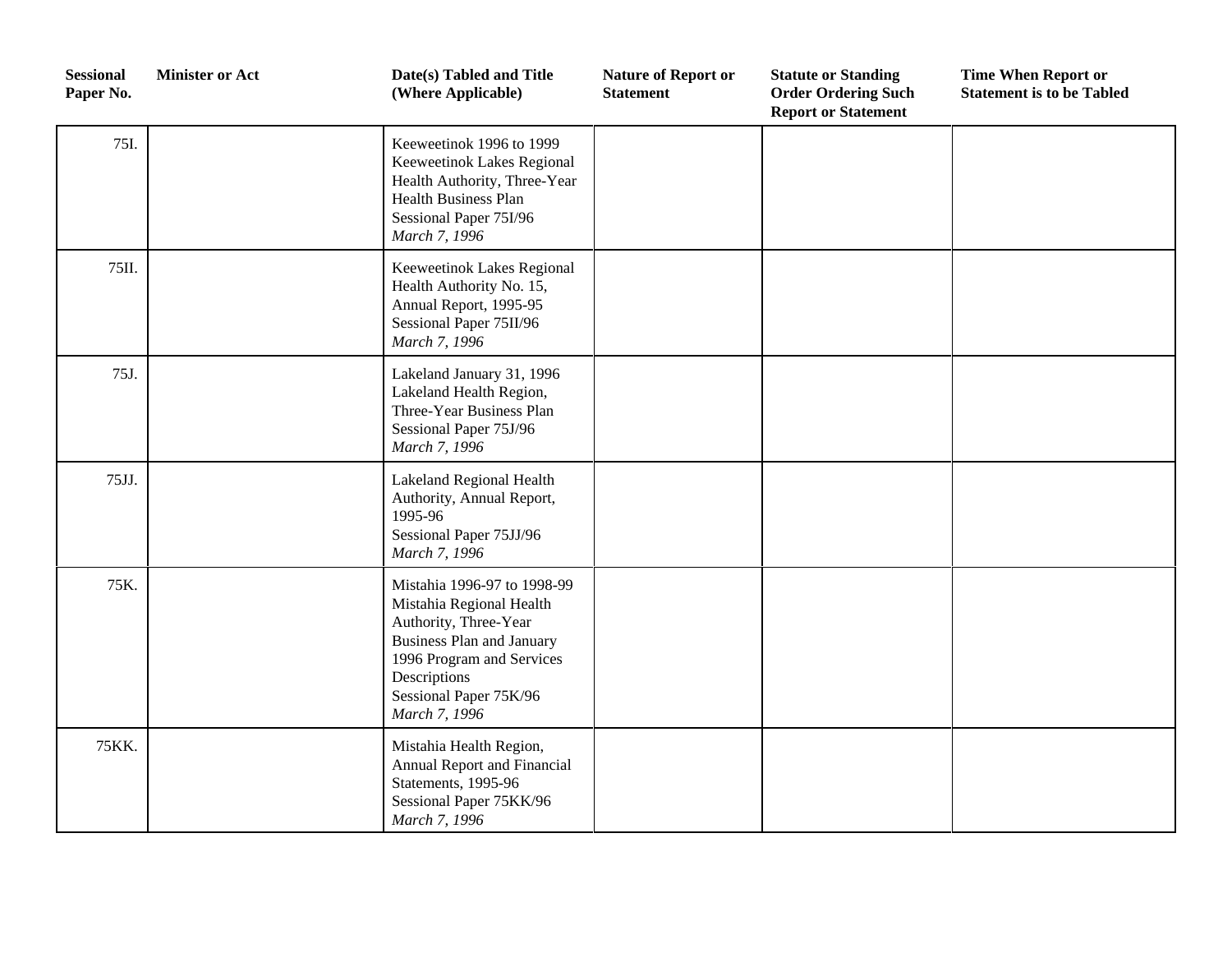| <b>Sessional</b><br>Paper No. | <b>Minister or Act</b> | Date(s) Tabled and Title<br>(Where Applicable)                                                                                                           | <b>Nature of Report or</b><br><b>Statement</b> | <b>Statute or Standing</b><br><b>Order Ordering Such</b><br><b>Report or Statement</b> | <b>Time When Report or</b><br><b>Statement is to be Tabled</b> |
|-------------------------------|------------------------|----------------------------------------------------------------------------------------------------------------------------------------------------------|------------------------------------------------|----------------------------------------------------------------------------------------|----------------------------------------------------------------|
| 75L.                          |                        | Northern Lights January 25,<br>1996 Northern Lights<br>Regional Health Authority,<br>Health Business Plan II<br>Sessional Paper 75L/96<br>March 7, 1996  |                                                |                                                                                        |                                                                |
| 75LL.                         |                        | Northern Lights Regional<br>Health Authority, Annual<br>Report, 1995-96<br>Sessional Paper 75LL/96<br>March 7, 1996                                      |                                                |                                                                                        |                                                                |
| 75M.                          |                        | Northwestern January 31,<br>1996 Northerwestern Health<br>Services Region, Three-Year<br><b>Business Plan</b><br>Sessional Paper 75M/96<br>March 7, 1996 |                                                |                                                                                        |                                                                |
| 75MM.                         |                        | Northerwestern Health<br>Services Region, Annual<br>Report and Financial<br>Statements, 1995-96<br>Sessional Paper 75MM/96<br>March 7, 1996              |                                                |                                                                                        |                                                                |
| 75N.                          |                        | Palliser January 1996 Palliser<br>Health Authority, Three-Year<br><b>Business Plan revised</b><br>Sessional Paper 75N/96<br>March 7, 1996                |                                                |                                                                                        |                                                                |
| 75O.                          |                        | Peace 1996-99 Peace Health<br>Region, Three-Year Business<br>Plan<br>Sessional Paper 75O/96<br>March 7, 1996                                             |                                                |                                                                                        |                                                                |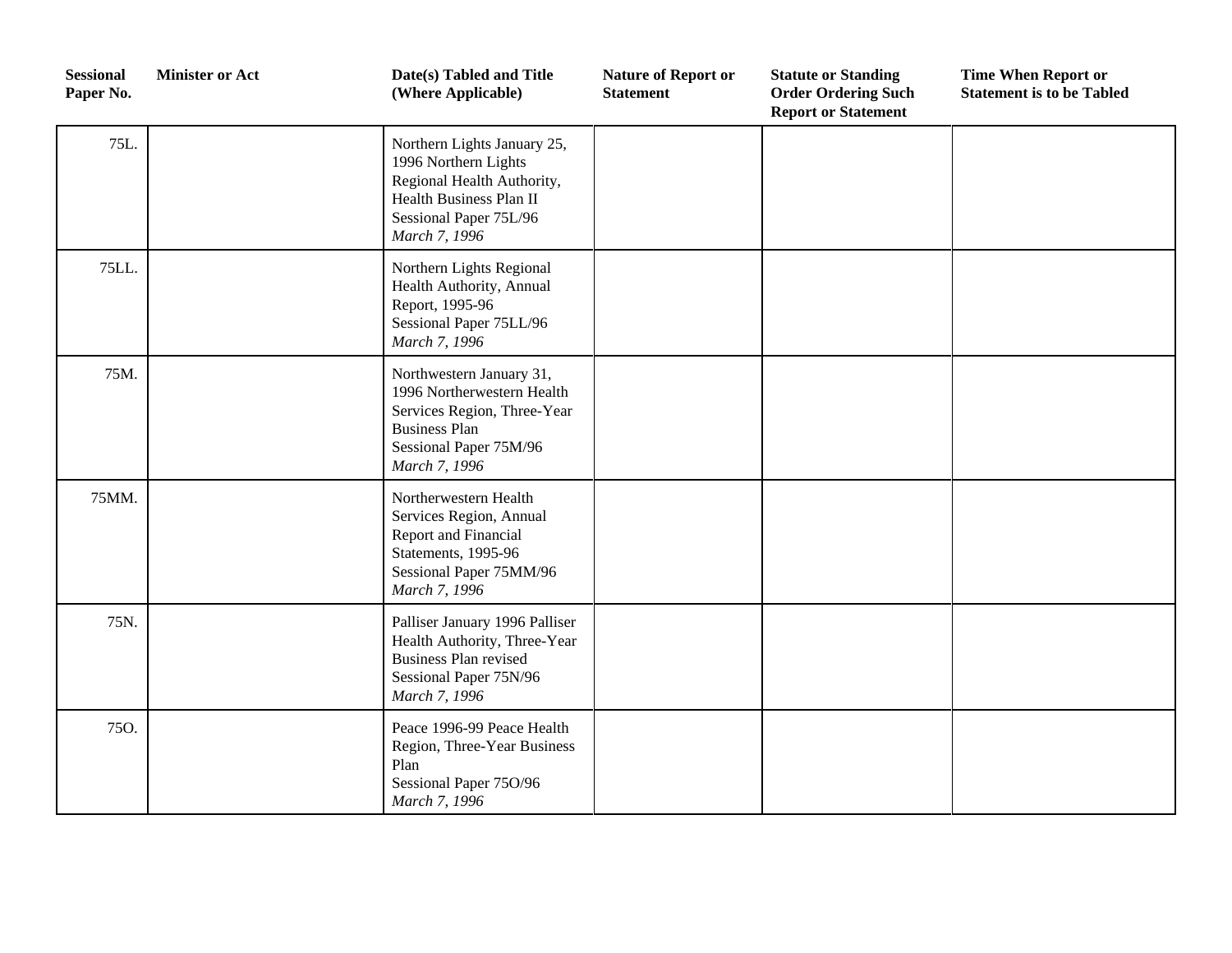| <b>Sessional</b><br>Paper No. | <b>Minister or Act</b>                           | Date(s) Tabled and Title<br>(Where Applicable)                                                                                                      | <b>Nature of Report or</b><br><b>Statement</b>               | <b>Statute or Standing</b><br><b>Order Ordering Such</b><br><b>Report or Statement</b> | <b>Time When Report or</b><br><b>Statement is to be Tabled</b>                                                     |
|-------------------------------|--------------------------------------------------|-----------------------------------------------------------------------------------------------------------------------------------------------------|--------------------------------------------------------------|----------------------------------------------------------------------------------------|--------------------------------------------------------------------------------------------------------------------|
| 75P.                          |                                                  | Westview 1996-97 to 1998-99<br>Westview Regional Health<br>Authority, Three-Year<br><b>Business Plan</b><br>Sessional Paper 75P/96<br>March 7, 1996 |                                                              |                                                                                        |                                                                                                                    |
| 75Q.                          |                                                  | Health Authority 5, 1996-97<br>to 1998-99 Three Year<br><b>Business Plan</b><br>Sessional Paper 75Q/96<br>May 2, 1996                               |                                                              |                                                                                        |                                                                                                                    |
| 75R.                          |                                                  | 1996-97 to 1998-99 Three<br>Year Business Plan, Alberta<br>Cancer Board<br>Sessional Paper 75R/96<br>May 2, 1996                                    |                                                              |                                                                                        |                                                                                                                    |
| 76.                           | <b>Health Facilities Review</b><br>Committee Act | 1994-95 Annual Report<br>Sessional Paper 76/96<br>February 21, 1996                                                                                 | Annual Report of<br>Committee                                | Ch. H-4, sec. 16(2)                                                                    | When received, if Assembly is<br>in session and if not, within 15<br>days after commencement of<br>next session.   |
|                               |                                                  | Annual Report 1995-96, For<br>the Period April 1, 1995 to<br>March 31, 1996<br>Sessional Paper 402/97<br>June 5, 1997                               | Annual Report of<br>Committee                                | Ch. H-4, sec. 16(2)                                                                    | When received, if Assembly is<br>in session and if not, within 15<br>days after commencement of<br>next session.   |
| 77.                           | Legislative Assembly Act                         | Annual Report 1995-96<br>Sessional Paper 38/97<br>April 16, 1997                                                                                    | Annual Report of<br>Department                               | Ch. L-10.1, sec. 52                                                                    | When completed, if Assembly is<br>sitting, or if not sitting within 15<br>days of commencement of next<br>sitting. |
| 78.                           | Mental Health Act                                | 1995 Annual Report<br>Annual Report 1995-96<br>Sessional Paper 78/96<br>March 27, 1996                                                              | Annual Report of<br><b>Mental Health Patient</b><br>Advocate | Ch. M-13.1, sec. 47                                                                    | When received, if Assembly is<br>in session and if not, within 15<br>days after commencement of<br>next session.   |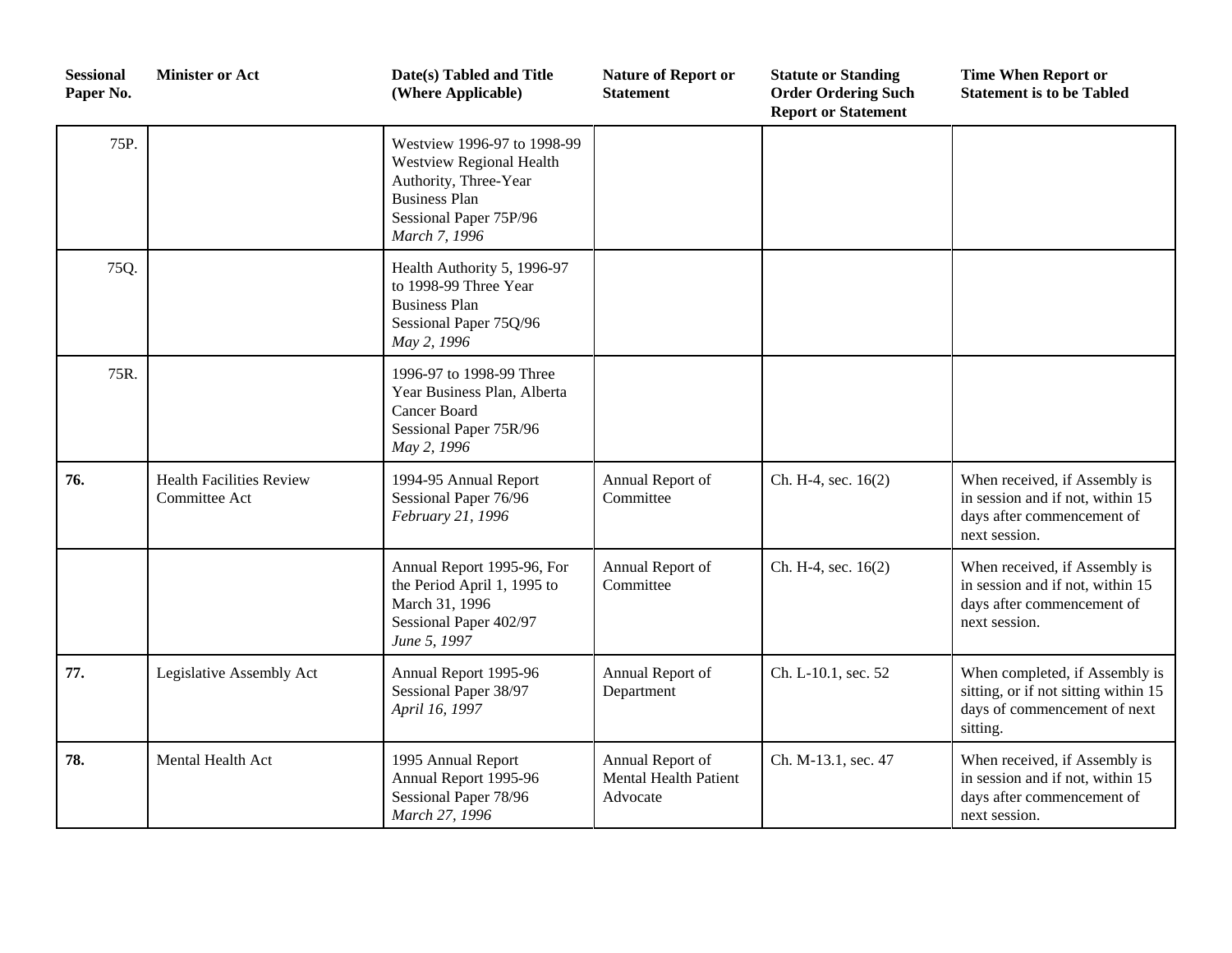| <b>Sessional</b><br>Paper No. | <b>Minister or Act</b>          | Date(s) Tabled and Title<br>(Where Applicable)                                                                      | <b>Nature of Report or</b><br><b>Statement</b>                         | <b>Statute or Standing</b><br><b>Order Ordering Such</b><br><b>Report or Statement</b> | <b>Time When Report or</b><br><b>Statement is to be Tabled</b>                                                   |
|-------------------------------|---------------------------------|---------------------------------------------------------------------------------------------------------------------|------------------------------------------------------------------------|----------------------------------------------------------------------------------------|------------------------------------------------------------------------------------------------------------------|
|                               |                                 | Annual Report 1996<br>Sessional Paper 248/97<br>May 14, 1997                                                        | Annual Report of<br><b>Mental Health Patient</b><br>Advocate           | Ch. M-13.1, sec. 47                                                                    | When received, if Assembly is<br>in session and if not, within 15<br>days after commencement of<br>next session. |
| 79.                           | Nursing Profession Act          | 1994-95 Annual Report<br>Sessional Paper 79/96<br>February 15, 1996                                                 | Annual Report of<br>Alberta Association of<br><b>Registered Nurses</b> | Ch. N-14.5, sec. 11(2)                                                                 | When received, if Assembly is<br>sitting and if not, within 15 days<br>after commencement of next<br>sitting.    |
|                               |                                 | Annual Report 1995-96<br>Sessional Paper 194/97<br>May 6, 1997                                                      | Annual Report of<br>Alberta Association of<br><b>Registered Nurses</b> | Ch. N-14.5, sec. 11(2)                                                                 | When received, if Assembly is<br>sitting and if not, within 15 days<br>after commencement of next<br>sitting.    |
| 80.                           | <b>Optometry Profession Act</b> | Annual Report 1996<br>Sessional Paper 404/97<br>June 5, 1997                                                        | Annual Report of<br>Association                                        | Ch. $0-10$ , sec. $6(4)$                                                               | When received, if Assembly is<br>sitting and if not, within 15 days<br>after commencement of next<br>sitting.    |
| 81.                           | Physical Therapy Profession Act | 1995-96 Annual Report<br>Sessional Paper 81/96<br>April 22, 1996                                                    | Annual Report of<br>College                                            | Ch. P-7.5, sec. 9(4)                                                                   | When received, if Assembly is<br>sitting and if not, within 15 days<br>after commencement of next<br>sitting.    |
| 82.                           | Public Health Act               | 1994-95 Annual Report<br>Sessional Paper 82/96<br>April 2, 1996                                                     | Annual Report of<br>Public Health Appeal<br>and Advisory Board         | Ch. P-27.1, sec. 6(2)                                                                  | When received, if Assembly is<br>in session and if not, within 15<br>days after commencement of<br>next session. |
|                               |                                 | Annual Report 1995-96<br>Sessional Paper 105/97<br>April 23, 1997                                                   | Annual Report of<br>Public Health Appeal<br>and Advisory Board         | Ch. P-27.1, sec. 6(2)                                                                  | When received, if Assembly is<br>in session and if not, within 15<br>days after commencement of<br>next session. |
| 83.                           | Regional Health Authorities Act | <b>Crossroads Regional Health</b><br>Authority, Annual Report<br>1995-96<br>Sessional Paper 96/97<br>April 23, 1997 | Annual Report of each<br>Regional Health<br>Authority                  | Ch. R-9.07, sec. 13(3)                                                                 | When received, if Assembly is<br>sitting and if not, within 15 days<br>of commencement of next<br>sitting.       |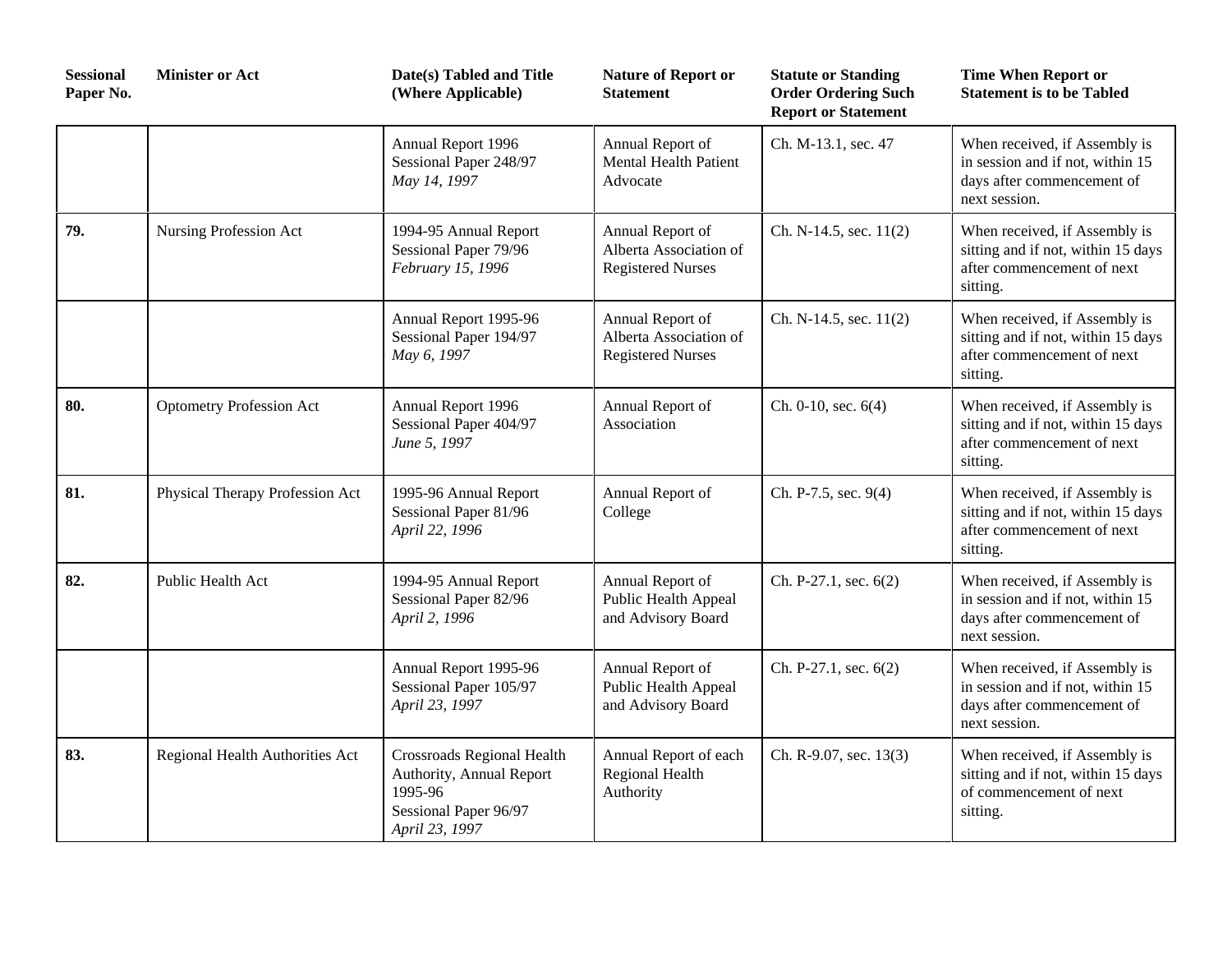| <b>Sessional</b><br>Paper No. | <b>Minister or Act</b> | Date(s) Tabled and Title<br>(Where Applicable)                                                                            | <b>Nature of Report or</b><br><b>Statement</b> | <b>Statute or Standing</b><br><b>Order Ordering Such</b><br><b>Report or Statement</b> | <b>Time When Report or</b><br><b>Statement is to be Tabled</b> |
|-------------------------------|------------------------|---------------------------------------------------------------------------------------------------------------------------|------------------------------------------------|----------------------------------------------------------------------------------------|----------------------------------------------------------------|
|                               |                        | Palliser Health Authority,<br>Annual Report April 1, 1995<br>to March 31, 1996<br>Sessional Paper 97/97<br>April 23, 1997 |                                                |                                                                                        |                                                                |
|                               |                        | Chinook Health Region,<br>Alberta Health, Annual Report<br>1995-96<br>Sessional Paper 98/97<br>April 23, 1997             |                                                |                                                                                        |                                                                |
|                               |                        | Westview Regional Health<br>Authority, Annual Report<br>1995-96<br>Sessional Paper 99/97<br>April 23, 1997                |                                                |                                                                                        |                                                                |
|                               |                        | Peace Regional Health<br>Authority, Annual Report<br>1995-96<br>Sessional Paper 100/97<br>April 23, 1997                  |                                                |                                                                                        |                                                                |
|                               |                        | East Central Regional Health<br>Authority, Annual Report<br>1995-96<br>Sessional Paper 101/97<br>April 23, 1997           |                                                |                                                                                        |                                                                |
|                               |                        | Regional Health Authority 5,<br>Annual Report 1995-96,<br>Partners in Health<br>Sessional Paper 102/97<br>April 23, 1997  |                                                |                                                                                        |                                                                |
|                               |                        | David Thompson Health<br>Region, Annual Report<br>1995-96<br>Sessional Paper 103/97<br>April 23, 1997                     |                                                |                                                                                        |                                                                |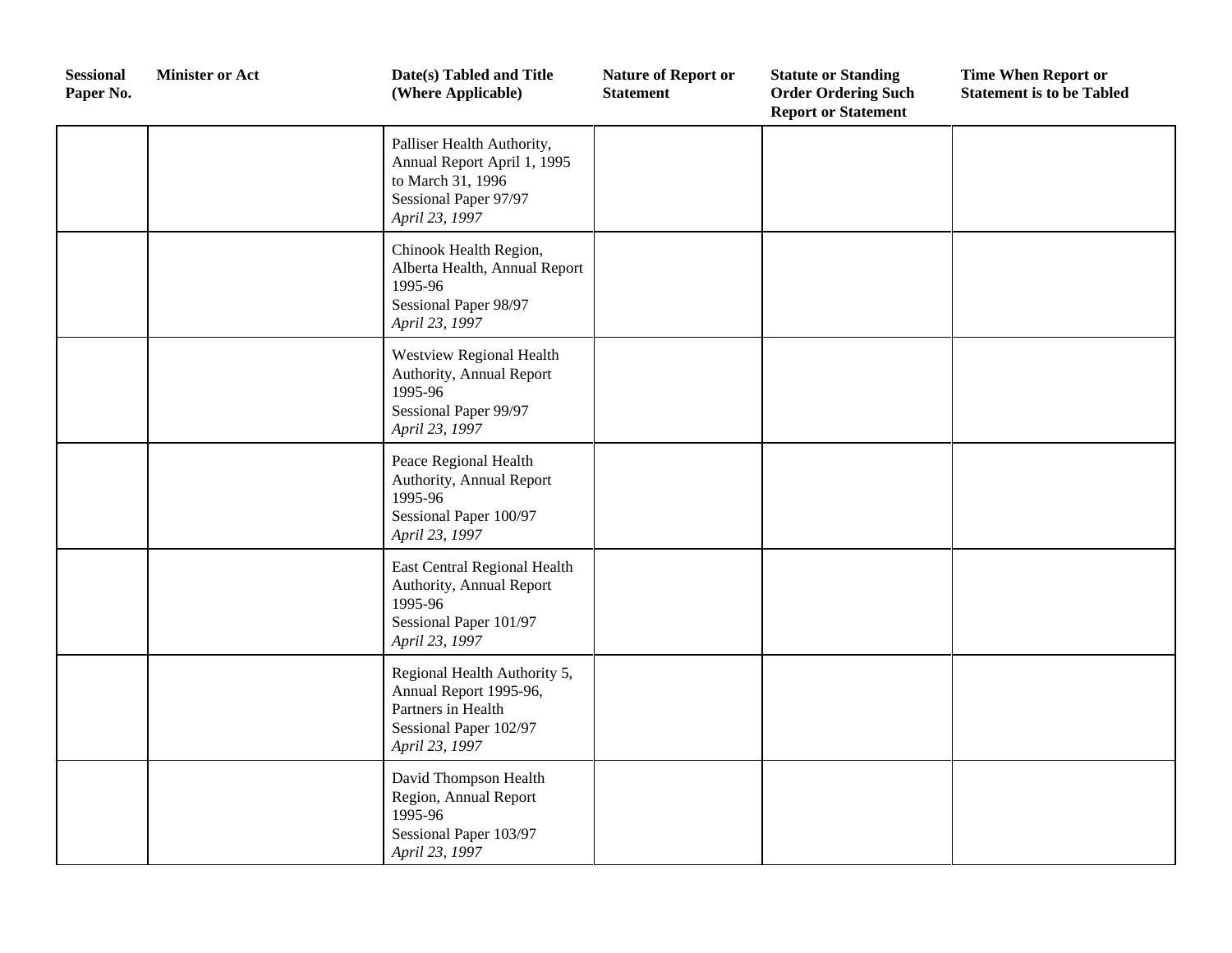| <b>Sessional</b><br>Paper No. | <b>Minister or Act</b>          | Date(s) Tabled and Title<br>(Where Applicable)                                                                                                          | <b>Nature of Report or</b><br><b>Statement</b>                   | <b>Statute or Standing</b><br><b>Order Ordering Such</b><br><b>Report or Statement</b> | <b>Time When Report or</b><br><b>Statement is to be Tabled</b>                                                |
|-------------------------------|---------------------------------|---------------------------------------------------------------------------------------------------------------------------------------------------------|------------------------------------------------------------------|----------------------------------------------------------------------------------------|---------------------------------------------------------------------------------------------------------------|
| 84.                           | Regional Health Authorities Act | 1994-95 Annual Report<br>Sessional Paper 84/96<br>February 15, 1996                                                                                     | Annual Report of the<br>Provincial Mental<br><b>Health Board</b> | Ch. R-9.07, sec. 13(3)<br>(Alta. Reg. 286/94)                                          | When received, if Assembly is<br>sitting and if not, within 15 days<br>of commencement of next<br>sitting.    |
|                               |                                 | Annual Report 1995-96<br>Sessional Paper 181/97<br>May 5, 1997                                                                                          | Annual Report of the<br>Provincial Mental<br><b>Health Board</b> | Ch. R-9.07, sec. 13(3)<br>(Alta. Reg. 286/94)                                          | When received, if Assembly is<br>sitting and if not, within 15 days<br>of commencement of next<br>sitting.    |
| 84A.                          |                                 | Provincial Mental Health<br><b>Board Combined Financial</b><br>Statements, March 31, 1995<br>Sessional Paper 84A/96<br>February 15, 1996                |                                                                  |                                                                                        |                                                                                                               |
| 84B.                          |                                 | Provincial Mental Health<br>Board, Alberta Hospital<br>Edmonton, Financial<br>Statements, March 31, 1995<br>Sessional Paper 84B/96<br>February 15, 1996 |                                                                  |                                                                                        |                                                                                                               |
| 84C.                          |                                 | Provincial Mental Health<br>Board, Alberta Hospital<br>Ponoka, Financial Statements,<br>March 31, 1995<br>Sessional Paper 84C/96<br>February 15, 1996   |                                                                  |                                                                                        |                                                                                                               |
| 85.                           | Registered Dietitians Act       | 1994-95 Annual Report<br>Sessional Paper 85/96<br>February 15, 1996                                                                                     | Annual Report of<br>Association                                  | Ch. R-10.1, sec. 6(4)                                                                  | When received, if Assembly is<br>sitting and if not, within 15 days<br>after commencement of next<br>sitting. |
|                               |                                 | Annual Report 1995-96<br>Sessional Paper 104/97<br>April 23, 1997                                                                                       | Annual Report of<br>Association                                  | Ch. R-10.1, sec. 6(4)                                                                  | When received, if Assembly is<br>sitting and if not, within 15 days<br>after commencement of next<br>sitting. |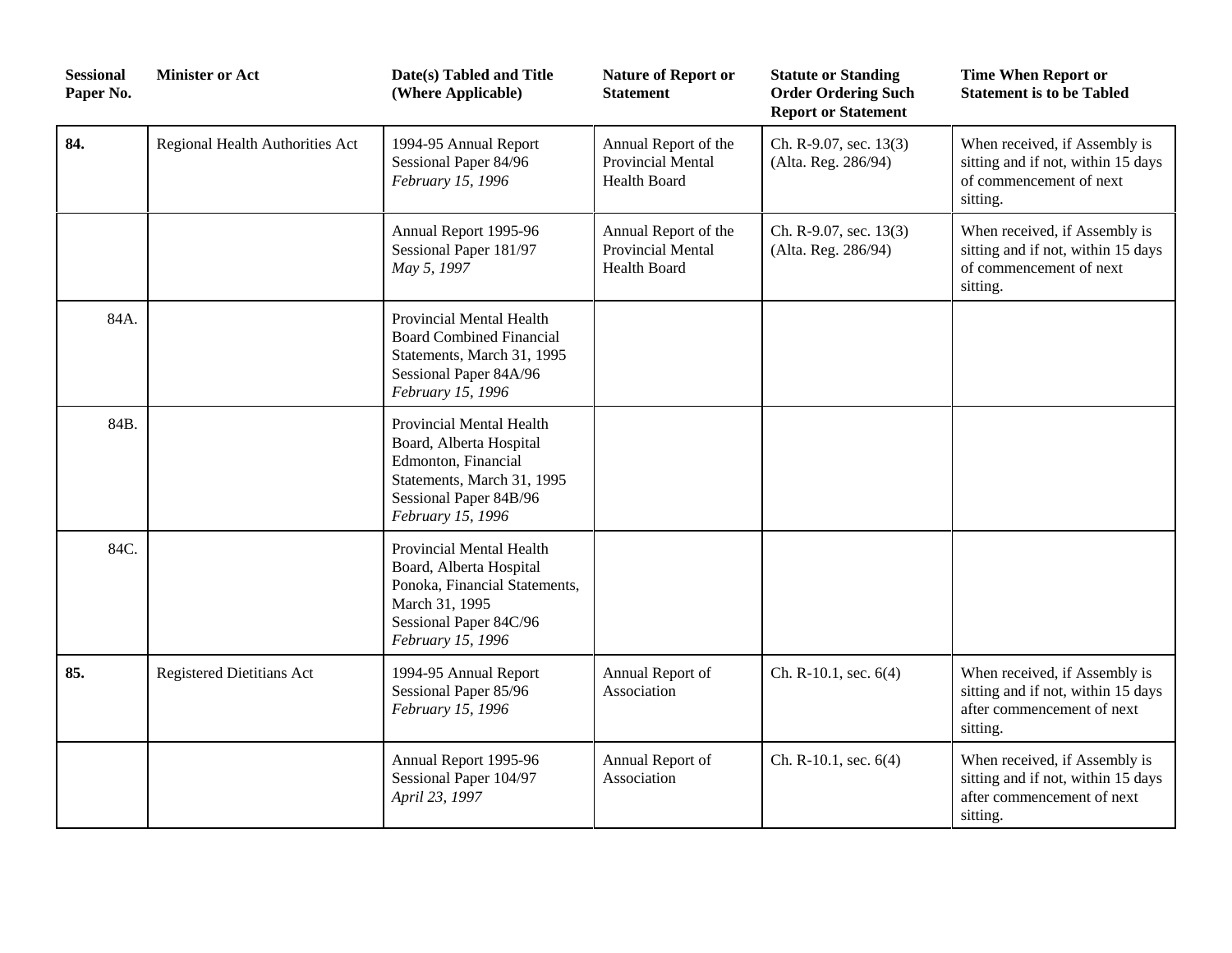| <b>Sessional</b><br>Paper No. | <b>Minister or Act</b>                              | Date(s) Tabled and Title<br>(Where Applicable)                                                                              | <b>Nature of Report or</b><br><b>Statement</b>                                  | <b>Statute or Standing</b><br><b>Order Ordering Such</b><br><b>Report or Statement</b> | <b>Time When Report or</b><br><b>Statement is to be Tabled</b>                                                        |
|-------------------------------|-----------------------------------------------------|-----------------------------------------------------------------------------------------------------------------------------|---------------------------------------------------------------------------------|----------------------------------------------------------------------------------------|-----------------------------------------------------------------------------------------------------------------------|
| 86.                           | Seniors Advisory Council for<br>Alberta Act         | 1995 Annual Report<br>Seniors Advisory Council for<br>Alberta<br>Sessional Paper 86/96<br>March 25, 1996                    | Annual Report of<br>Council                                                     | Ch. S-13.2 sec. 7(2)                                                                   | To the Minister before June 30,<br>then laid when received if<br>Assembly is in session and if not<br>within 15 days. |
|                               |                                                     | Annual Report 1995-96<br>Sessional Paper 128/97<br>April 28, 1997                                                           | Annual Report of<br>Council                                                     | Ch. S-13.2 sec. 7(2)                                                                   | To the Minister before June 30,<br>then laid when received if<br>Assembly is in session and if not<br>within 15 days. |
| 87.                           | Universities Act                                    | 1994 Annual Report<br>Sessional Paper 87/96<br>April 2, 1996                                                                | Animals for Medical<br><b>Research Report</b>                                   | Ch. U-5, sec. 52(5)                                                                    | After receipt, at next session.                                                                                       |
| 87A.                          |                                                     | 1995 Annual Report<br>Sessional Paper 87A/96<br>April 2, 1996                                                               | Animals for Medical<br><b>Research Report</b>                                   | Ch. U-5, sec. 52(5)                                                                    | After receipt, at next session.                                                                                       |
|                               |                                                     | Annual Report for the Fiscal<br>Year Ending March 31, 1996<br>Sessional Paper 192/97<br>May 6, 1997                         | Animals for Medical<br><b>Research Report</b>                                   | Ch. U-5, sec. 52(5)                                                                    | After receipt, at next session.                                                                                       |
| 88.                           | Wild Rose Foundation Act                            | Wild Rose Foundation,<br>Annual Report and Financial<br>Statements, 1996<br>Sessional Paper 88/96<br>March 25, 1996         | Annual Report and<br><b>Audited Financial</b><br>Statement of<br>Foundation     | Ch. W-7.8, sec. 7(3)                                                                   | When received, if Assembly is<br>sitting and if not, within 15 days<br>after commencement of next<br>sitting.         |
|                               | Justice and Attorney General,<br>Minister, Minister |                                                                                                                             |                                                                                 |                                                                                        |                                                                                                                       |
| 89.                           | Government Accountability Act                       | (See Sessional Paper 639/96,<br>Agenda '96, tabled<br>February 22, 1996)                                                    | <b>Business Plan</b>                                                            | Ch. G-5.5, sec. 13                                                                     | When Provincial Treasurer<br>tables Estimates as outlined in<br>Ch. G-5.5, sec. 4.                                    |
| 90.                           | <b>Legal Profession Act</b>                         | Alberta Law Foundation, 23rd<br>Annual Report and Financial<br>Statements, 1996<br>Sessional Paper 90/96<br>August 21, 1996 | Summary of Affairs<br>and Audited Balance<br>Sheet of Alberta Law<br>Foundation | Ch. L-9.1, sec.120(2) (Ch.<br>L-9.1, sec. $5(4)$ )                                     | When received, if Assembly in<br>session and if not, within 15<br>days after commencement of<br>next sitting.         |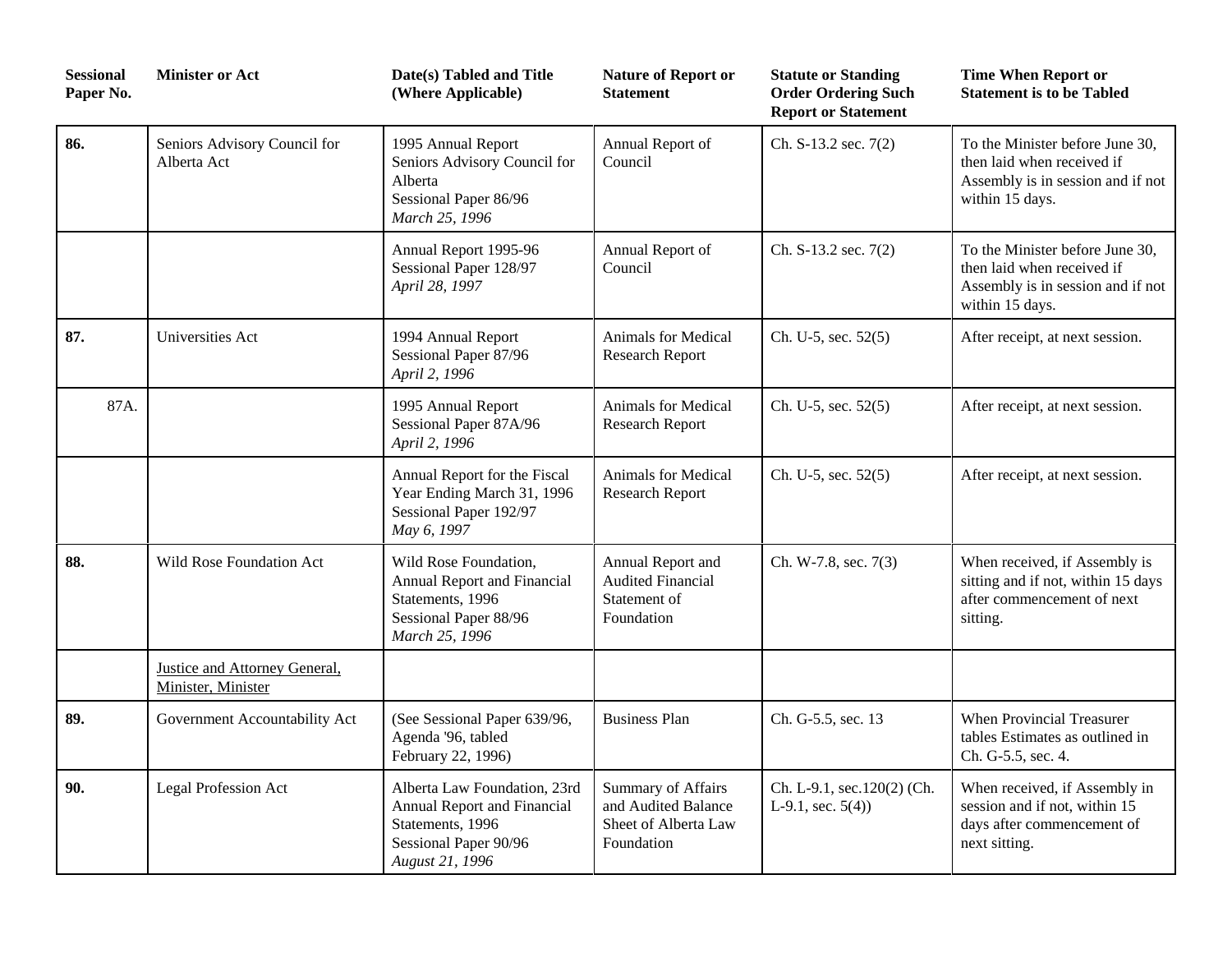| <b>Sessional</b><br>Paper No. | <b>Minister or Act</b>                                | Date(s) Tabled and Title<br>(Where Applicable)                                                                         | <b>Nature of Report or</b><br><b>Statement</b>                       | <b>Statute or Standing</b><br><b>Order Ordering Such</b><br><b>Report or Statement</b> | <b>Time When Report or</b><br><b>Statement is to be Tabled</b>                                                     |
|-------------------------------|-------------------------------------------------------|------------------------------------------------------------------------------------------------------------------------|----------------------------------------------------------------------|----------------------------------------------------------------------------------------|--------------------------------------------------------------------------------------------------------------------|
|                               | Legal Profession Act                                  | Annual Report 1996<br>Sessional Paper 508/97<br>December 8, 1997                                                       | Annual Report of the<br>Law Society                                  | Ch. L-9.1, sec. 5(4)                                                                   | When received, if Assembly in<br>session and if not, within 15<br>days after commencement of<br>next sitting.      |
| 91.                           | Legislative Assembly Act                              | Annual Report 1995-96<br>Sessional Paper 52/97<br>April 16, 1997                                                       | Annual Report of<br>Department                                       | Ch. L-10.1, sec. 52                                                                    | When completed, if Assembly is<br>sitting, or if not sitting within 15<br>days of commencement of next<br>sitting. |
| 92.                           | Victims' Programs Assistance Act                      | <b>Victims Programs Assistance</b><br>Committee, Annual Report,<br>1995-96<br>Sessional Paper 92/96<br>August 21, 1996 | Annual Report of<br>Victims' Programs<br><b>Assistance Committee</b> | Ch. V-3.5, sec. $11(2)$                                                                | When received, if Assembly is<br>sitting and if not, within 15 days<br>after commencement of next<br>sitting.      |
|                               | Labour, Minister                                      |                                                                                                                        |                                                                      |                                                                                        |                                                                                                                    |
| 93.                           | <b>Certified General Accountants Act</b>              | 1995 Annual Report<br>Sessional Paper 93/96<br>March 4, 1996                                                           | Annual Report of<br>Association                                      | Ch. C-3.6, sec. 9(2)                                                                   | When received, if Assembly is<br>sitting and if not, within 15 days<br>after commencement of next<br>sitting.      |
|                               |                                                       | Annual Report 1996<br>Sessional Paper 3/97<br>April 16, 1997                                                           | Annual Report of<br>Association                                      | Ch. C-3.6, sec. 9(2)                                                                   | When received, if Assembly is<br>sitting and if not, within 15 days<br>after commencement of next<br>sitting.      |
| 94.                           | <b>Certified Management</b><br><b>Accountants Act</b> | 1994-1995 Annual Report<br>Sessional Paper 94/96<br>March 4, 1996                                                      | Annual Report of<br>Society                                          | Ch. C-3.8, sec. 9(2)                                                                   | When received, if Assembly is<br>sitting and if not, within 15 days<br>after commencement of next<br>sitting.      |
|                               |                                                       | Annual Report 1995-96<br>Sessional Paper 4/97<br>April 16, 1997                                                        | Annual Report of<br>Society                                          | Ch. C-3.8, sec. 9(2)                                                                   | When received, if Assembly is<br>sitting and if not, within 15 days<br>after commencement of next<br>sitting.      |
| 95.                           | <b>Chartered Accountants Act</b>                      | 1995 Annual Report<br>Sessional Paper 95/96<br>March 4, 1996                                                           | Annual Report of<br>Institute                                        | Ch. C-5.1, sec. 9(2)                                                                   | When received, if Assembly is<br>sitting and if not, within 15 days<br>after commencement of next<br>sitting.      |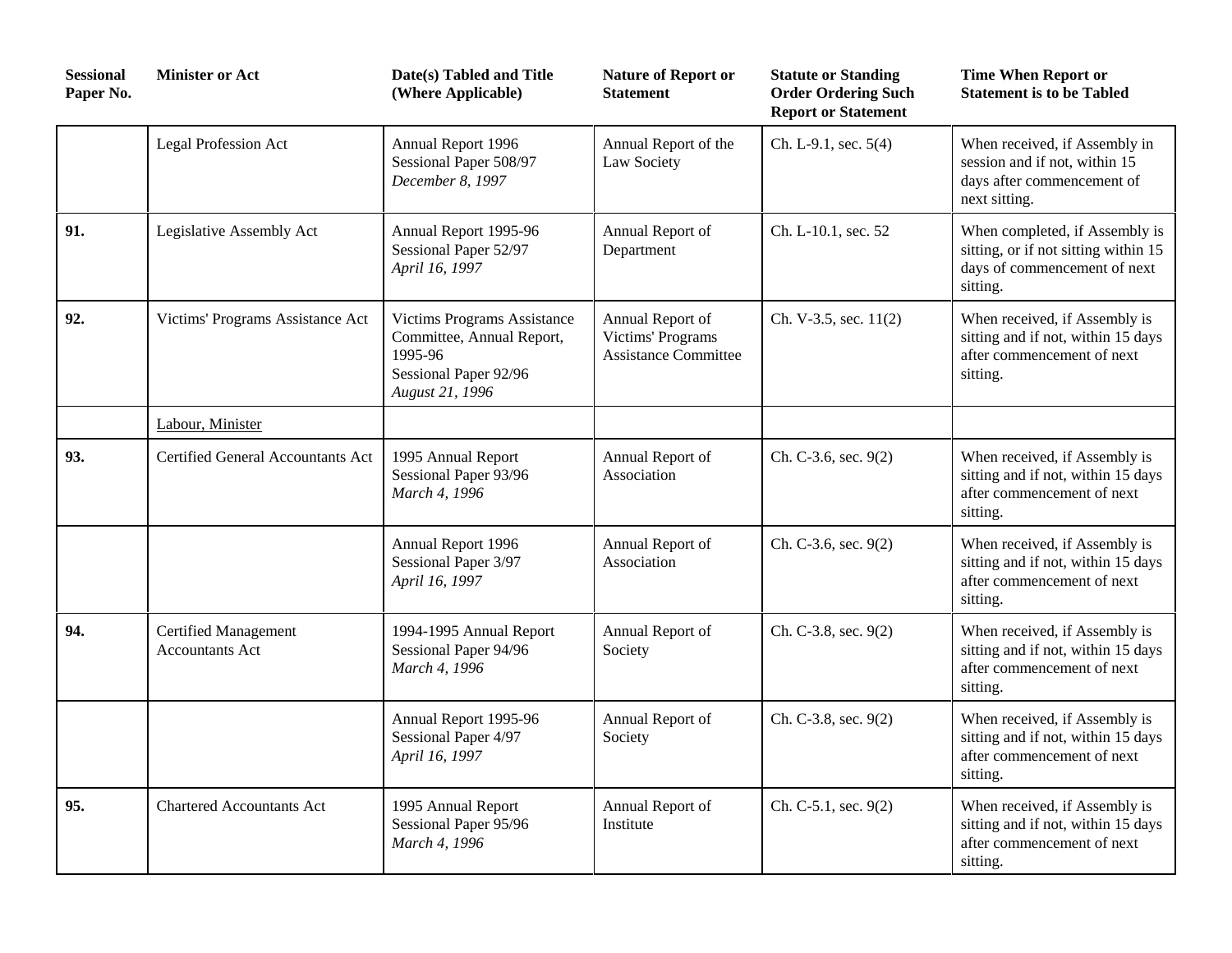| <b>Sessional</b><br>Paper No. | <b>Minister or Act</b>      | Date(s) Tabled and Title<br>(Where Applicable)                                                                                                    | <b>Nature of Report or</b><br><b>Statement</b> | <b>Statute or Standing</b><br><b>Order Ordering Such</b><br><b>Report or Statement</b> | <b>Time When Report or</b><br><b>Statement is to be Tabled</b>                                                |
|-------------------------------|-----------------------------|---------------------------------------------------------------------------------------------------------------------------------------------------|------------------------------------------------|----------------------------------------------------------------------------------------|---------------------------------------------------------------------------------------------------------------|
|                               |                             | Annual Report 1996<br>Sessional Paper 5/97<br>April 16, 1997                                                                                      | Annual Report of<br>Institute                  | Ch. C-5.1, sec. 9(2)                                                                   | When received, if Assembly is<br>sitting and if not, within 15 days<br>after commencement of next<br>sitting. |
| 96.                           | Chiropractic Profession Act | 1994 Annual Report<br>Sessional Paper 96/96<br>March 27, 1996                                                                                     | Annual Report of<br>Council                    | Ch. C-9.1, sec. 6(4)                                                                   | When received, if Assembly is<br>sitting and if not, within 15 days<br>after commencement of next<br>sitting. |
|                               | Chiropractic Profession Act | Annual Report 1996<br>Sessional Paper 276/97<br>May 20, 1997                                                                                      | Annual Report of<br>College                    | Ch. C-9.1, sec. 7(4)                                                                   | When received, if Assembly is<br>sitting and if not, within 15 days<br>after commencement of next<br>sitting. |
| 97.                           | Dental Disciplines Act      | 1995 Annual Report<br>Sessional Paper 97/96<br>March 4, 1996                                                                                      | Annual Report of each<br>Association           | Ch. C-8.5, sec. 8                                                                      | When received, if Assembly is<br>sitting and if not, within 15 days<br>after commencement of next<br>sitting. |
|                               |                             | Alberta Dental Hygienists'<br>Association (ADHA), Annual<br>Report for the Year Ending<br>June 1996<br>Sessional Paper 973/98<br>December 1, 1998 | Annual Report of each<br>Association           | Ch. C-8.5, sec. 8                                                                      | When received, if Assembly is<br>sitting and if not, within 15 days<br>after commencement of next<br>sitting. |
|                               |                             | Alberta Dental Association<br>Annual Report 1995-96<br>Sessional Paper 7/97<br>April 16, 1997                                                     |                                                |                                                                                        |                                                                                                               |
|                               |                             | Alberta Dental Hygienists'<br><b>Association Annual Report</b><br>1995-96<br>Sessional Paper 8/97<br>April 16, 1997                               |                                                |                                                                                        |                                                                                                               |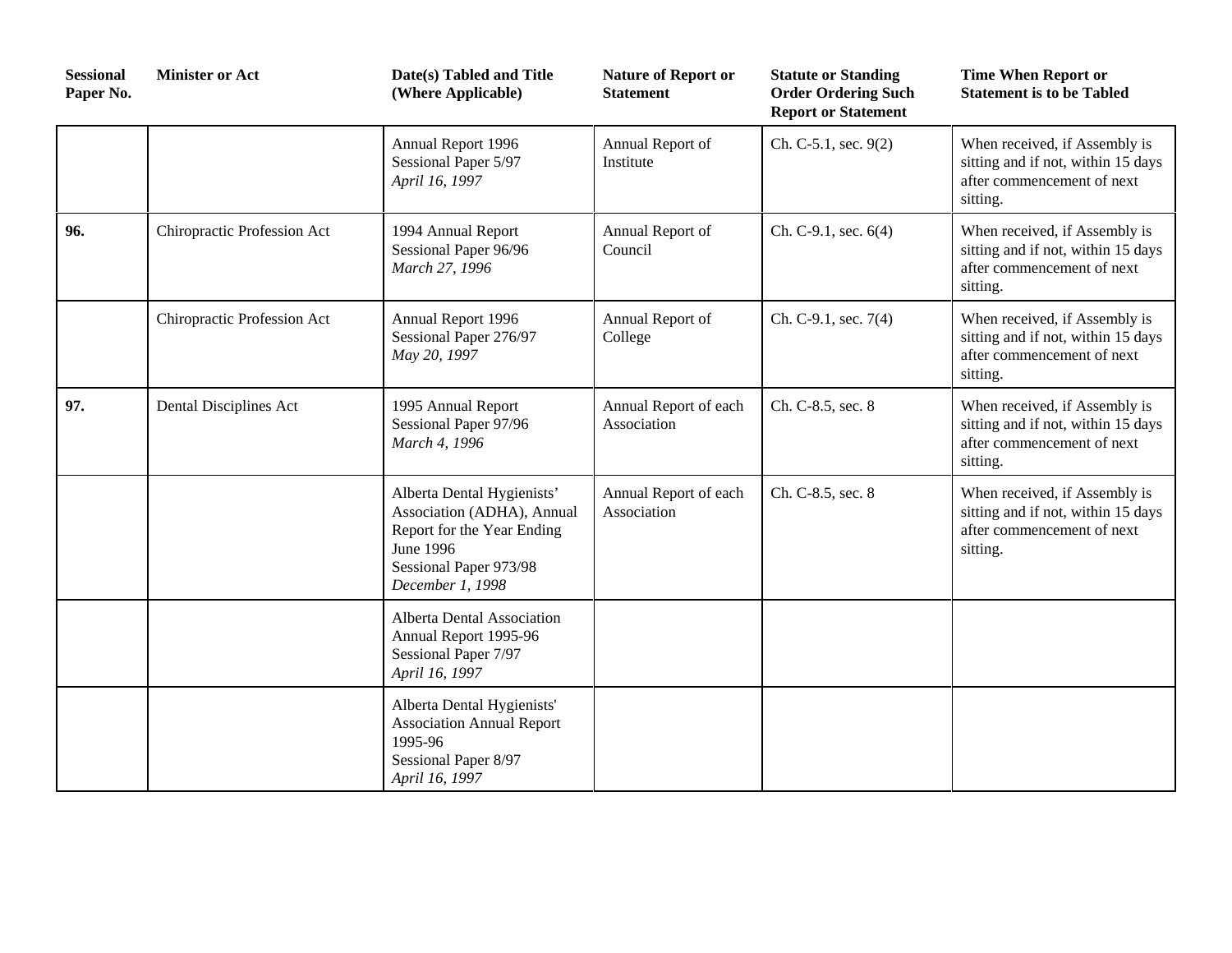| <b>Sessional</b><br>Paper No. | <b>Minister or Act</b>           | Date(s) Tabled and Title<br>(Where Applicable)                                                                                                                                                                                                                                                  | <b>Nature of Report or</b><br><b>Statement</b> | <b>Statute or Standing</b><br><b>Order Ordering Such</b><br><b>Report or Statement</b> | <b>Time When Report or</b><br><b>Statement is to be Tabled</b>                                                |
|-------------------------------|----------------------------------|-------------------------------------------------------------------------------------------------------------------------------------------------------------------------------------------------------------------------------------------------------------------------------------------------|------------------------------------------------|----------------------------------------------------------------------------------------|---------------------------------------------------------------------------------------------------------------|
|                               |                                  | <b>Alberta Dental Assistants</b><br><b>Association Annual Report</b><br>June 1996<br>Sessional Paper 9/97<br>April 16, 1997                                                                                                                                                                     |                                                |                                                                                        |                                                                                                               |
| 98.                           | <b>Electrical Protection Act</b> |                                                                                                                                                                                                                                                                                                 | Regulations                                    | Ch. E-6, sec. 5                                                                        | During session next following<br>enactment.                                                                   |
| 99.                           | Forestry Profession Act          | 1994-1995 Annual Report<br>Sessional Paper 99/96<br>March 4, 1996                                                                                                                                                                                                                               | Annual Report of<br>Association                | Ch. F-15.5, sec. 6(4)                                                                  | When received, if Assembly is<br>sitting and if not, within 15 days<br>after commencement of next<br>sitting. |
|                               |                                  | Annual Report 1995-96<br>Sessional Paper 10/97<br>April 16, 1997                                                                                                                                                                                                                                | Annual Report of<br>Association                | Ch. F-15.5, sec. 6(4)                                                                  | When received, if Assembly is<br>sitting and if not, within 15 days<br>after commencement of next<br>sitting. |
| 100. (S.P.<br>671/96          | Government Accountability Act    | 1996-97 to 1998-99 Business<br>Plan and Supplementary<br>Information<br>Sessional Paper 100/96<br>February 29, 1996<br>(See also Sessional Paper<br>639/96, Agenda '96, tabled<br>February 22, 1996)<br>1996-97 to 1998-99<br>Occupational Health and<br>Safety Business Plan<br>March 21, 1996 | <b>Business Plan</b>                           | Ch. G-5.5, sec. 13                                                                     | When Provincial Treasurer<br>tables Estimates as outlined in<br>Ch. G-5.5, sec. 4.                            |
| 101.                          | Health Disciplines Act           |                                                                                                                                                                                                                                                                                                 | Annual Report of<br>Director                   | Ch. H-3.5, sec. 3(1)                                                                   | When received, if Assembly is<br>sitting and if not, within 15 days<br>after commencement of next<br>sitting. |
| 102.                          | Gas Protection Act               |                                                                                                                                                                                                                                                                                                 | Regulations                                    | Ch. G-2, sec. 7                                                                        | During session next following<br>making.                                                                      |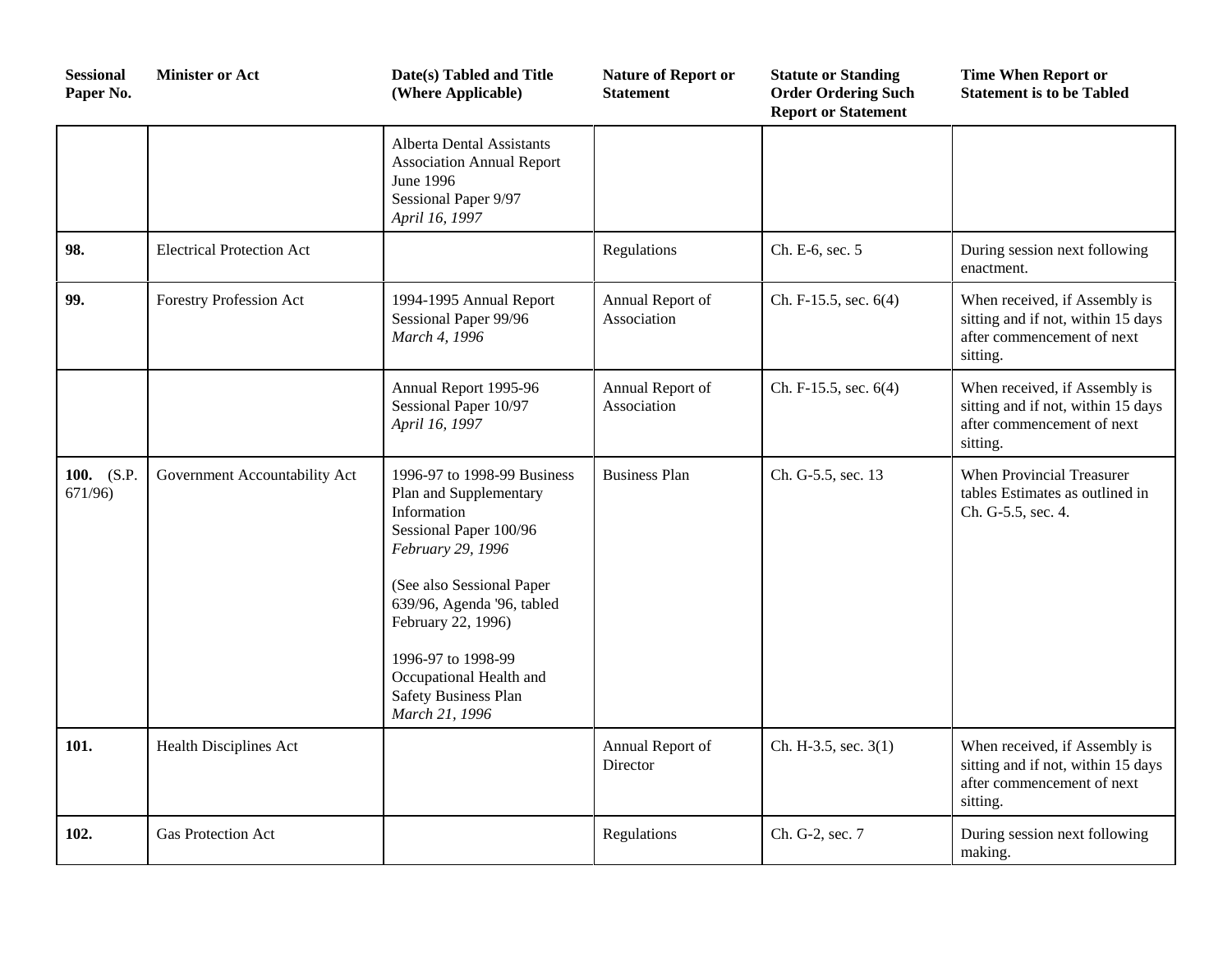| <b>Sessional</b><br>Paper No. | <b>Minister or Act</b>                 | Date(s) Tabled and Title<br>(Where Applicable)                                                                                             | <b>Nature of Report or</b><br><b>Statement</b>    | <b>Statute or Standing</b><br><b>Order Ordering Such</b><br><b>Report or Statement</b> | <b>Time When Report or</b><br><b>Statement is to be Tabled</b>                                                     |
|-------------------------------|----------------------------------------|--------------------------------------------------------------------------------------------------------------------------------------------|---------------------------------------------------|----------------------------------------------------------------------------------------|--------------------------------------------------------------------------------------------------------------------|
| 103.                          | Legislative Assembly Act               | Annual Report 1995-96<br>Sessional Paper 45/97<br>April 16, 1997                                                                           | Annual Report of<br>Department                    | Ch. L-10.1, sec. 52                                                                    | When completed, if Assembly is<br>sitting, or if not sitting within 15<br>days of commencement of next<br>sitting. |
| 104.                          | <b>Labour Relations Code</b>           | 1994-95 Annual Report<br>Sessional Paper 104/96<br>April 1, 1996                                                                           | Annual Report of<br><b>Labour Relations Board</b> | Ch. L-1.2, sec. 18(1)                                                                  | When received, if Assembly is<br>sitting and if not, within 15 days<br>after commencement of next<br>sitting.      |
|                               |                                        | Annual Report 1995-96<br>Sessional Paper 429/97<br>June 10, 1997                                                                           | Annual Report of<br><b>Labour Relations Board</b> | Ch. L-1.2, sec. 18.1(2)                                                                | When received, if Assembly is<br>sitting and if not, within 15 days<br>after commencement of next<br>sitting.      |
| 105.                          | Occupational Therapy Profession<br>Act | 1995-96, Annual Report<br>Sessional Paper 105/96<br>March 4, 1996                                                                          | Annual Report of<br>Association                   | Ch. O-2.5, sec. 5(4)                                                                   | When received, if Assembly is<br>sitting, or if not sitting within 15<br>days of commencement of next<br>sitting.  |
|                               |                                        | Alberta Association of<br><b>Registered Occupational</b><br>Therapists<br>Annual Report 1995-96<br>Sessional Paper 11/97<br>April 16, 1997 | Annual Report of<br>Association                   | Ch. O-2.5, sec. 5(4)                                                                   | When received, if Assembly is<br>sitting, or if not sitting within 15<br>days of commencement of next<br>sitting.  |
| 106.                          | <b>Opticians Act</b>                   | 1994 Annual Report<br>Sessional Paper 106/96<br>April 23, 1996                                                                             | Annual Report of<br>Association                   | Ch. O-10, sec. 12(1)                                                                   | When received, if Assembly is<br>sitting and if not, within 15 days<br>after commencement of next<br>sitting.      |
| 107.                          | <b>Optometry Profession Act</b>        |                                                                                                                                            | Annual Report of<br>College                       | Ch. O-10, sec. 6(4)                                                                    | When received, if Assembly is<br>sitting and if not, within 15 days<br>after commencement of next<br>sitting.      |
| 108.                          | Psychology Profession Act              | 1994-1995 Annual Report<br>Sessional Paper 108/96<br>March 4, 1996                                                                         | Annual Report of<br>Association                   | Ch. P-25.01, sec 7(2)                                                                  | When received, if Assembly is<br>sitting and if not, within 15 days<br>after commencement of next<br>sitting.      |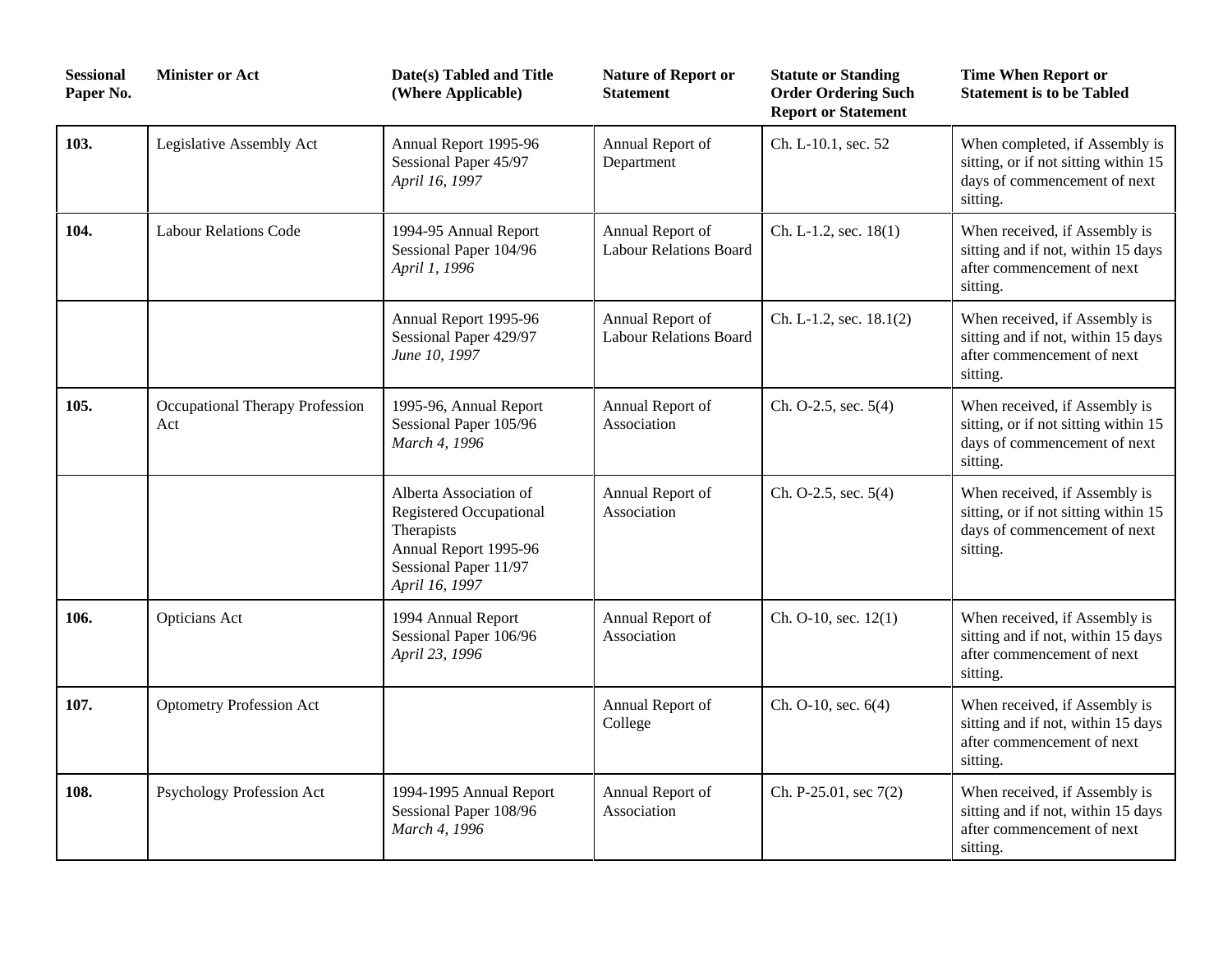| <b>Sessional</b><br>Paper No. | <b>Minister or Act</b>                          | Date(s) Tabled and Title<br>(Where Applicable)                                                              | <b>Nature of Report or</b><br><b>Statement</b>                  | <b>Statute or Standing</b><br><b>Order Ordering Such</b><br><b>Report or Statement</b> | <b>Time When Report or</b><br><b>Statement is to be Tabled</b>                                                          |
|-------------------------------|-------------------------------------------------|-------------------------------------------------------------------------------------------------------------|-----------------------------------------------------------------|----------------------------------------------------------------------------------------|-------------------------------------------------------------------------------------------------------------------------|
|                               |                                                 | Psychologists Association of<br>Alberta<br>Annual Report 1995-96<br>Sessional Paper 13/97<br>April 16, 1997 | Annual Report of<br>Association                                 | Ch. P-25.01, sec 7(2)                                                                  | When received, if Assembly is<br>sitting and if not, within 15 days<br>after commencement of next<br>sitting.           |
| 109.                          | Public Service Employee<br><b>Relations Act</b> |                                                                                                             | Annual Report of<br>Board                                       | Ch. P-33, sec. 77(2)                                                                   | When received, if Assembly is<br>sitting and if not, within 15 days<br>of commencement of next<br>sitting.              |
| 110.                          | <b>Safety Codes Act</b>                         | 1994 Annual Report<br>Sessional Paper 110/96<br>February 29, 1996                                           | Annual Report of<br>Safety Codes Council                        | Ch. S-0.5, sec. 22(3)                                                                  | To Minister at end of fiscal year<br>then laid when received if<br>Assembly is in session and if not<br>within 15 days. |
|                               |                                                 | Annual Report 1996<br>Sessional Paper 428/97<br>June 10, 1997                                               | Annual Report of<br><b>Safety Codes Council</b>                 | Ch. S-0.5, sec. 22(3)                                                                  | To Minister at end of fiscal year<br>then laid when received if<br>Assembly is in session and if not<br>within 15 days. |
| 111.                          | Workers' Compensation Act                       | 1996 Report on Objectives<br>Sessional Paper 648/97<br>December 10, 1997                                    | Annual Report of<br>Board and 5 Year<br><b>Actuarial Report</b> | Ch. W-16, sec $87(3)(4)$                                                               | When received, if Assembly is<br>in session and if not, within 15<br>days after commencement of<br>next session.        |
|                               | Liquor Control Board, Minister<br>responsible   |                                                                                                             |                                                                 |                                                                                        |                                                                                                                         |
| 112.                          | Liquor Control Act                              | Alberta Liquor Control Board,<br>Annual Report, 1995-96<br>Sessional Paper 112/96<br>August 27, 1996        | Annual Report of<br>Transactions and<br>Affairs of Board        | Ch. L-17, sec. 24                                                                      | When received, if Assembly is<br>sitting and if not, within 15 days<br>after commencement of next<br>sitting.           |
|                               | Municipal Affairs, Minister                     |                                                                                                             |                                                                 |                                                                                        |                                                                                                                         |
| 113.                          | Government Accountability Act                   | (See Sessional Paper 639/96,<br>Agenda '96, tabled<br>February 22, 1996)                                    | <b>Business Plan</b>                                            | Ch. G-5.5, sec. 13                                                                     | When Provincial Treasurer<br>tables Estimates as outlined in<br>Ch. G-5.5, sec. 4.                                      |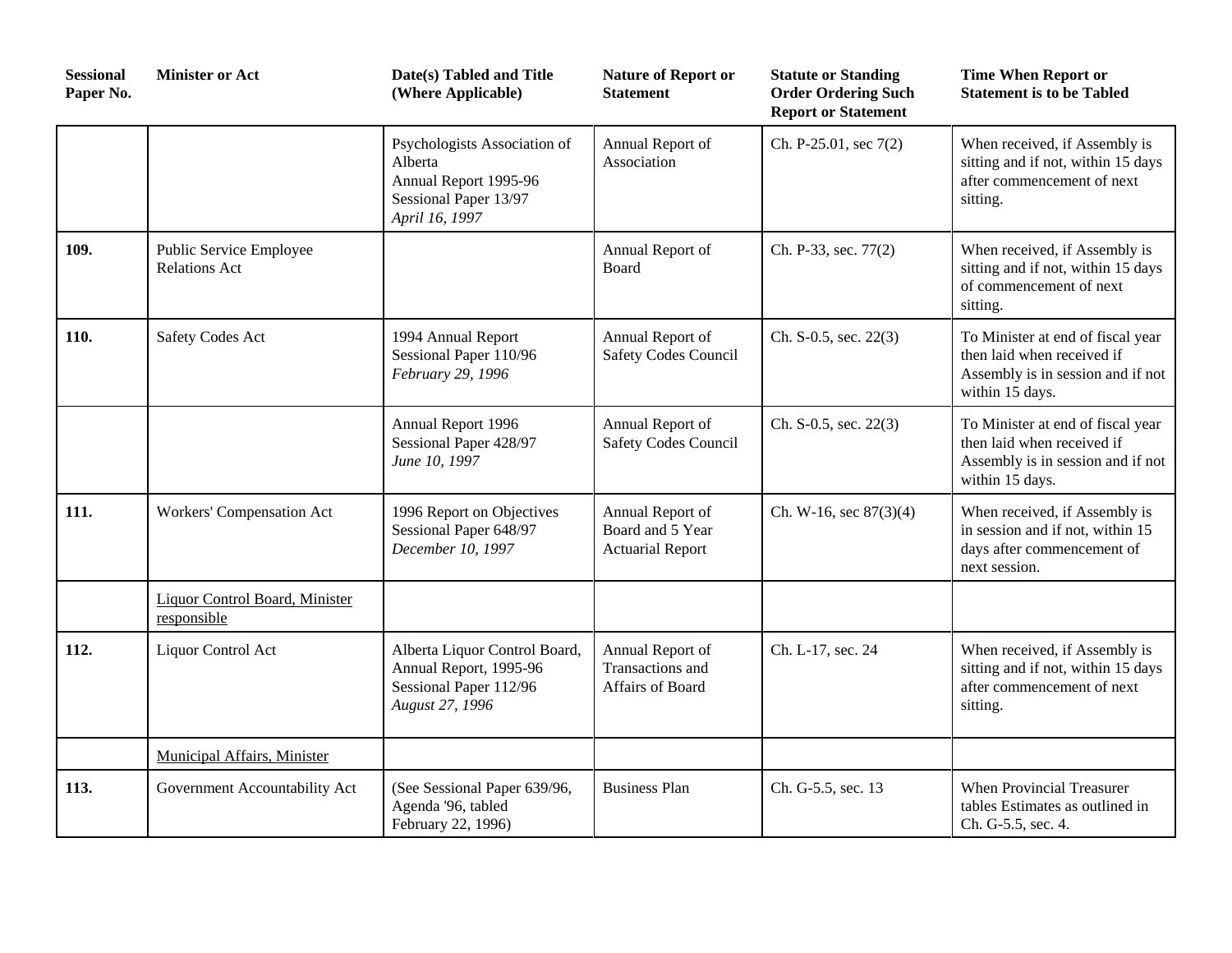| <b>Sessional</b><br>Paper No. | <b>Minister or Act</b>                                                                   | Date(s) Tabled and Title<br>(Where Applicable)                                         | <b>Nature of Report or</b><br><b>Statement</b>                                                         | <b>Statute or Standing</b><br><b>Order Ordering Such</b><br><b>Report or Statement</b> | <b>Time When Report or</b><br><b>Statement is to be Tabled</b>                                                     |
|-------------------------------|------------------------------------------------------------------------------------------|----------------------------------------------------------------------------------------|--------------------------------------------------------------------------------------------------------|----------------------------------------------------------------------------------------|--------------------------------------------------------------------------------------------------------------------|
| 114.                          | Legislative Assembly Act, Alberta<br>Housing Act                                         | Annual Report 1995-96<br>Sessional Paper 35/97<br>April 16, 1997                       | Annual Report of<br>Department, including<br>Annual Report of<br>Alberta Social Housing<br>Corporation | Ch. L-10.1, sec. 52; Ch.<br>A.-30.1, sec. 31                                           | When completed, if Assembly is<br>sitting and if not, within 15 days<br>of commencement of next<br>sitting.        |
| 115.                          | <b>Local Authorities Board Act</b>                                                       |                                                                                        | Board regulations as to<br>accounts kept by local<br>authorities                                       | Ch. L-27, sec. 81(2)                                                                   | Next ensuing session after<br>regulation is made.                                                                  |
| 116.                          | Special Areas Act                                                                        |                                                                                        | Financial Statement of<br>Special Areas                                                                | Ch. S-20, sec. 17(2)                                                                   | When received, if Assembly in<br>session and if not, within 15<br>days after commencement of<br>next session.      |
| 117.                          | Vital Statistics Act                                                                     | Vital Statistics, Annual<br>Review 1996<br>Sessional Paper 119/98<br>February 10, 1998 | <b>Statistical Report from</b><br>Director                                                             | Ch. V-4, sec. 38(2)                                                                    | As soon as convenient after<br>January 1.                                                                          |
|                               | Premier's Council on the Status of<br>Persons with Disabilities, Minister<br>responsible |                                                                                        |                                                                                                        |                                                                                        |                                                                                                                    |
| 118.                          | Premier's Council on the Status of<br>Persons with Disabilities Act                      |                                                                                        | Annual Report of<br>Council                                                                            | Ch. P-14.5, sec. 7(2)                                                                  | When received, if Assembly is<br>sitting and if not, within 15 days<br>after commencement of next<br>sitting.      |
|                               | <b>Provincial Treasurer</b>                                                              |                                                                                        |                                                                                                        |                                                                                        |                                                                                                                    |
| 119.                          | Alberta Heritage Foundation for<br><b>Medical Research</b>                               |                                                                                        | Annual Report of<br><b>Endowment Fund</b>                                                              | Ch. A-26, sec. 7(5)                                                                    | When completed, if Assembly is<br>sitting, or if not sitting within 15<br>days of commencement of next<br>sitting. |
| 120.                          | Alberta Municipal Financing<br>Corporation Act                                           | 1995 Annual Report<br>Sessional Paper 120/96<br>April 30, 1996                         | Annual Report and<br><b>Audited Financial</b><br>Statements of<br>Corporation                          | Ch. A-33, sec. 32                                                                      | When received, if Assembly is<br>sitting and if not, within 15 days<br>after commencement of next<br>sitting.      |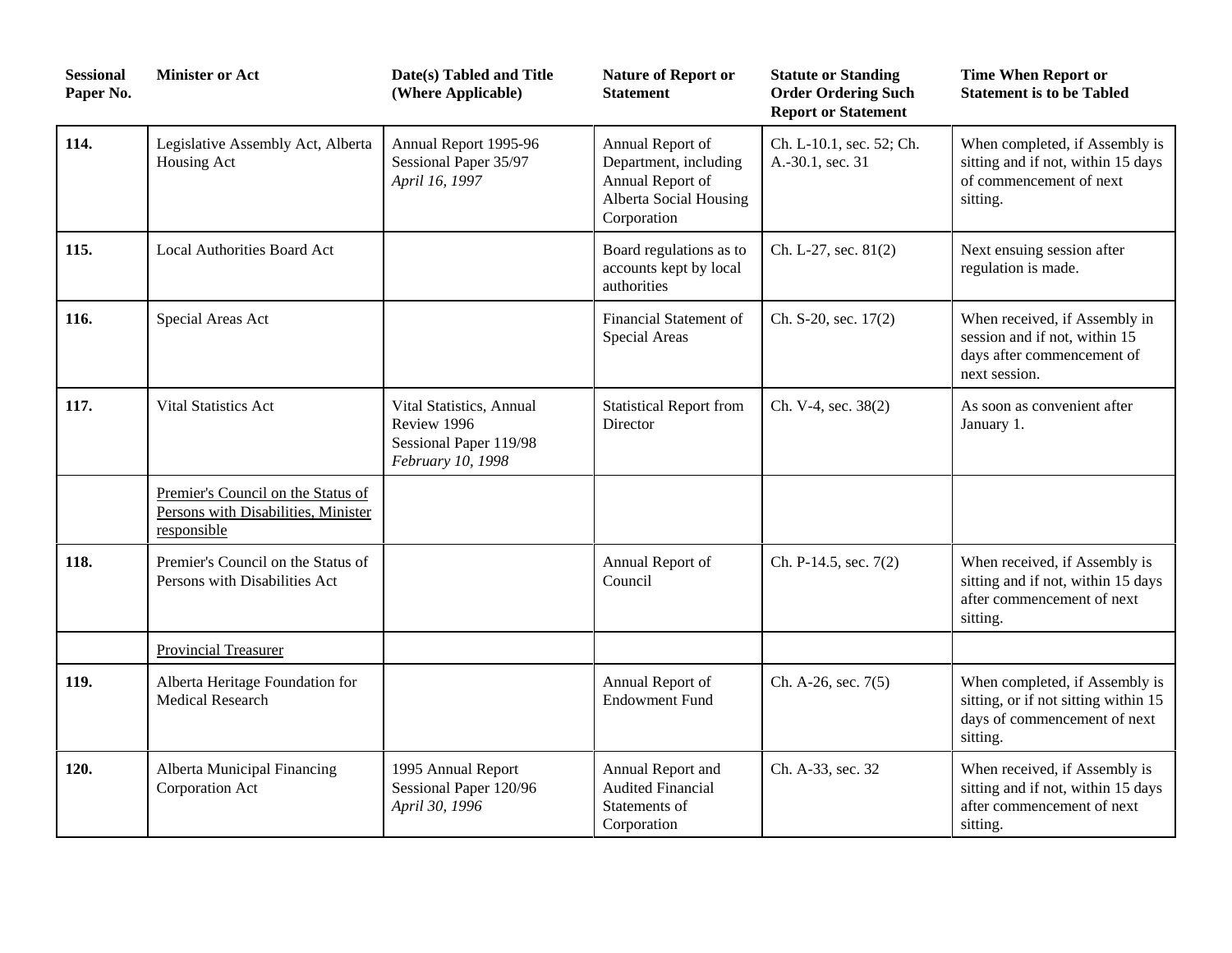| <b>Sessional</b><br>Paper No. | <b>Minister or Act</b>    | Date(s) Tabled and Title<br>(Where Applicable)                                                                                                                                                                                                                         | <b>Nature of Report or</b><br><b>Statement</b>                                | <b>Statute or Standing</b><br><b>Order Ordering Such</b><br><b>Report or Statement</b> | <b>Time When Report or</b><br><b>Statement is to be Tabled</b>                                                     |
|-------------------------------|---------------------------|------------------------------------------------------------------------------------------------------------------------------------------------------------------------------------------------------------------------------------------------------------------------|-------------------------------------------------------------------------------|----------------------------------------------------------------------------------------|--------------------------------------------------------------------------------------------------------------------|
|                               |                           | Annual Report 1996<br>Sessional Paper 142/97<br>April 30, 1997                                                                                                                                                                                                         | Annual Report and<br><b>Audited Financial</b><br>Statements of<br>Corporation | Ch. A-33, sec. 32                                                                      | When received, if Assembly is<br>sitting and if not, within 15 days<br>after commencement of next<br>sitting.      |
| 121.                          | Conflicts of Interest Act | March 31, 1995 Report<br>Sessional paper 121/96<br>March 4, 1996                                                                                                                                                                                                       | <b>Statement of Payments</b><br>to M.L.A.s and Direct<br>Associates           | Ch. C-22.1, sec. 16                                                                    | When completed, if Assembly is<br>sitting, or if not sitting within 15<br>days of commencement of next<br>sitting. |
|                               |                           | <b>Report of Selected Payments</b><br>to Members and Former<br>Members of the Legislative<br>Assembly and Persons<br>Directly Associated with<br>Members of the Legislative<br>Assembly, For the Year Ended<br>March 31, 1996<br>Sessional Paper 170/97<br>May 1, 1997 | <b>Statement of Payments</b><br>to M.L.A.s and Direct<br>Associates           | Ch. C-22.1, sec. 16                                                                    | When completed, if Assembly is<br>sitting, or if not sitting within 15<br>days of commencement of next<br>sitting. |
| 122.                          | Deficit Elimination Act   | Second Quarter Update, 1995-<br>96 Quarterly Budget Report<br>Sessional Paper 122/96<br>March 4, 1996                                                                                                                                                                  | Budget documents as<br>outlined in Ch. D-6.5,<br>secs. 7.1.                   | Ch. D-6.5, secs. 7.1 and<br>10.                                                        | <b>During Budget Address</b><br>(presentation of Estimates).                                                       |
| 122A.                         |                           | Third Quarter Update, 1995-<br>96 Quarterly Budget Report<br>Sessional Paper 122A/96<br>March 4, 1996                                                                                                                                                                  |                                                                               |                                                                                        |                                                                                                                    |
|                               |                           | 1996-97, Government and<br><b>Lottery Fund Estimates</b><br>Sessional Paper 636/96<br>February 22, 1996                                                                                                                                                                |                                                                               |                                                                                        |                                                                                                                    |
|                               |                           | 1995-96, Supplementary<br>Estimates (No. 2), General<br>Revenue Fund<br>Sessional Paper 637/96<br>February 22, 1996                                                                                                                                                    |                                                                               |                                                                                        |                                                                                                                    |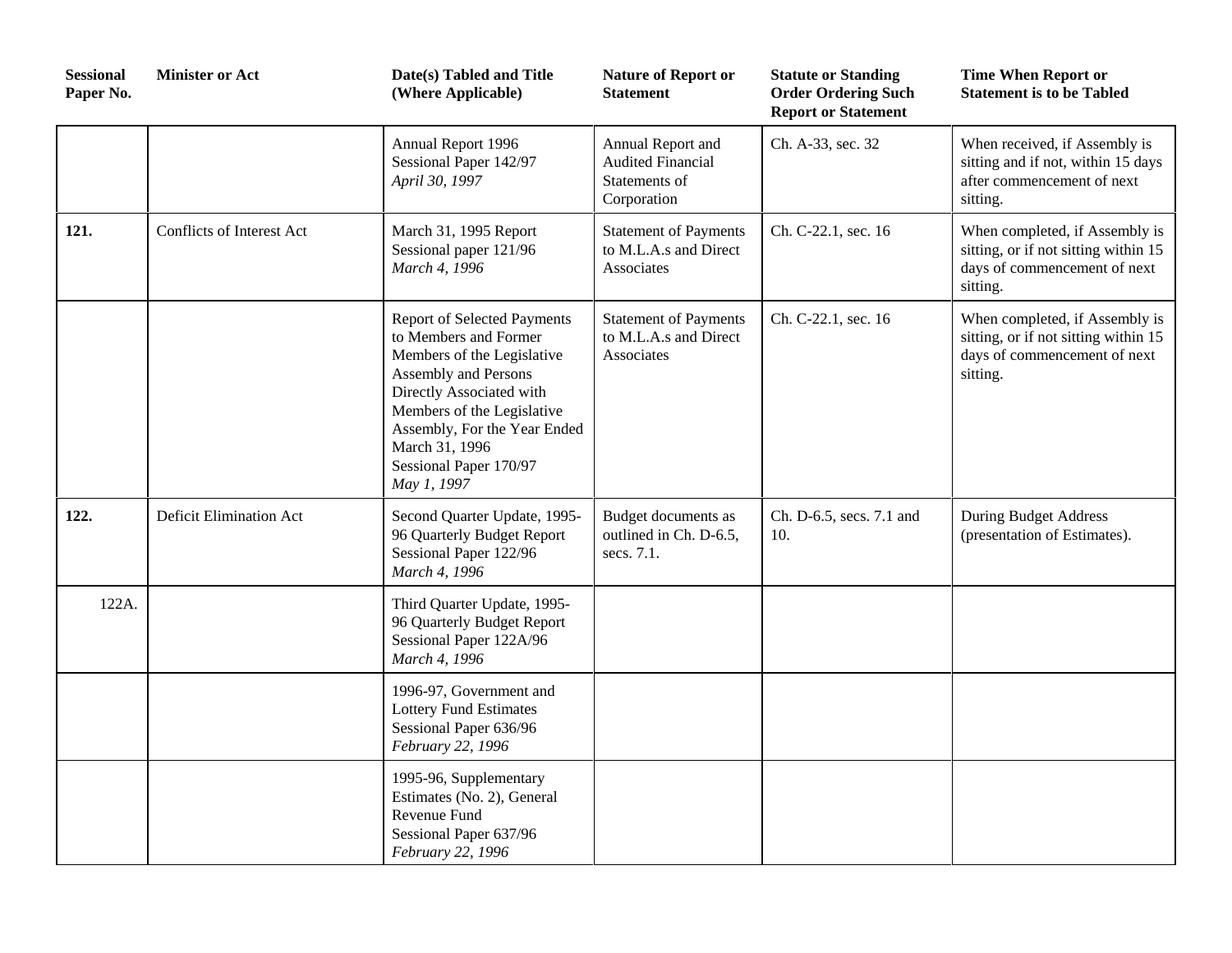| <b>Sessional</b><br>Paper No. | <b>Minister or Act</b>                                      | Date(s) Tabled and Title<br>(Where Applicable)                                                                                                                                                                 | <b>Nature of Report or</b><br><b>Statement</b>    | <b>Statute or Standing</b><br><b>Order Ordering Such</b><br><b>Report or Statement</b> | <b>Time When Report or</b><br><b>Statement is to be Tabled</b>                                                |
|-------------------------------|-------------------------------------------------------------|----------------------------------------------------------------------------------------------------------------------------------------------------------------------------------------------------------------|---------------------------------------------------|----------------------------------------------------------------------------------------|---------------------------------------------------------------------------------------------------------------|
|                               |                                                             | 1996-97, Legislative<br><b>Assembly Estimates</b><br>Sessional Paper 638/96<br>February 22, 1996                                                                                                               |                                                   |                                                                                        |                                                                                                               |
| 123.                          | Financial Administration Act,<br><b>Auditor General Act</b> |                                                                                                                                                                                                                | Report on Financial<br>Statements of the<br>Crown | Ch. A-49, sec. 19(1)<br>$(Ch. F-9, sec. 78(2))$                                        | When received, if Assembly is<br>sitting and if not, within 15 days<br>after commencement of next<br>sitting. |
| 124.                          | Financial Administration Act                                | Public Accounts 1995-96,<br>Volume 2: Financial<br>Statements of the General<br>Revenue Fund, Revolving<br>Funds and Regulated Funds<br>Sessional Paper 612/97<br>December 10, 1997                            | <b>Public Accounts</b>                            | Ch. F-9, sec. 78(1)                                                                    | When prepared, if Assembly is<br>sitting and if not, within 15 days<br>after commencement of next<br>sitting. |
|                               |                                                             | Public Accounts 1995-96,<br>Volume 3: Financial<br><b>Statements of Provincial</b><br>Agencies, Commercial<br>Enterprises and Crown-<br>controlled Corporations<br>Sessional Paper 613/97<br>December 10, 1997 |                                                   |                                                                                        |                                                                                                               |
|                               |                                                             | Public Accounts 1995-96,<br>Volume 4: Financial<br>Statements of Universities,<br>Public Colleges, Technical<br><b>Institutes and Health Agencies</b><br>Sessional Paper 614/97<br>December 10, 1997           |                                                   |                                                                                        |                                                                                                               |
|                               |                                                             | Public Accounts 1995-96,<br>Report to Albertans on<br>Building a Strong Foundation,<br>Annual Report of the<br>Government of Alberta<br>Sessional Paper 348/97<br>May 29, 1997                                 |                                                   |                                                                                        |                                                                                                               |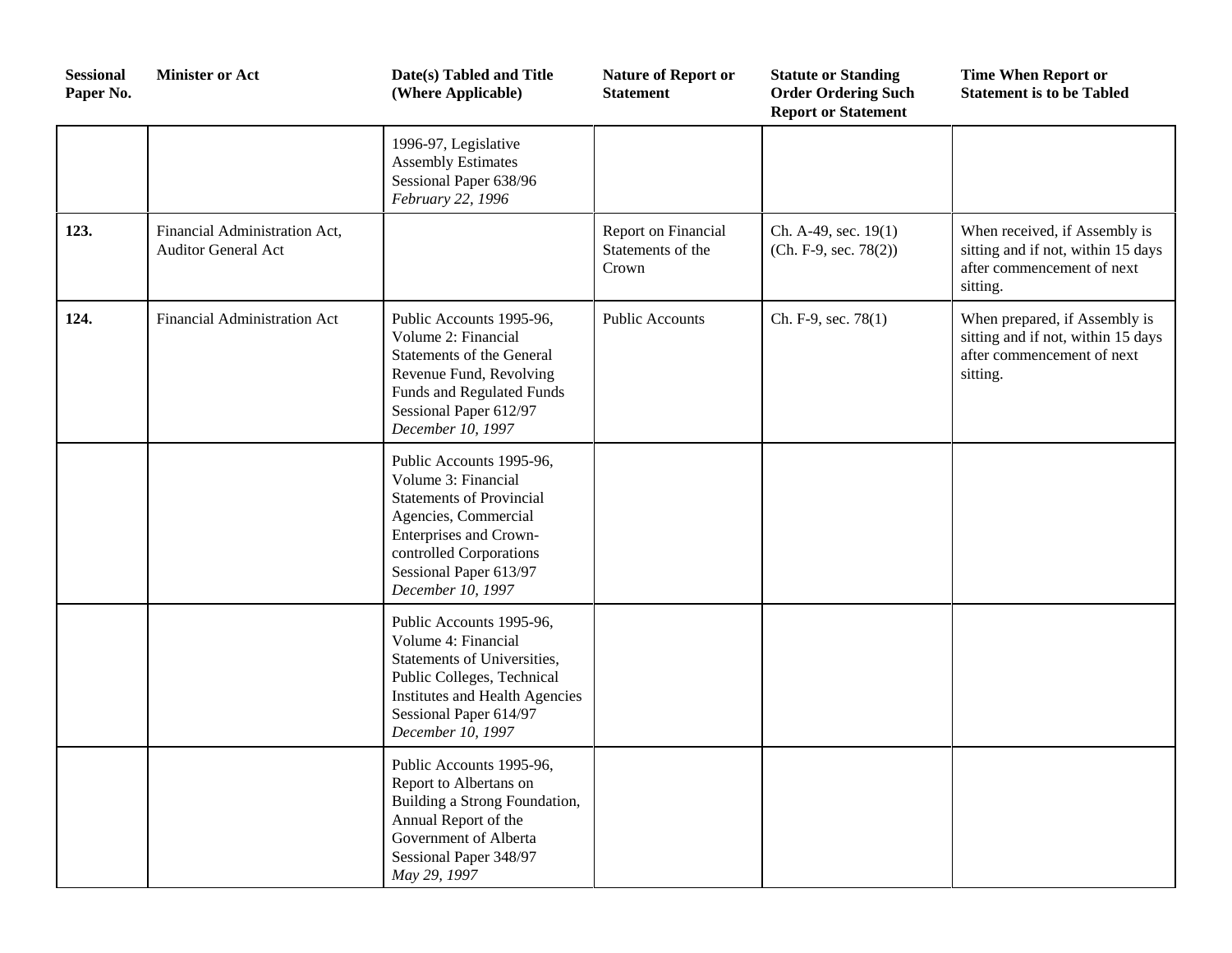| <b>Sessional</b><br>Paper No. | <b>Minister or Act</b> | Date(s) Tabled and Title<br>(Where Applicable)                                                                                                                                                            | <b>Nature of Report or</b><br><b>Statement</b> | <b>Statute or Standing</b><br><b>Order Ordering Such</b><br><b>Report or Statement</b> | <b>Time When Report or</b><br><b>Statement is to be Tabled</b> |
|-------------------------------|------------------------|-----------------------------------------------------------------------------------------------------------------------------------------------------------------------------------------------------------|------------------------------------------------|----------------------------------------------------------------------------------------|----------------------------------------------------------------|
|                               |                        | Public Accounts 1995-96,<br>Volume 2: Financial<br>Statements of the General<br>Revenue Fund, Revolving<br>Funds and Regulated Funds<br>Sessional Paper 167/97<br>May 1, 1997                             |                                                |                                                                                        |                                                                |
|                               |                        | Public Accounts 1995-96,<br>Volume 2: Financial<br><b>Statements of the General</b><br>Revenue Fund, Revolving<br><b>Funds and Regulated Funds</b><br>Sessional Paper 349/97<br>May 29, 1997              |                                                |                                                                                        |                                                                |
|                               |                        | Public Accounts 1995-96,<br>Volume 3: Financial<br><b>Statements of Provincial</b><br>Agencies, Commercial<br>Enterprises and Crown-<br>controlled Corporations<br>Sessional Paper 350/97<br>May 29, 1997 |                                                |                                                                                        |                                                                |
|                               |                        | Public Accounts 1995-96,<br>Volume 4: Financial<br>Statements of Universities,<br>Public Colleges, Technical<br>Institutes and Health Agencies<br>Sessional Paper 351/97<br>May 29, 1997                  |                                                |                                                                                        |                                                                |
|                               |                        | Public Accounts 1995-96,<br>Volume 3: Financial<br><b>Statements of Provincial</b><br>Agencies, Commercial<br>Enterprises and Crown-<br>controlled Corporations<br>Sessional Paper 168/97<br>May 1, 1997  |                                                |                                                                                        |                                                                |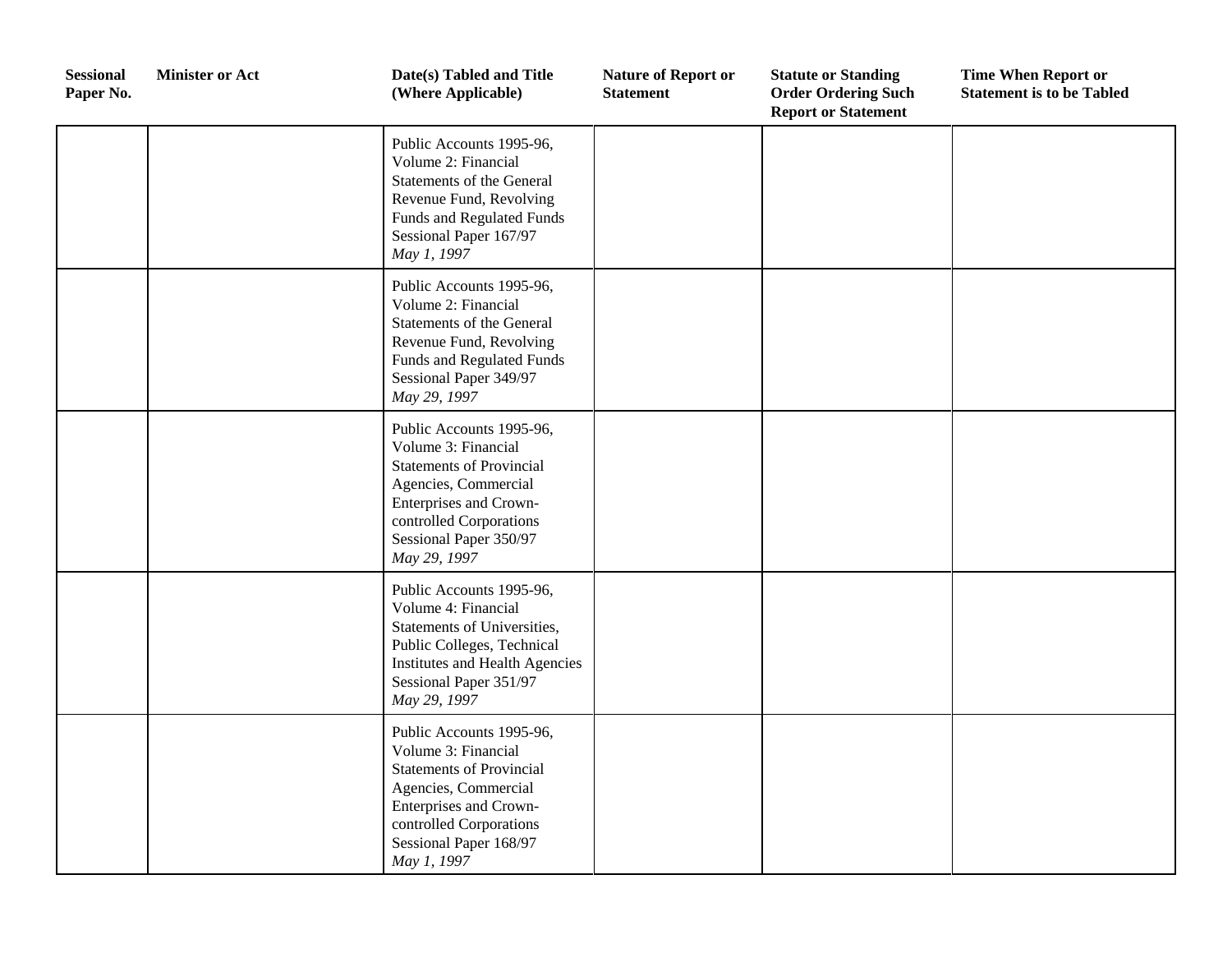| <b>Sessional</b><br>Paper No. | <b>Minister or Act</b>                       | Date(s) Tabled and Title<br>(Where Applicable)                                                                                                                                          | <b>Nature of Report or</b><br><b>Statement</b>    | <b>Statute or Standing</b><br><b>Order Ordering Such</b><br><b>Report or Statement</b> | <b>Time When Report or</b><br><b>Statement is to be Tabled</b>                                                                 |
|-------------------------------|----------------------------------------------|-----------------------------------------------------------------------------------------------------------------------------------------------------------------------------------------|---------------------------------------------------|----------------------------------------------------------------------------------------|--------------------------------------------------------------------------------------------------------------------------------|
|                               |                                              | Public Accounts 1995-96,<br>Volume 4: Financial<br>Statements of Universities,<br>Public Colleges, Technical<br>Institutes and Health Agencies<br>Sessional Paper 169/97<br>May 1, 1997 |                                                   |                                                                                        |                                                                                                                                |
| 125.                          | Government Accountability Act                |                                                                                                                                                                                         | <b>Consolidated Fiscal</b><br>Plan                | Ch. G-5.5, sec. $4(1)(a)$ and<br>(b)                                                   | <b>During Budget Address</b><br>(presentation of Estimates).                                                                   |
| 126.                          | Government Accountability Act                | 1996-97 to 1998-99 Business<br>Plan and Supplementary<br>Information<br>Sessional Paper 126/96<br>March 11, 1996                                                                        | <b>Consolidated Business</b><br>Plan              | Ch. G-5.5, sec. 7                                                                      | <b>During Budget Address</b><br>(presentation of Estimates).                                                                   |
| 127.                          | Government Accountability Act                |                                                                                                                                                                                         | <b>Consolidated Annual</b><br>Report              | Ch. G-5.5, sec. 10                                                                     | June 30, or if the Assembly is<br>not sitting, then 15 days after the<br>commencement of the next<br>sitting.                  |
| 128.                          | Government Accountability Act                | (See Sessional Paper 639/96,<br>Agenda '96, tabled<br>February 22, 1996)<br>Sessional Paper 128/96                                                                                      | <b>Business Plan</b>                              | Ch. G-5.5, sec. 13                                                                     | When Provincial Treasurer<br>tables Estimates as outlined in<br>Ch. G-5.5, sec. 4.                                             |
| 129.                          | <b>Government Emergency</b><br>Guarantee Act |                                                                                                                                                                                         | Orders in Council                                 | Ch. G-6, sec. 3                                                                        | Within 3 days of date of order if<br>Assembly is in session and if not<br>within 5 days after<br>commencement of next session. |
| 130.                          | <b>Insurance Act</b>                         | 1995 Annual Report<br>Sessional Paper 130/96<br>April 30, 1996                                                                                                                          | Annual Report of<br>Automobile Insurance<br>Board | Ch. I-5, sec. 344(2)                                                                   | When received, if Assembly in<br>session and if not, within 15<br>days of commencement of next<br>session.                     |
|                               |                                              | Annual Report 1996<br>Sessional Paper 144/97<br>April 30, 1997                                                                                                                          | Annual Report of<br>Automobile Insurance<br>Board | Ch. I-5, sec. 344(2)                                                                   | When received, if Assembly in<br>session and if not, within 15<br>days of commencement of next<br>session.                     |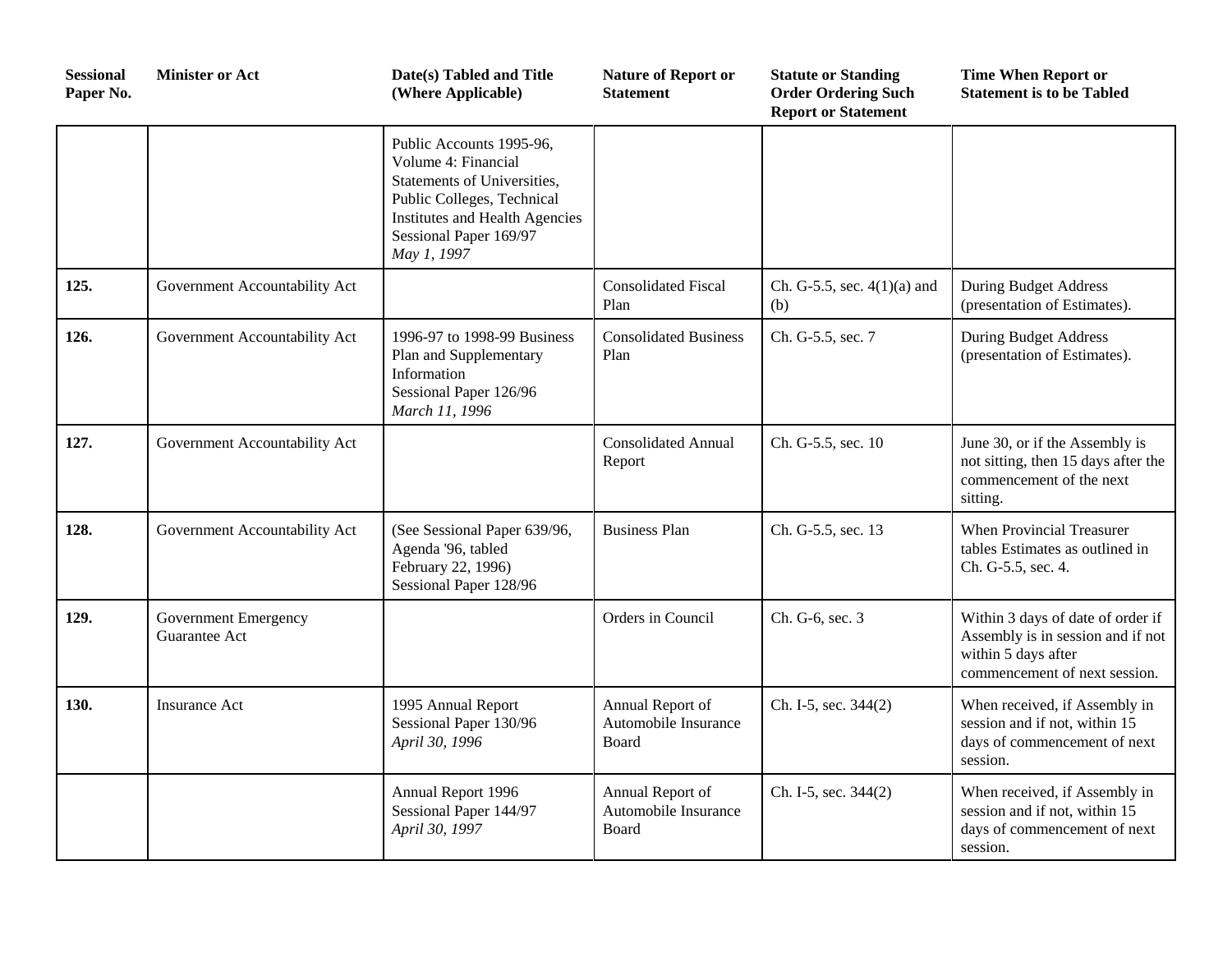| <b>Sessional</b><br>Paper No. | <b>Minister or Act</b>                                  | Date(s) Tabled and Title<br>(Where Applicable)                                                                                                                        | <b>Nature of Report or</b><br><b>Statement</b>            | <b>Statute or Standing</b><br><b>Order Ordering Such</b><br><b>Report or Statement</b>                   | <b>Time When Report or</b><br><b>Statement is to be Tabled</b>                                                         |
|-------------------------------|---------------------------------------------------------|-----------------------------------------------------------------------------------------------------------------------------------------------------------------------|-----------------------------------------------------------|----------------------------------------------------------------------------------------------------------|------------------------------------------------------------------------------------------------------------------------|
| 131.                          | Legislative Assembly Act                                | Annual Report 1995-96<br>Sessional Paper 39/97<br>April 16, 1997                                                                                                      | Annual Report of<br>Department                            | Ch. L-10.1, sec. 52                                                                                      | When completed, if Assembly is<br>sitting, or if not sitting within 15<br>days of commencement of next<br>sitting.     |
| 132.                          | Legislative Assembly Act                                |                                                                                                                                                                       | Reports of Amounts<br>Paid to M.L.A.s on<br><b>Boards</b> | Ch. L-10.1, sec. 43(4)                                                                                   | When prepared, or if Assembly<br>is not sitting, within 15 days of<br>commencement of next sitting.                    |
| 133.                          | Members of the Legislative<br>Assembly Pension Plan Act | Annual Report 1995-96<br>Sessional Paper 486/97<br>June 16, 1997                                                                                                      | Annual Report of Plan                                     | Ch. M-12.5, sec. 4                                                                                       | No time limit specified.                                                                                               |
| 134.                          | Pension Fund Act                                        |                                                                                                                                                                       | Annual Report of Fund                                     | Ch. P-3.1, sec. 7                                                                                        | When completed, if Assembly is<br>sitting, or if not sitting, within<br>15 days after commencement of<br>next sitting. |
| 135.                          | Provincial Court Judges Act                             | Provincial Judges and Masters<br>in Chambers Pension Plan,<br>Annual Report for the fiscal<br>year ended<br>March 31, 1996<br>Sessional Paper 489/98<br>April 1, 1998 | <b>Annual Report</b>                                      | Provincial Judges and<br><b>Masters in Chambers</b><br>Pension Plan Regulation<br>$265/88$ , sec. $5(1)$ | Each fiscal year.                                                                                                      |
| 136.                          | Securities Act                                          |                                                                                                                                                                       | Annual Report of the<br>Commission                        | Ch. S-6.1, sec. 13.4                                                                                     | When completed, if Assembly is<br>sitting, or if not sitting, within<br>15 days after commencement of<br>next sitting. |
|                               | <b>Public Safety Services,</b><br>Minister responsible  |                                                                                                                                                                       |                                                           |                                                                                                          |                                                                                                                        |
| 137.                          | Legislative Assembly Act                                |                                                                                                                                                                       | Annual Report of the<br>Department                        | Ch. L-10.1, sec. 52                                                                                      | When completed, if Assembly is<br>sitting and if not, within 15 days<br>of commencement of next<br>sitting.            |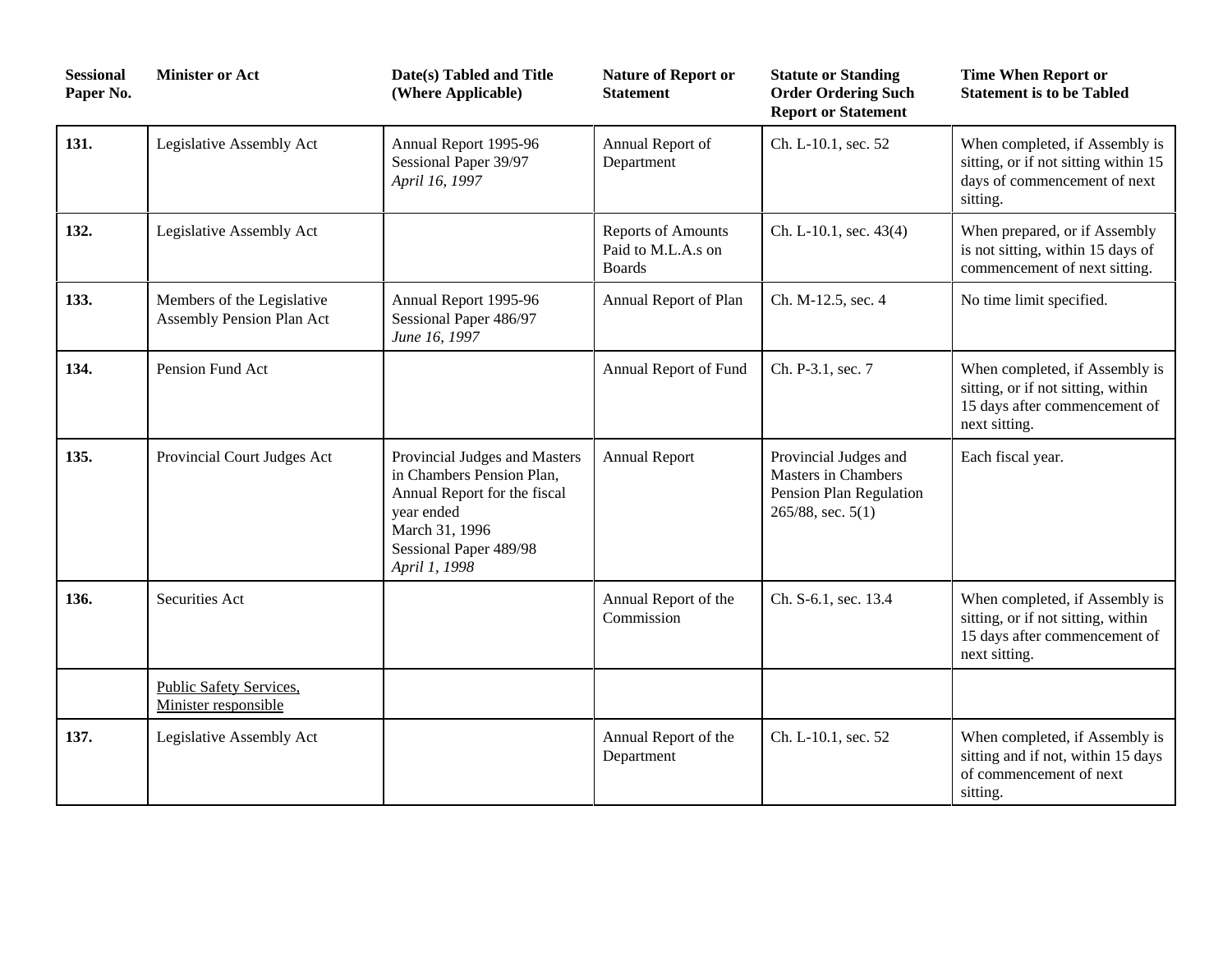| <b>Sessional</b><br>Paper No. | <b>Minister or Act</b>                                           | Date(s) Tabled and Title<br>(Where Applicable)                                                                                                                      | <b>Nature of Report or</b><br><b>Statement</b>      | <b>Statute or Standing</b><br><b>Order Ordering Such</b><br><b>Report or Statement</b> | <b>Time When Report or</b><br><b>Statement is to be Tabled</b>                                                     |
|-------------------------------|------------------------------------------------------------------|---------------------------------------------------------------------------------------------------------------------------------------------------------------------|-----------------------------------------------------|----------------------------------------------------------------------------------------|--------------------------------------------------------------------------------------------------------------------|
|                               | Public Works, Supply and<br>Services, Minister                   |                                                                                                                                                                     |                                                     |                                                                                        |                                                                                                                    |
| 138.                          | <b>Architects Act</b>                                            | Annual Report 1995<br>Sessional Paper 137/96<br>August 27, 1996                                                                                                     | Annual Report of<br>Council                         | Ch. A-44.1, sec. 6(4)                                                                  | When received, if Assembly is<br>sitting and if not, within 15 days<br>after commencement of next<br>sitting.      |
|                               |                                                                  | Annual Report 1996<br>Sessional Paper 233/97<br>May 13, 1997                                                                                                        |                                                     |                                                                                        |                                                                                                                    |
| 139.                          | Engineering, Geological and<br>Geophysical Professions Act       | <b>Association of Professional</b><br>Engineers, Geologists and<br>Geophysicists of Alberta,<br>Annual Report, 1995-96<br>Sessional Paper 138/96<br>August 27, 1996 | Annual Report of<br><b>Council of Association</b>   | Ch. E-11.1, sec. 12(4)                                                                 | When received, if Assembly is<br>sitting and if not, within 15 days<br>after commencement of next<br>sitting.      |
| 140.                          | Government Accountability Act                                    | (See Sessional Paper 639/96,<br>Agenda '96, tabled<br>February 22, 1996)<br>Sessional Paper 140/96                                                                  | <b>Business Plan</b>                                | Ch. G-5.5, sec. 13                                                                     | <b>When Provincial Treasurer</b><br>tables Estimates as outlined in<br>Ch. G-5.5, sec. 4.                          |
| 141.                          | Legislative Assembly Act                                         | Annual Report 1995-96<br>Sessional Paper 21/97<br>April 16, 1997                                                                                                    | Annual Report of<br>Department                      | Ch. L-10.1, sec. 52                                                                    | When completed, if Assembly is<br>sitting, or if not sitting within 15<br>days of commencement of next<br>sitting. |
| 142.                          | Freedom of Information and<br>Protection of Personal Privacy Act | Annual Report 1995-96<br>Sessional Paper 46/97<br>April 16, 1997                                                                                                    | Annual Report of<br>Minister on operation<br>of Act | Ch. F-18.5, sec. 81 (in<br>force Oct. 1, 1995)                                         | When completed.                                                                                                    |
|                               | Racing Commission, Minister<br>responsible                       |                                                                                                                                                                     |                                                     |                                                                                        |                                                                                                                    |
| 143.                          | Racing Commission Act                                            | 1994-95 Annual Report<br>Sessional Paper 142/96<br>February 15, 1996                                                                                                | Annual Report of<br>Commission                      | Ch. R-1, sec. 10(2)                                                                    | Within 15 days after<br>commencement of next session.                                                              |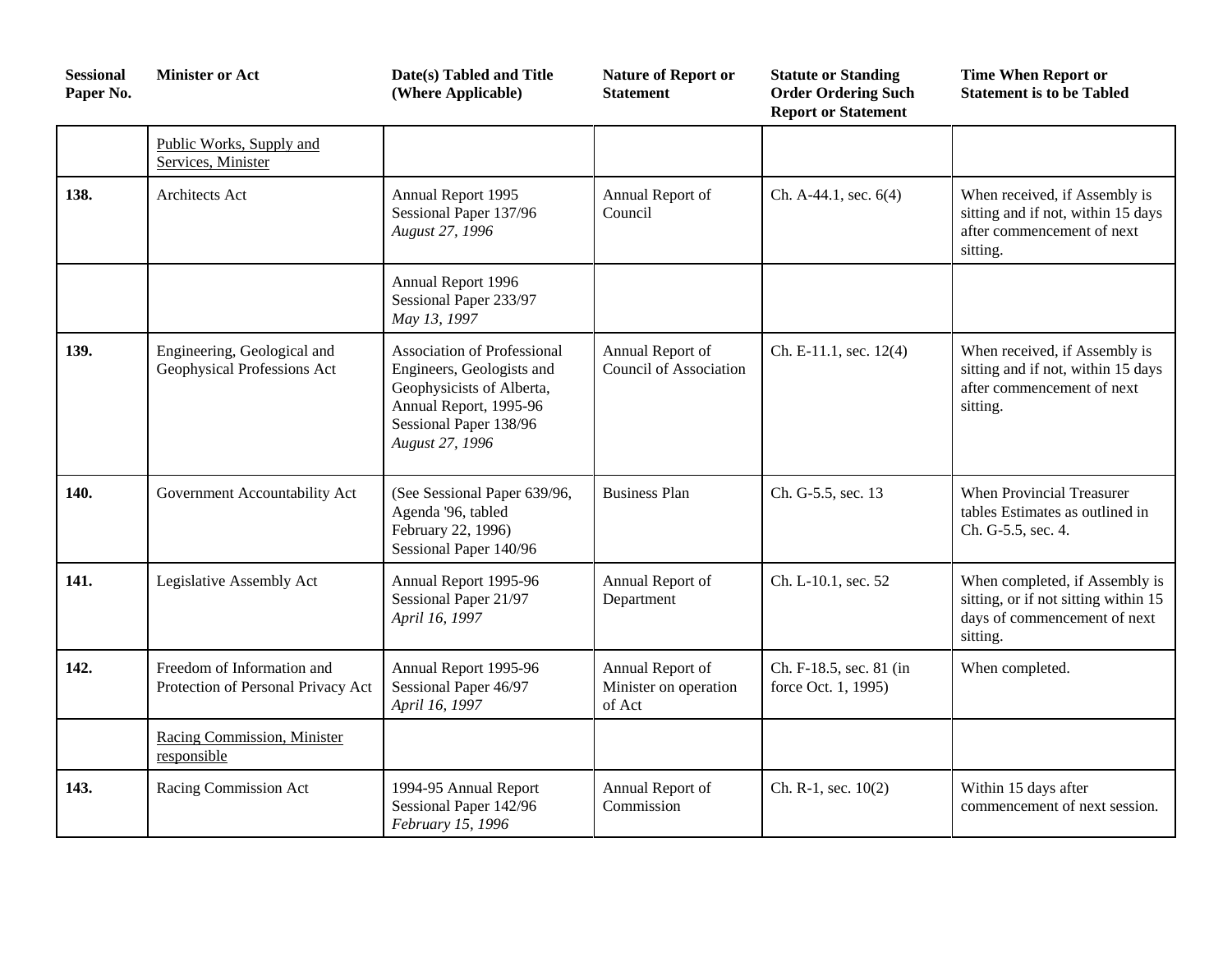| <b>Sessional</b><br>Paper No. | <b>Minister or Act</b>                           | Date(s) Tabled and Title<br>(Where Applicable)                                                                                                   | <b>Nature of Report or</b><br><b>Statement</b>  | <b>Statute or Standing</b><br><b>Order Ordering Such</b><br><b>Report or Statement</b> | <b>Time When Report or</b><br><b>Statement is to be Tabled</b>                                                     |
|-------------------------------|--------------------------------------------------|--------------------------------------------------------------------------------------------------------------------------------------------------|-------------------------------------------------|----------------------------------------------------------------------------------------|--------------------------------------------------------------------------------------------------------------------|
|                               |                                                  | Alberta Racing Commission,<br>Thirty-third Annual Report<br>April 1, 1995 to March 31,<br>1996<br>Sessional Paper 192/98<br>February 19, 1998    |                                                 |                                                                                        |                                                                                                                    |
|                               |                                                  | Alberta Racing Commission,<br>Thirty-fourth Annual Report<br>April 1, 1996 to October 31,<br>1996<br>Sessional Paper 745/98<br>November 16, 1998 |                                                 |                                                                                        |                                                                                                                    |
|                               | Science and Research, Minister                   |                                                                                                                                                  |                                                 |                                                                                        |                                                                                                                    |
| 144.                          | Government Accountability Act                    | (See Sessional Paper 639/96,<br>Agenda '96, tabled<br>February 22, 1996)                                                                         | <b>Business Plan</b>                            | Ch. G-5.5, sec. 13                                                                     | When Provincial Treasurer<br>tables Estimates as outlined in<br>Ch. G-5.5, sec. 4.                                 |
| 145.                          | Legislative Assembly Act                         |                                                                                                                                                  | Annual Report of<br>Department                  | Ch. L-10.1, sec. 52                                                                    | When completed, if Assembly is<br>sitting, or if not sitting within 15<br>days of commencement of next<br>sitting. |
| 146.                          | Science and Research Act                         | Annual Report 1995-96<br>Sessional Paper 23/97<br>April 16, 1997                                                                                 | Annual Report of the<br>Board                   | Ch. $S-5.5$ , sec. $11(2)$                                                             | When completed, if Assembly is<br>sitting, or if not sitting within 15<br>days of commencement of next<br>sitting. |
| 147.                          | Science and Research Act                         |                                                                                                                                                  | Report after 6 years<br>(Year 2001)             | Ch. $S-5.5$ , sec. $8(3)$                                                              | When completed, if Assembly is<br>sitting, or if not sitting within 15<br>days of commencement of next<br>sitting. |
|                               | <b>Transportation and Utilities,</b><br>Minister |                                                                                                                                                  |                                                 |                                                                                        |                                                                                                                    |
| 148.                          | Alberta Resources Railway<br>Corporation Act     | December 31, 1995 Financial<br><b>Statements</b><br>Sessional Paper 147/96<br>April 4, 1996                                                      | General Report,<br><b>Audited Balance Sheet</b> | Ch. A-36, sec. 25(2)                                                                   | When prepared, if Assembly in<br>session and if not, within 15<br>days of commencement of next<br>session.         |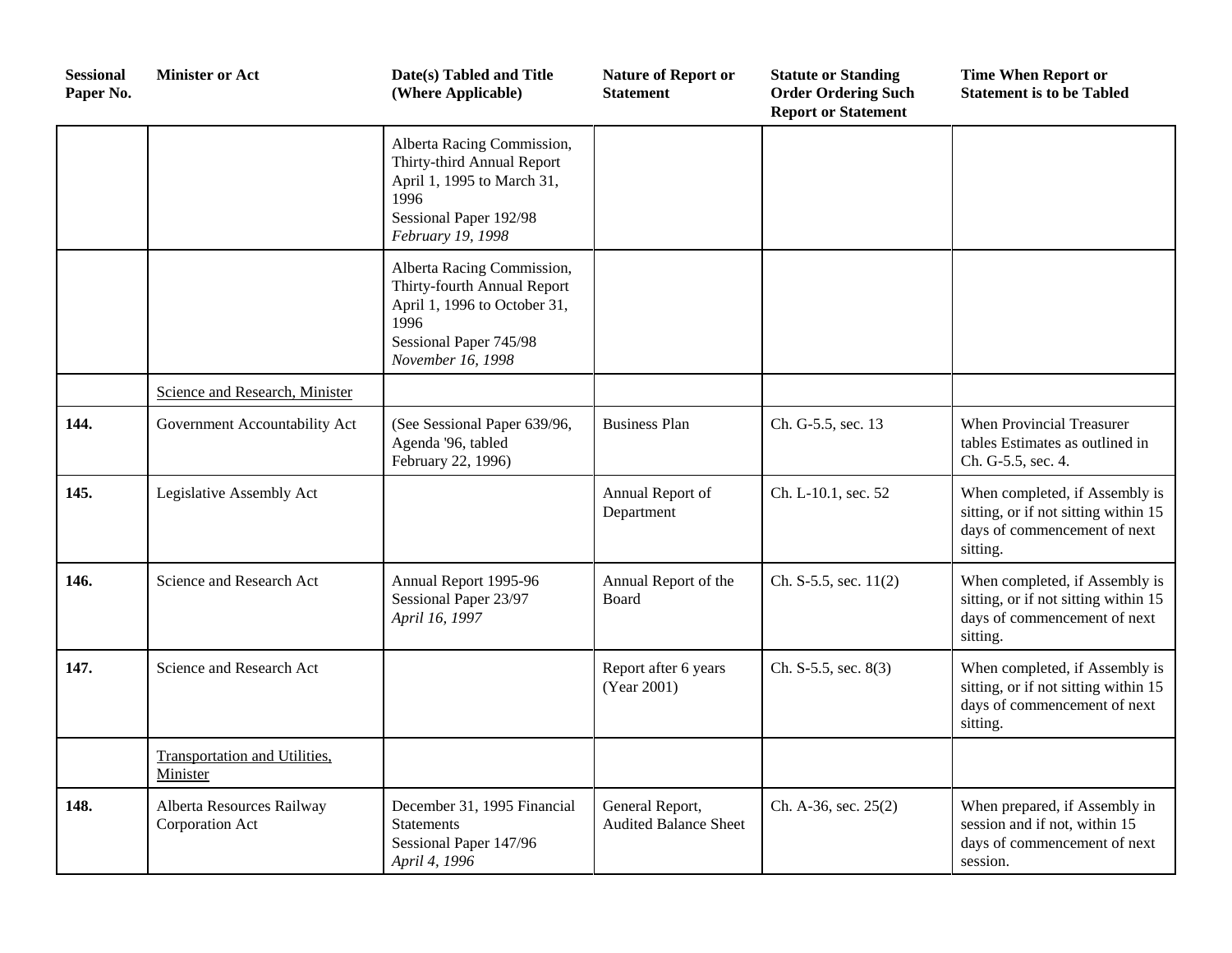| <b>Sessional</b><br>Paper No. | <b>Minister or Act</b>                                        | Date(s) Tabled and Title<br>(Where Applicable)                           | <b>Nature of Report or</b><br><b>Statement</b>                                                                                                                  | <b>Statute or Standing</b><br><b>Order Ordering Such</b><br><b>Report or Statement</b> | <b>Time When Report or</b><br><b>Statement is to be Tabled</b>                                                     |
|-------------------------------|---------------------------------------------------------------|--------------------------------------------------------------------------|-----------------------------------------------------------------------------------------------------------------------------------------------------------------|----------------------------------------------------------------------------------------|--------------------------------------------------------------------------------------------------------------------|
| 149.                          | Government Accountability Act                                 | (See Sessional Paper 639/96,<br>Agenda '96, tabled<br>February 22, 1996) | <b>Business Plan</b>                                                                                                                                            | Ch. G-5.5, sec. 13                                                                     | When Provincial Treasurer<br>tables Estimates as outlined in<br>Ch. G-5.5, sec. 4.                                 |
| 150.                          | Legislative Assembly Act                                      | Annual Report 1995-96<br>Sessional Paper 20/97<br>April 16, 1997         | Annual Report of<br>Department                                                                                                                                  | Ch. L-10.1, sec. 52                                                                    | When completed, if Assembly is<br>sitting, or if not sitting within 15<br>days of commencement of next<br>sitting. |
| 151.                          | Motor Transport Act                                           |                                                                          | Annual Report of<br>Board                                                                                                                                       | Ch. M-20, sec. 11(2)                                                                   | When completed, if Assembly is<br>sitting, or if not sitting within 15<br>days of commencement of next<br>sitting. |
| 152.                          | Railway Act                                                   |                                                                          | Return from railway<br>companies                                                                                                                                | Ch. R-4, sec. 230(5)                                                                   | Within 21 days of the<br>commencement of each session.                                                             |
|                               | Select Standing Committee on<br>Members' Services, Chairman   |                                                                          |                                                                                                                                                                 |                                                                                        |                                                                                                                    |
| 153.                          | Legislative Assembly Act                                      |                                                                          | <b>Orders of Committee</b><br><b>Excluding Legislative</b><br>Assembly or Staff from<br>Financial<br>Administration Act or<br>Public Service Act<br>Regulations | Ch. L-10.1, sec. 19(5)                                                                 | When made, if Assembly is<br>sitting and if not, within 15 days<br>after commencement of next<br>sitting.          |
|                               | Select Standing Committee on<br>Legislative Offices, Chairman |                                                                          |                                                                                                                                                                 |                                                                                        |                                                                                                                    |
| 154.                          | <b>Auditor General Act</b>                                    |                                                                          | Report on Work of<br>Office of Auditor<br>General                                                                                                               | Ch. A-49, sec. 19(4)                                                                   | When received, if Assembly is<br>sitting and if not, within 15 days<br>after commencement of next<br>sitting.      |
| 155.                          | <b>Auditor General Act</b>                                    |                                                                          | Special Report (if any)                                                                                                                                         | Ch. A-49, sec. 20(2)                                                                   | When received, if Assembly is<br>sitting and if not, within 15 days<br>after commencement of next<br>sitting.      |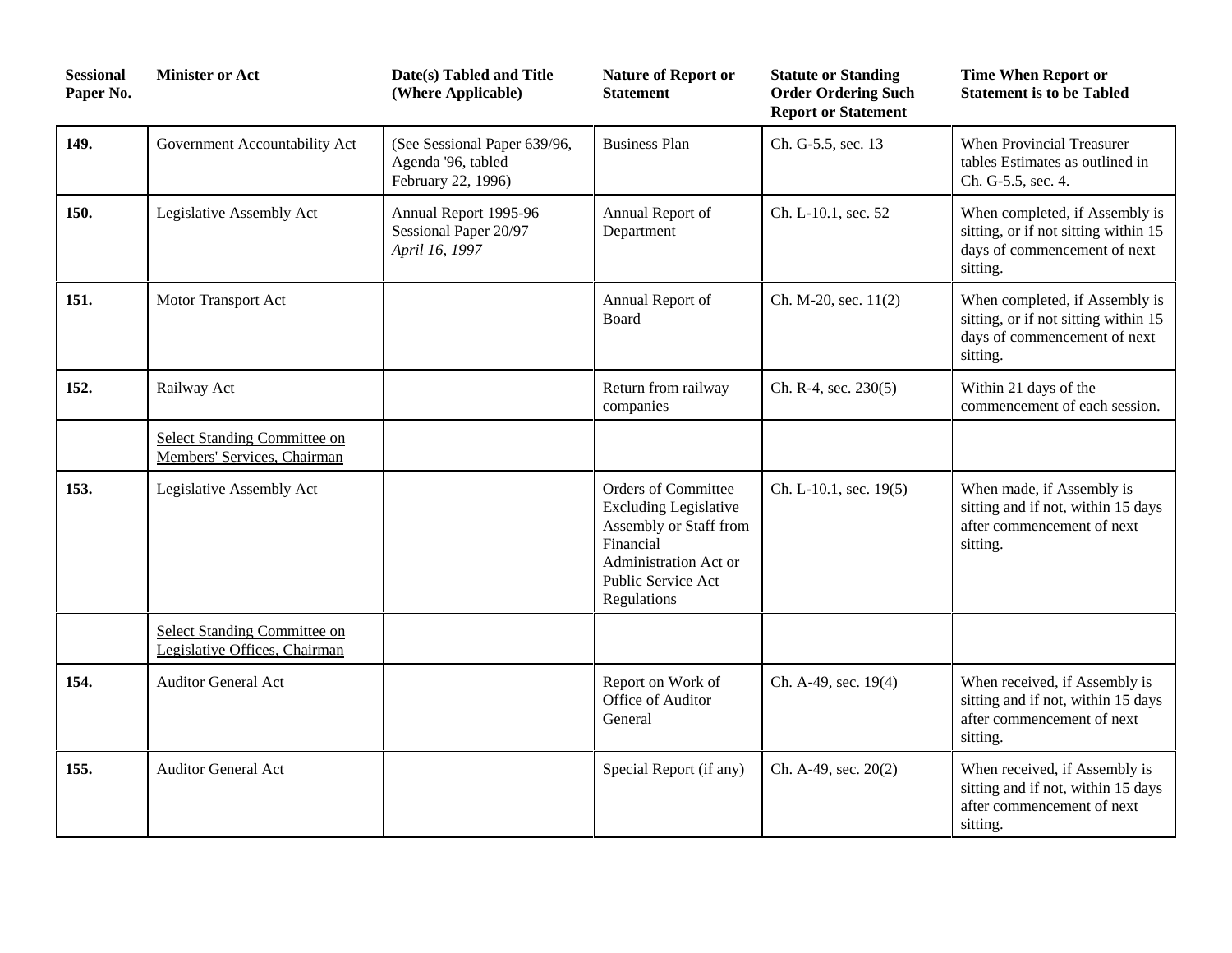| <b>Sessional</b><br>Paper No. | <b>Minister or Act</b>                                                                          | Date(s) Tabled and Title<br>(Where Applicable)                                                                                                                                                                                                                                              | <b>Nature of Report or</b><br><b>Statement</b>                               | <b>Statute or Standing</b><br><b>Order Ordering Such</b><br><b>Report or Statement</b> | <b>Time When Report or</b><br><b>Statement is to be Tabled</b>                                                                                                                                                                    |
|-------------------------------|-------------------------------------------------------------------------------------------------|---------------------------------------------------------------------------------------------------------------------------------------------------------------------------------------------------------------------------------------------------------------------------------------------|------------------------------------------------------------------------------|----------------------------------------------------------------------------------------|-----------------------------------------------------------------------------------------------------------------------------------------------------------------------------------------------------------------------------------|
| 156.                          | <b>Election Act</b>                                                                             | Report of the Chief Electoral<br>Officer, November 1996<br>General Enumeration and<br>Tuesday, March 11, 1997<br>General Election, Twenty-<br>fourth Legislative Assembly<br>Sessional Paper 503/97<br>December 8, 1997                                                                     | Report of<br>Enumerations,<br>Elections, and<br><b>Plebiscites Conducted</b> | Ch. E-2, sec. 4(3)                                                                     | When received, if Assembly is<br>sitting and if not, within 15 days<br>after commencement of next<br>sitting.                                                                                                                     |
|                               | Select Standing Committee on the<br><b>Alberta Heritage Savings Trust</b><br>Fund Act, Chairman |                                                                                                                                                                                                                                                                                             |                                                                              |                                                                                        |                                                                                                                                                                                                                                   |
| 157.                          | Alberta Heritage Savings Trust<br>Fund Act                                                      | Report of the Standing<br>Committee on the Alberta<br>Heritage Savings Trust Fund<br>Act, April 1996<br>Sessional Paper 157/96<br>April 24, 1996                                                                                                                                            | Report on the Annual<br>Report of Fund                                       | Standing Order 52 (Ch. A-<br>$27, \text{sec. } 3(3)$                                   | No later than the third Monday<br>in October if Assembly is sitting<br>and if not, on the first Monday<br>of next ensuing sitting;<br>distributed to all M.L.A.s and<br>the Clerk when received. Stands<br>referred to Committee. |
|                               |                                                                                                 | Report of the Standing<br>Committee on the Alberta<br>Heritage Savings Trust Fund,<br>April 1997, regarding the<br>1995-96 fiscal year and<br>recommendations written and<br>adopted by the 1996-97<br>Committee, chaired by Hon.<br>Mr. Dunford<br>Sessional Paper 83/97<br>April 22, 1997 | Report on the Annual<br>Report of Fund                                       | Standing Order 52 (Ch. A-<br>$27, \text{sec. } 3(3)$                                   | No later than the third Monday<br>in October if Assembly is sitting<br>and if not, on the first Monday<br>of next ensuing sitting;<br>distributed to all M.L.A.s and<br>the Clerk when received. Stands<br>referred to Committee. |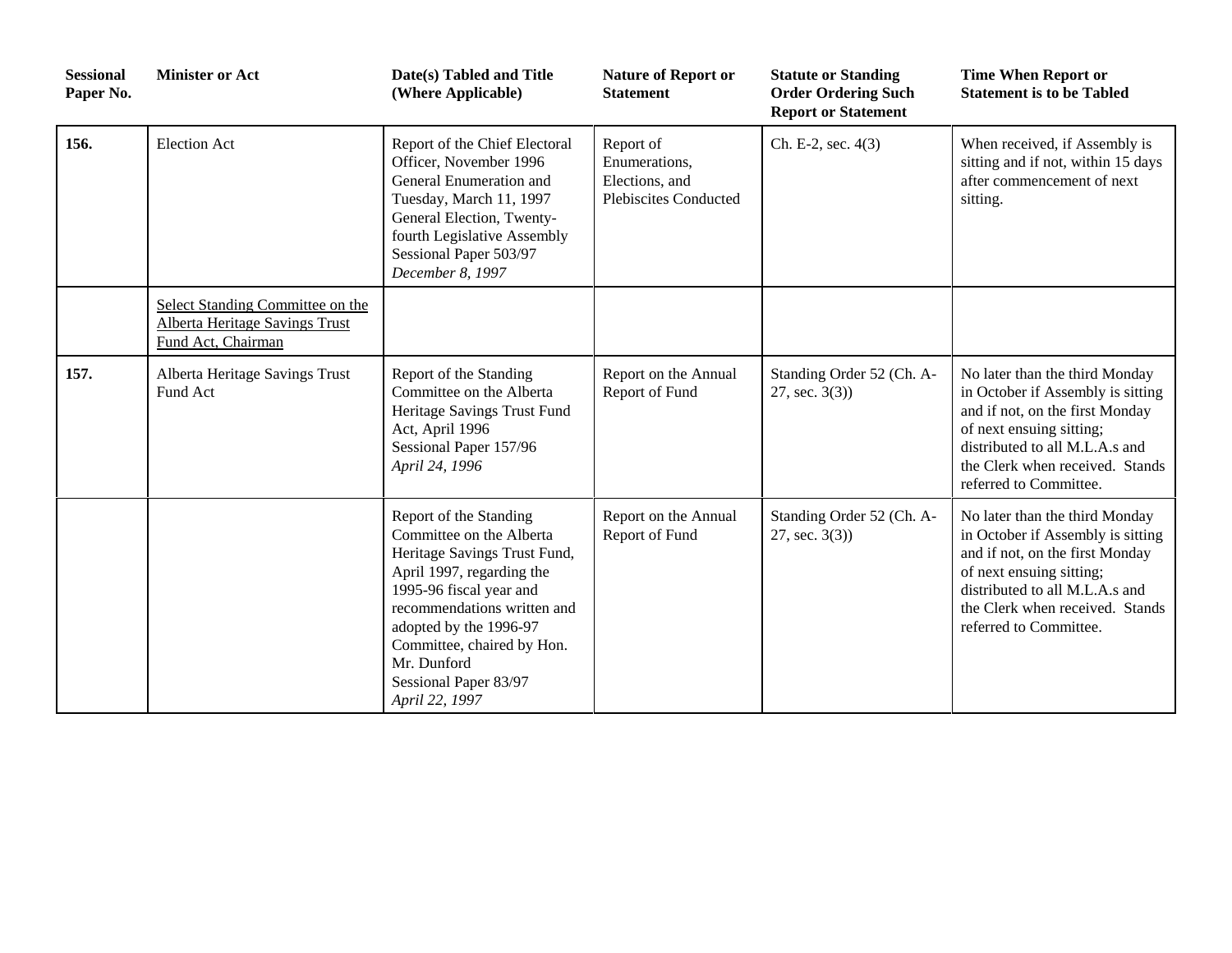| <b>Sessional</b><br>Paper No. | <b>Minister or Act</b>                                                                                         | Date(s) Tabled and Title<br>(Where Applicable)                                                 | <b>Nature of Report or</b><br><b>Statement</b>                                  | <b>Statute or Standing</b><br><b>Order Ordering Such</b><br><b>Report or Statement</b> | <b>Time When Report or</b><br><b>Statement is to be Tabled</b>                                                                                                                                                                                                                            |
|-------------------------------|----------------------------------------------------------------------------------------------------------------|------------------------------------------------------------------------------------------------|---------------------------------------------------------------------------------|----------------------------------------------------------------------------------------|-------------------------------------------------------------------------------------------------------------------------------------------------------------------------------------------------------------------------------------------------------------------------------------------|
|                               | Addendum                                                                                                       |                                                                                                |                                                                                 |                                                                                        |                                                                                                                                                                                                                                                                                           |
|                               | Statutory Reports to Members that<br>are not Sessional Papers, but are<br>included for Member's<br>Information |                                                                                                |                                                                                 |                                                                                        |                                                                                                                                                                                                                                                                                           |
|                               | Mr. Speaker                                                                                                    |                                                                                                |                                                                                 |                                                                                        |                                                                                                                                                                                                                                                                                           |
|                               | <b>Electoral Boundaries Commission</b><br>Act                                                                  |                                                                                                | Reports of the Electoral<br><b>Boundaries</b><br>Commission                     | Ch. E-4.01, sec. 9                                                                     | When received, Speaker shall<br>make reports public and publish<br>the Commission's proposals in<br>the Alberta Gazette as soon as<br>possible Final report to be<br>tabled when received, if<br>Assembly is sitting and if not,<br>within 15 days after<br>commencement of next sitting. |
|                               | Economic Development and<br>Tourism, Minister                                                                  |                                                                                                |                                                                                 |                                                                                        |                                                                                                                                                                                                                                                                                           |
| (see note at<br>right)        | Alberta Heritage Foundation for<br><b>Medical Research Act</b>                                                 |                                                                                                | <b>Triennial Report for</b><br>Period Ending April 1,<br>1986, 1989, 1992, etc. | Ch. A-26, sec. 24(3)                                                                   | (When received, report is sent to<br>M.L.A.s and Clerk and stands<br>referred to Alberta Heritage<br>Savings Trust Fund Committee.<br>Not tabled and not a Sessional<br>Paper in the normal sense.)                                                                                       |
|                               | <b>Provincial Treasurer</b>                                                                                    |                                                                                                |                                                                                 |                                                                                        |                                                                                                                                                                                                                                                                                           |
|                               | Alberta Heritage Savings Trust<br>Fund Act                                                                     | 1995-96 Second Quarter<br><b>Investment Report</b><br>Sessional Paper 704/96<br>March 11, 1996 | Quarterly and Annual<br>Reports                                                 | Ch. A-27, sec. 12(2) and<br>13(2)                                                      | Both reports are distributed to<br>M.L.A.s and the Clerk when<br>ready and annual report stands<br>referred to Committee. These<br>are not tabled.                                                                                                                                        |
|                               |                                                                                                                | 1995-96 Third Quarter<br><b>Investment Report</b><br>Sessional Paper 704/96<br>March 11, 1996  |                                                                                 |                                                                                        |                                                                                                                                                                                                                                                                                           |